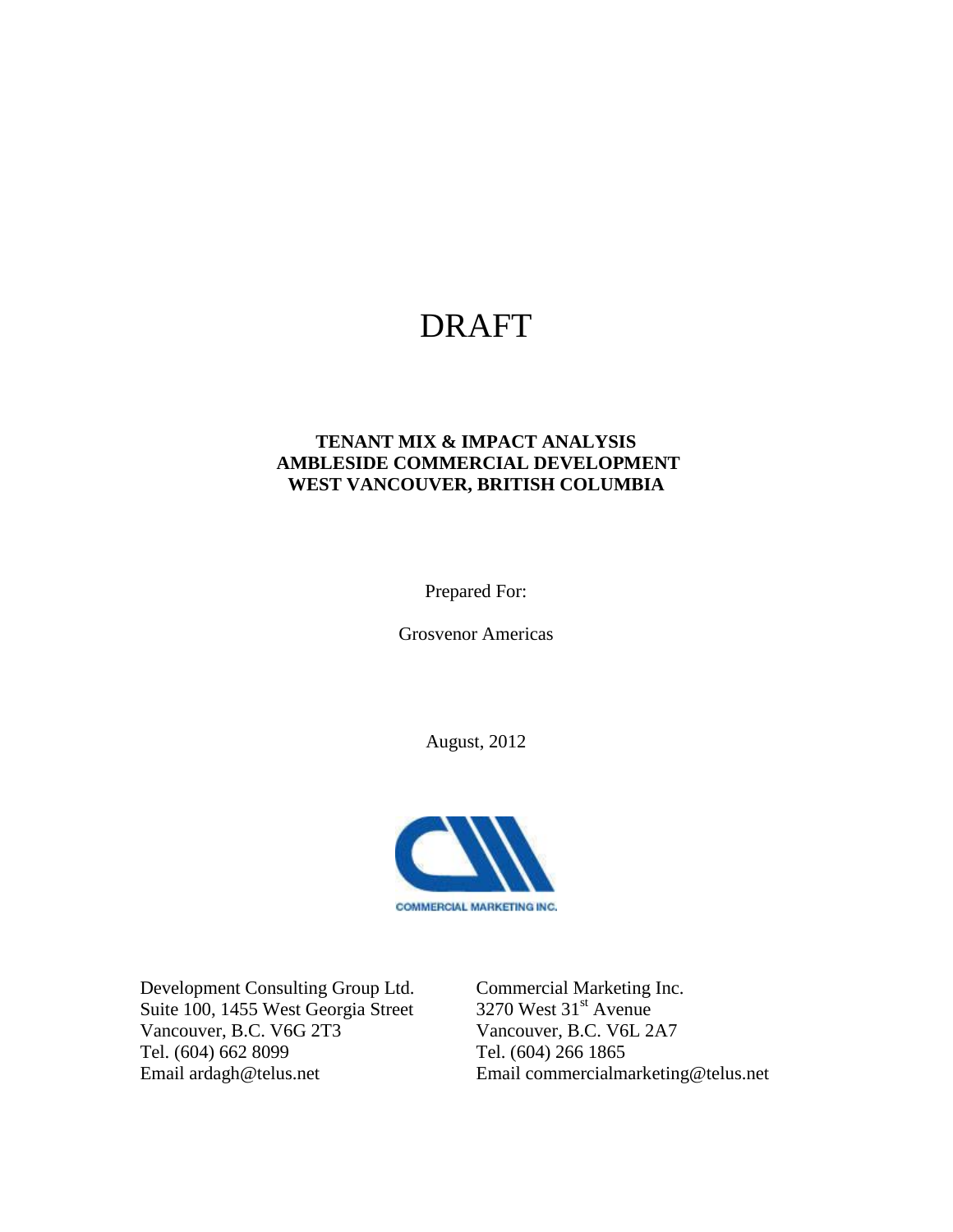#### **TABLE OF CONTENTS**

**Page**

| <b>EXECUTIVE SUMMARY</b>                                                                                                             | $\mathbf{1}$                |
|--------------------------------------------------------------------------------------------------------------------------------------|-----------------------------|
| 1.0 INTRODUCTION                                                                                                                     |                             |
| 2.0 PROJECT DESCRIPTION                                                                                                              | $\mathcal{D}_{\mathcal{L}}$ |
| 3.0 COMMERCIAL FLOOR SPACE INVENTORY                                                                                                 | 3                           |
| 3.1 Dundarave<br>3.2 Ambleside<br>3.3 Park Royal Village<br>3.4 Marine Drive North Vancouver<br>3.5 Proposed Commercial Developments | 3<br>4<br>5<br>6<br>7       |
| <b>4.0 MODELLED TENANT MIX</b>                                                                                                       | 8                           |
| 4.1 Phase 1 & Phase 2 Tenant Mix                                                                                                     | 8                           |
| 5.0 IMPACT ASSESSMENT                                                                                                                | 12                          |
| 5.1 Apparel & Special Retail Impacts                                                                                                 | 12                          |
| APPENDIX A COMMERCIAL FLOOR SPACE INVENTORIES                                                                                        |                             |

# **COMMERCIAL MARKETING INC.**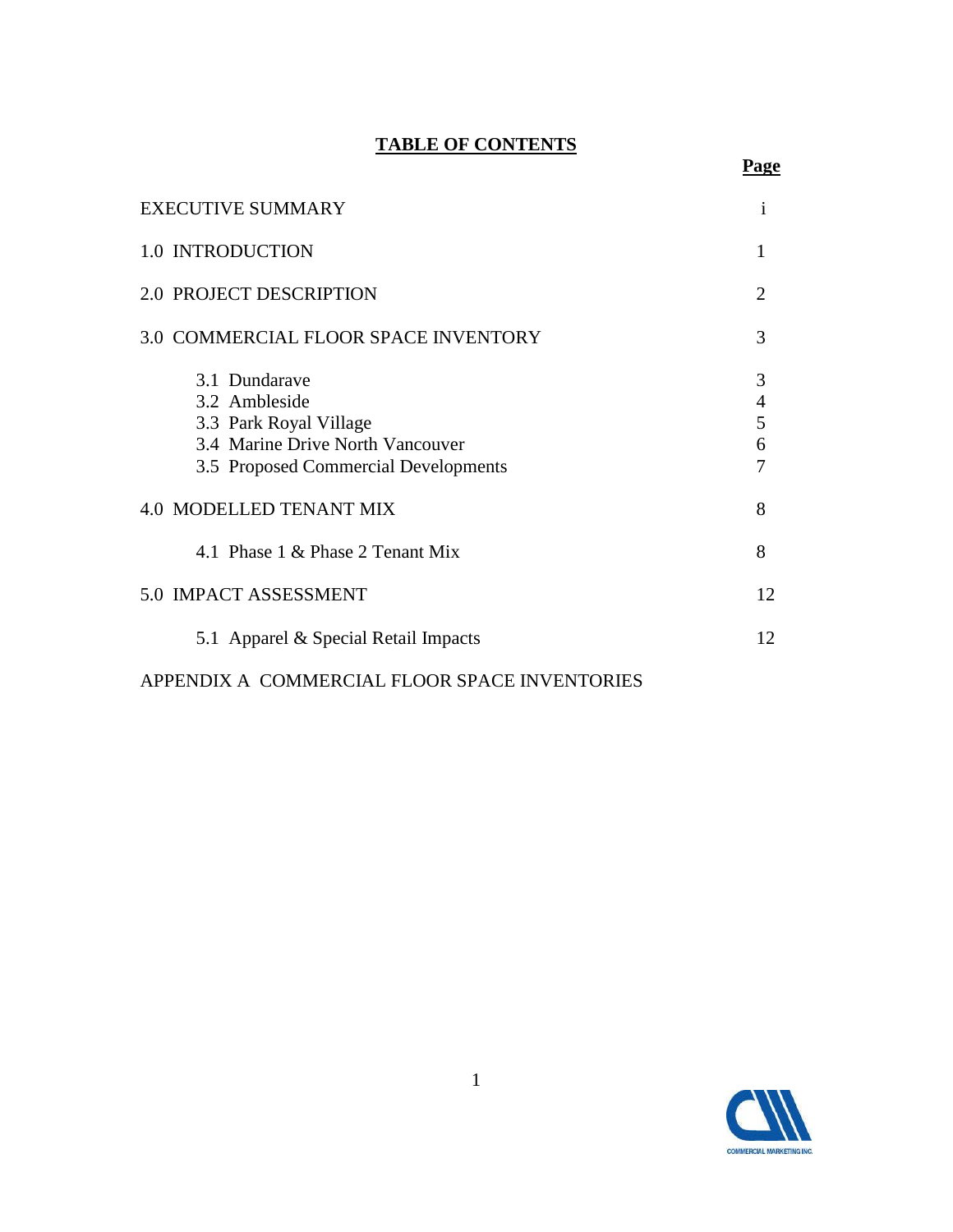#### **EXECUTIVE SUMMARY**

Development Consulting Group and Commercial Marketing have been retained by Grosvenor Americas ("Grosvenor") to prepare a retail impact assessment for the commercial component of a mixed use project proposed for the 1300 block of Marine Drive in West Vancouver. Grosvenor's proposal for a mixed use commercial and residential development will add approximately 19,000 square feet of commercial space to the approximately 17,000 square feet currently operating on the block. The principal findings and recommendations of this report are summarized under the following headings.

#### **The Site**

The 1300 Block is the eastern gateway to the Ambleside retail precinct. It's location at the edge of the precinct poses some retail leasing challenges. However, the site and the proposed development have characteristics that present unique opportunities not available anywhere else in the Ambleside retail area.

- **Waterfront Orientation:** the site is located close to the shoreline and overlooks Ambleside Beach, the West Vancouver Sailing Club and the Strait of Georgia.
- **Multiple Street Fronts:** the site fronts Marine Drive, Bellevue Avenue, 13<sup>th</sup> and  $14<sup>th</sup>$  Street. Marine Drive is a major arterial route with 25,000 trips per day. Bellevue Avenue features an excellent southern exposure and water views.  $14<sup>th</sup>$ Street is an important District street and has a historical connection to the ferry terminal.
- **Comprehensive Redevelopment:** Grosvenor has assembled all of the private lands on the block and has entered into a Purchase and Sale Agreement with the District of West Vancouver for the balance of the block. This gives Grosvenor the ability to comprehensively plan and redevelop the site. The current plans show extensive investments in the public realm, a covered galleria, generous sidewalks and pedestrian weather protection features that will differentiate the site from other retail offerings. This comprehensive redevelopment will help to revitalize the Ambleside commercial district.
- **Underground Parking:** Few if any retailers in Ambleside have extensive underground parking. Grosvenor's plans include a comprehensively planned underground parkade with ample commercial parking, and fully internalized loading and waste management.

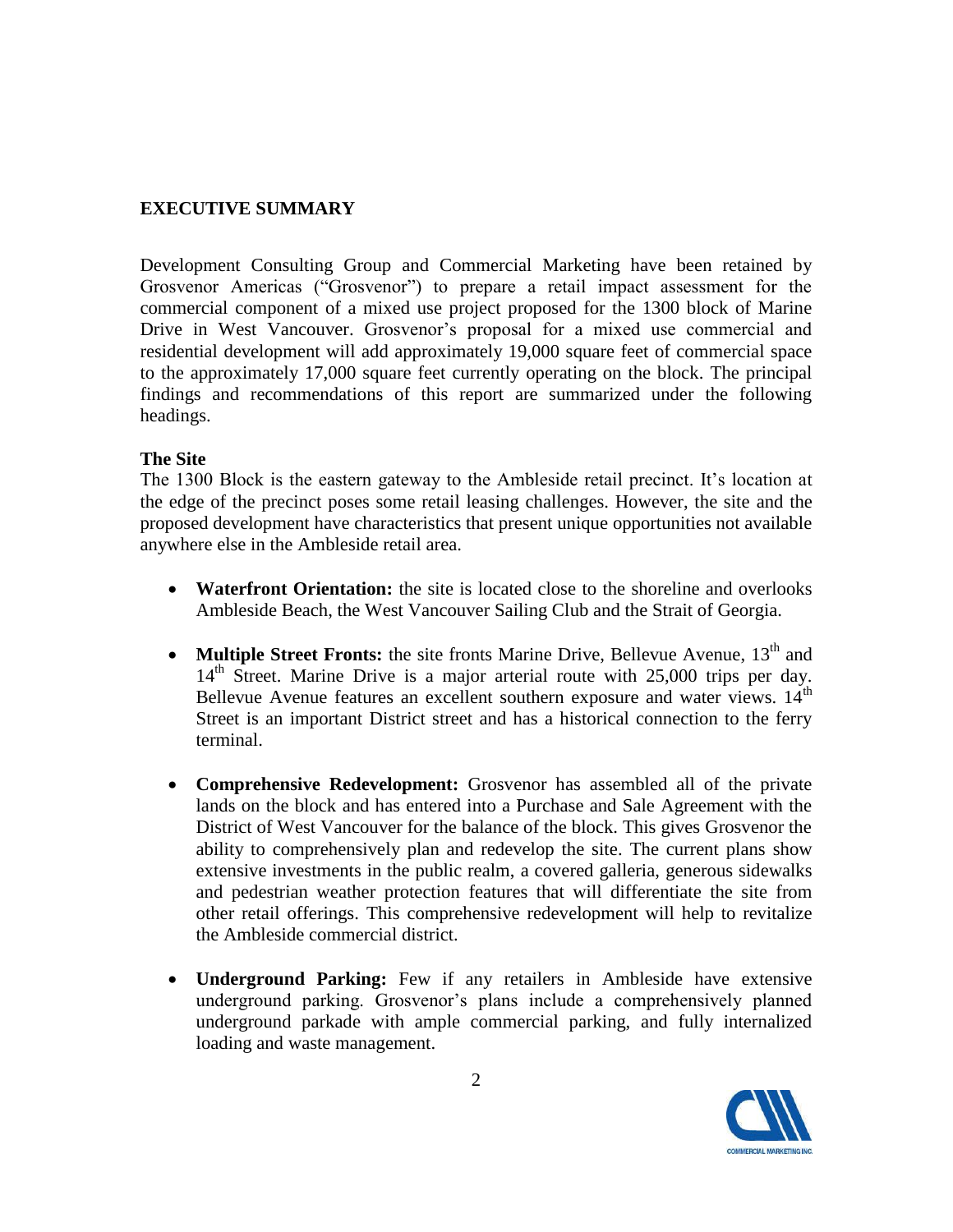**Comprehensive Ownership and Management:** Grosvenor plans to lease and manage the retail development. This commercial space will be subdivided into an Air Space Parcel rather than strata title tenure. This gives the firm the ability to comprehensively plan and manage the commercial leasing mix which is very unusual in the Ambleside shopping precinct and ensures that the entire block will be carefully managed and maintained.

#### **West Vancouver Existing Commercial Space**

1. An inventory of commercial space in Dundarave identified 86 businesses occupying a total of 141,000 square feet of space. The top three categories in terms of size are offices (34,000 square feet), full service restaurants (21,000 square feet) and the IGA supermarket. Apparel stores account for less than 5% of the commercial space in Dundarave. This low percentage is largely due to the dominance of the Park Royal Shopping Centre in this segment of the market.

2. An inventory of commercial space in Ambleside identified 207 businesses occupying a total of 352,000 square feet of space. The top three categories in terms of size are personal services (76,000 square feet), other retail (65,000 square feet) and full service restaurants (52,000 square feet). Apparel stores account for only 6% of the commercial space in Ambleside.

3. The vacancy rate for commercial space is currently estimated at 3% in Dundarave and 4% in Ambleside. At Park Royal Village, the vacancy rate is currently less than 1%.

#### **West Vancouver Proposed Commercial Space**

4. Over the near term, the only major commercial project planned close to the subject site is the expansion of Park Royal Village. Over the longer term, it is likely that the 1600 Block of Marine Drive will be the focus of mixed use redevelopment including a grocery use and some competing retail (Safeway vacated the site in June 2012 and the site owner has applied for a significant renovation of the grocery store for a new operator). Park Royal has the advantage of existing retail concentration, and the 1600 Block is centrally located in the Ambleside shopping area. Added retail in these desirable retail locations increases competition amongst local landlords for good quality tenants at reasonable lease rates.

Grosvenor's comprehensive rezoning proposal includes plans to transform the 1300 Block with landmark architecture, public art, a wide covered pedestrian galleria and significant improvements to the public realm all of which will have a positive impact on the profile and marketability of the commercial space and offset some of the leasing challenges noted.

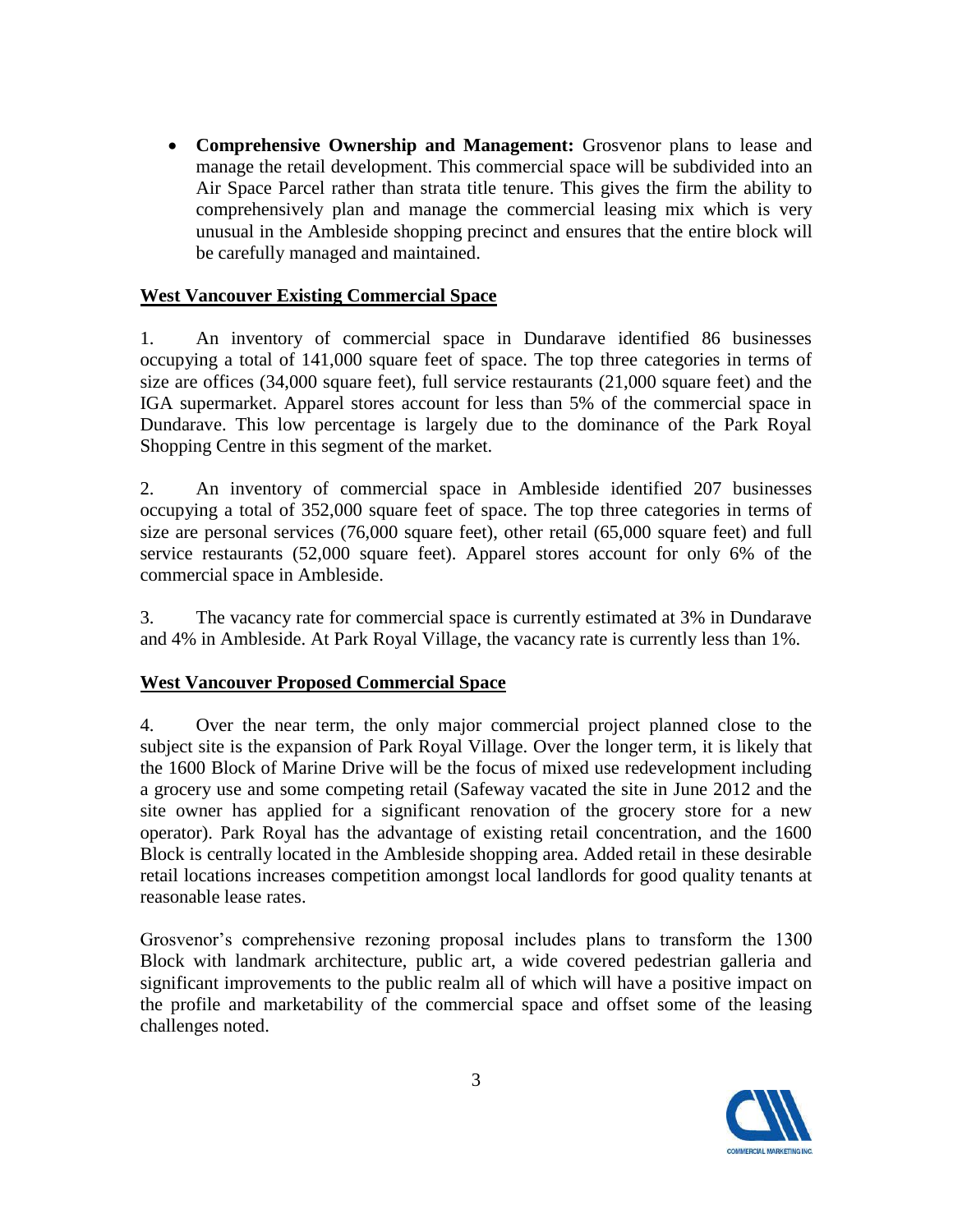#### **Modelled Tenant Mix**

5. Anticipating that the expanded Park Royal Village will be the preferred location for national chain stores, we have assumed the number of apparel stores will be low (only two with a combined floor area of 3,000 square feet or less than 10% of the total).

6. Phase 1 of the project on the western portion of the site is expected to have approximately 18,600 square feet of commercial space. The lease up of this space assumes the following uses by category:

| <b>Business Type</b>    | Area (sq. ft.) | <b>Note</b>                            |
|-------------------------|----------------|----------------------------------------|
| Restaurant & Cafe       | 5,500          | Corner restaurant location preferred   |
| <b>Specialty Retail</b> | 5,500          | Emphasize local independent businesses |
| Service Uses            | 6,000          | Local serving                          |
| Apparel                 | 1,500          | Bellevue frontage                      |
| Total                   | 18,500         | 18,583 sq. ft available                |

#### **Modelled Tenant Mix Phase 1**

7. Phase 2 of the project on the eastern portion of the site is expected to have approximately 17,100 square feet of commercial space. The lease up of this space assumes the following uses by category:

#### **Modelled Tenant Mix Phase 2**

| <b>Business Type</b>    | Area (sq. ft.) | <b>Note</b>                |
|-------------------------|----------------|----------------------------|
| Restaurant & Cafe       | 3,000          | Corner location preferred  |
| <b>Specialty Retail</b> | 4,400          | Local serving, destination |
| Service Uses            | 7,000          | Local serving              |
| Apparel                 | 1,500          | Bellevue frontage          |
| <b>Community Uses</b>   | 1,200          | Community serving          |
| Total                   | 17,100         | 17,139 sq. ft available    |

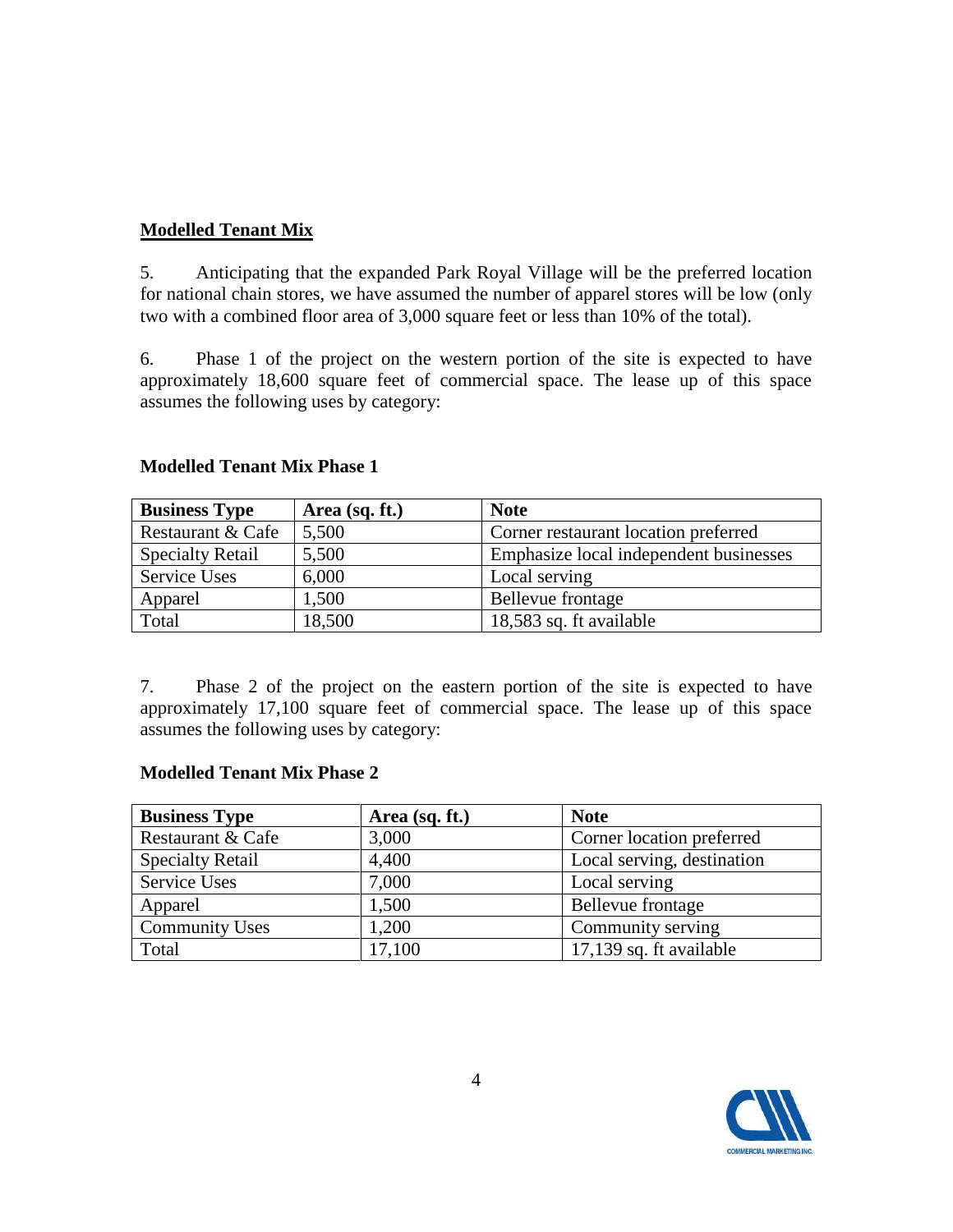#### **Rental Rates**

8. The average base rent is expected to range from \$30-\$35 per square foot on a "triple net" basis if the project were leasing at the present time which are consistent with current ground floor commercial rents within the precinct.

#### **Impacts**

9. The proposed commercial development will draw customers primarily from West Vancouver. The impact of the proposed development on existing apparel and specialty retail stores is modest, estimated at 1% for Park Royal Village, 2-3% for Dundarave and 5-6% for Ambleside. These impacts will not last for more than two years and should be manageable for most existing businesses.

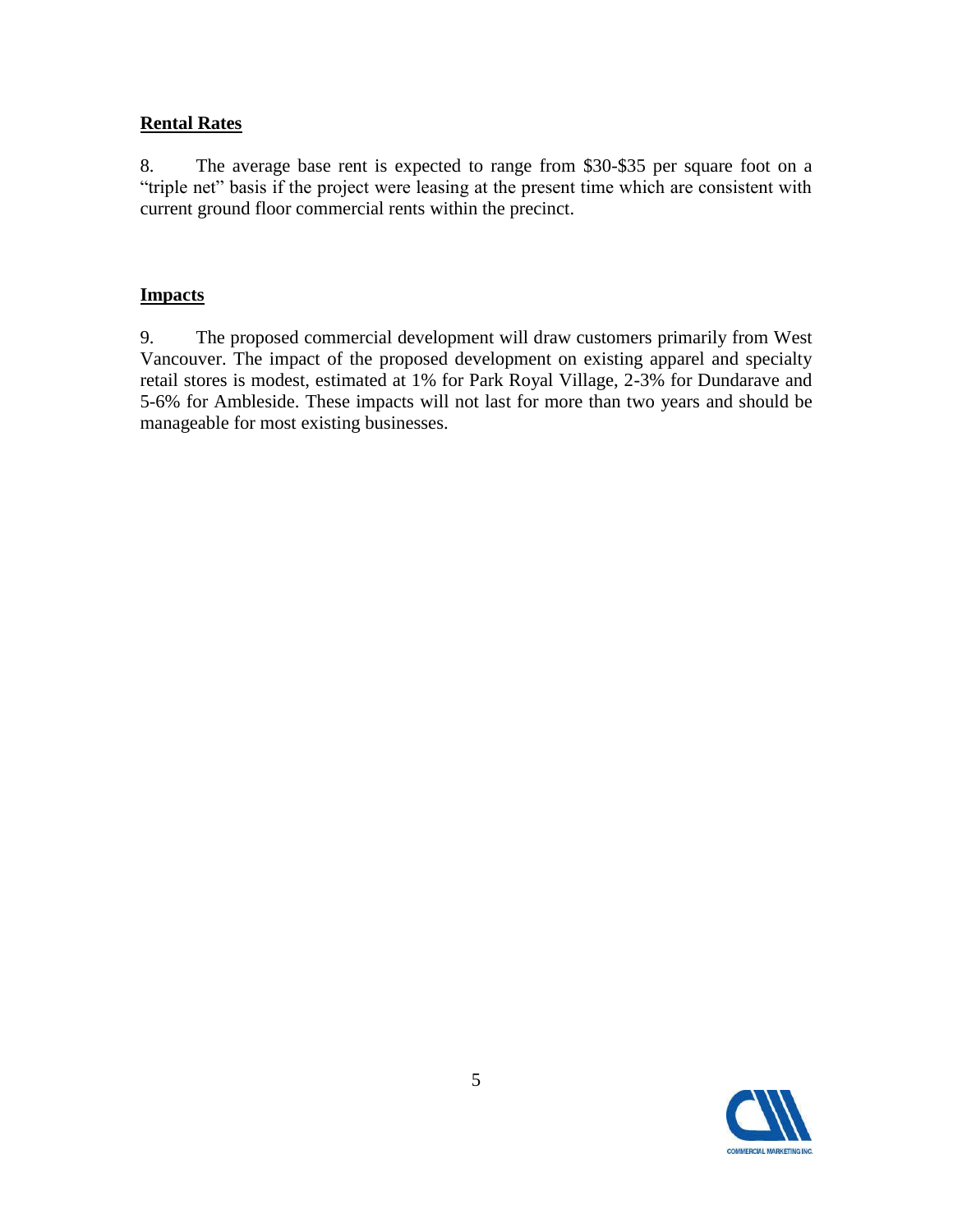#### **1.0 INTRODUCTION**

Development Consulting Group and Commercial Marketing have been retained by Grosvenor Americas ("Grosvenor") to prepare a retail impact assessment for the commercial component of a mixed use project proposed for the 1300 block of Marine Drive in West Vancouver. With these related components in mind, this report includes:

- An inventory of existing commercial space in Ambleside, Dundarave and Park Royal Village as well as on Marine Drive in North Vancouver;
- A modelled tenant mix for the project (section 4); and
- An impact analysis for Ambleside and Dundarave (Section 5).

By way of introduction to this market analysis, Section 2 that follows provides a brief description of the proposed project.

#### **2.0 PROJECT DESCRIPTION**

Grosvenor has assembled the entire 1300 Block located at the eastern end of the Ambleside commercial district in West Vancouver. This city block is bounded by Marine Drive to the north, Bellevue Avenue to the south,  $13<sup>th</sup>$  Street to the east and  $14<sup>th</sup>$  Street to the west. This city block has almost 600 feet of frontage on Marine Drive and Bellevue Avenue and about 100 feet of frontage on 13<sup>th</sup> Street and 14<sup>th</sup> Street.

This site has characteristics that present some unique opportunities not available anywhere else in the Ambleside retail area.

- **Waterfront Orientation:** the site is located close to the shoreline and overlooks Ambleside Beach, the West Vancouver Sailing Club and the Strait of Georgia.
- **Comprehensive Redevelopment:** Grosvenor has assembled all of the private lands on the block and has entered into a Purchase and Sale Agreement with the District of West Vancouver for the balance of the block. This gives Grosvenor the ability to comprehensively plan and redevelop the site.
- **Underground Parking:** Few if any retailers in Ambleside have extensive underground parking. Grosvenor's plans include a comprehensively planned underground parkade.
- **Ownership and Management:** Grosvenor plans to lease and manage the retail development. This commercial space will be subdivided into an Air Space Parcel

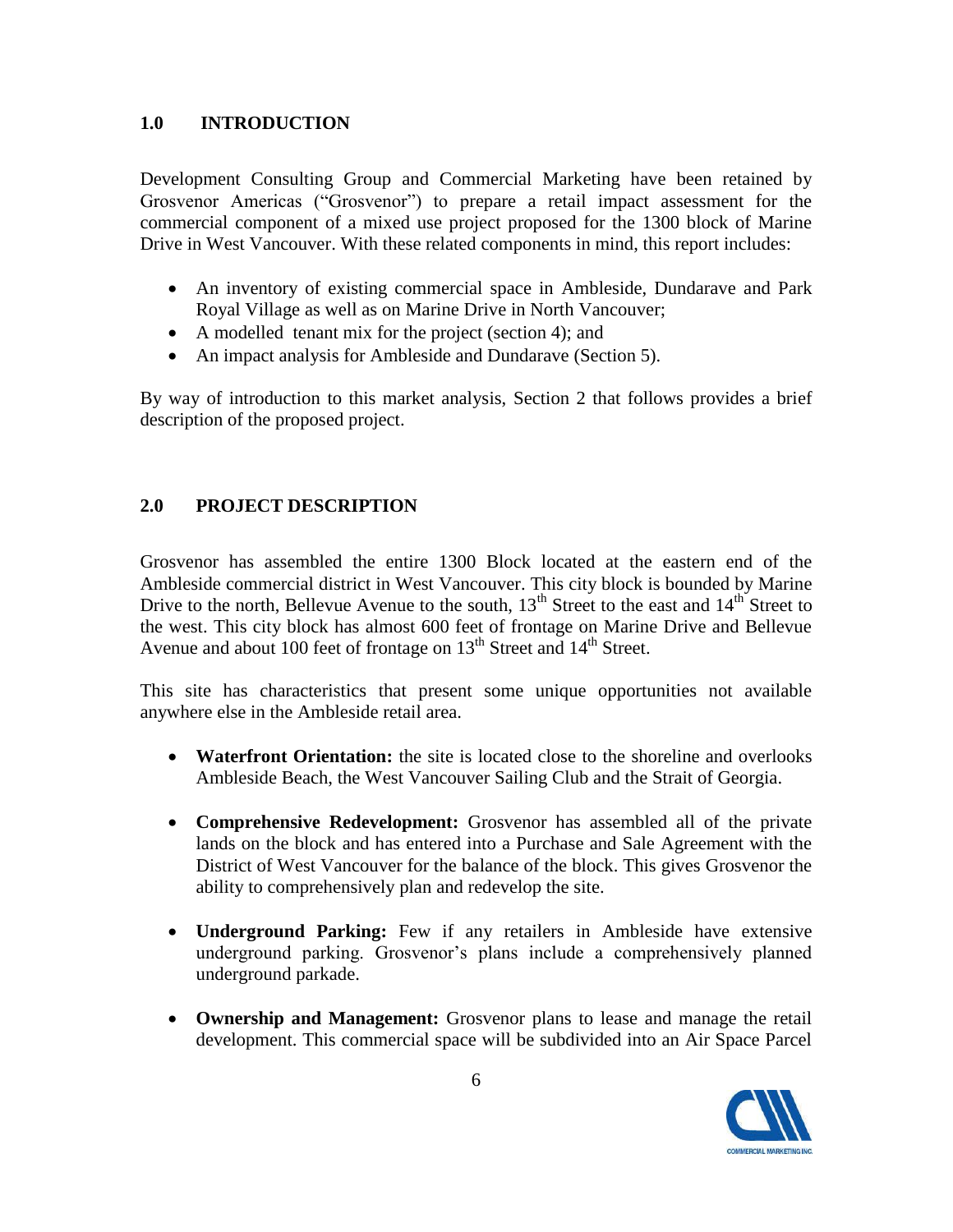rather than strata title tenure. This gives the firm the ability to comprehensively plan and manage the commercial leasing mix which is very unusual in the Ambleside shopping precinct and ensures that the entire block will be carefully managed and maintained.

#### **Current Uses**

Although the corner lot at 1392 Marine Drive has been vacant for more than a decade, the commercial units on this block have generally been fully occupied. Current uses on the site include the following:

| <b>Property</b> | <b>Building</b><br><b>Footprint</b> | <b>Use</b>                  | <b>Commercial</b><br><b>Gross Floor</b><br>Area* (SF) | <b>Residential</b><br><b>Gross Floor</b><br>Area* (SF) | <b>Institutional</b><br><b>Gross Floor</b><br>Area* (SF) | <b>TOTAL</b> |
|-----------------|-------------------------------------|-----------------------------|-------------------------------------------------------|--------------------------------------------------------|----------------------------------------------------------|--------------|
| 1992 Marine     | n/a                                 | Vacant                      |                                                       |                                                        |                                                          |              |
| 1362 Marine     | 1,896                               | Restaurant                  | 2,844                                                 |                                                        |                                                          | 2,844        |
| 1352 Marine     | 2,599                               | Travel, Beauty              | 5,198                                                 | 1,765                                                  |                                                          | 6,963        |
| 1348 Marine     | 2,294                               | Tailor, Beauty,<br>Wireless | 4,588                                                 |                                                        |                                                          | 4,588        |
| 1340 Marine     | 2,366                               | Restaurant                  | 4,732                                                 |                                                        |                                                          | 4,732        |
| 1310 Marine     | 12,386                              | <b>Police Station</b>       |                                                       |                                                        | 30,423                                                   | 30,423       |
| <b>TOTALS</b>   |                                     | 17,362                      | 1,765                                                 | 30,423                                                 | 49,550                                                   |              |

#### **Chart 1: Current Uses and Area**

\* approximate area

#### **Redevelopment Concept**

A preliminary concept plan prepared by Grosvenor shows two mid-rise buildings with terraced residential units set back above a street level commercial podium. At the west end of the site (ie. fronting onto  $14<sup>th</sup>$  Street), the commercial podium has been pulled back from the street edge to create a wide promenade featuring landscape and public art (in roughly the same location as the temporary art greenway that Grosvenor installed on the site in the spring of 2011).

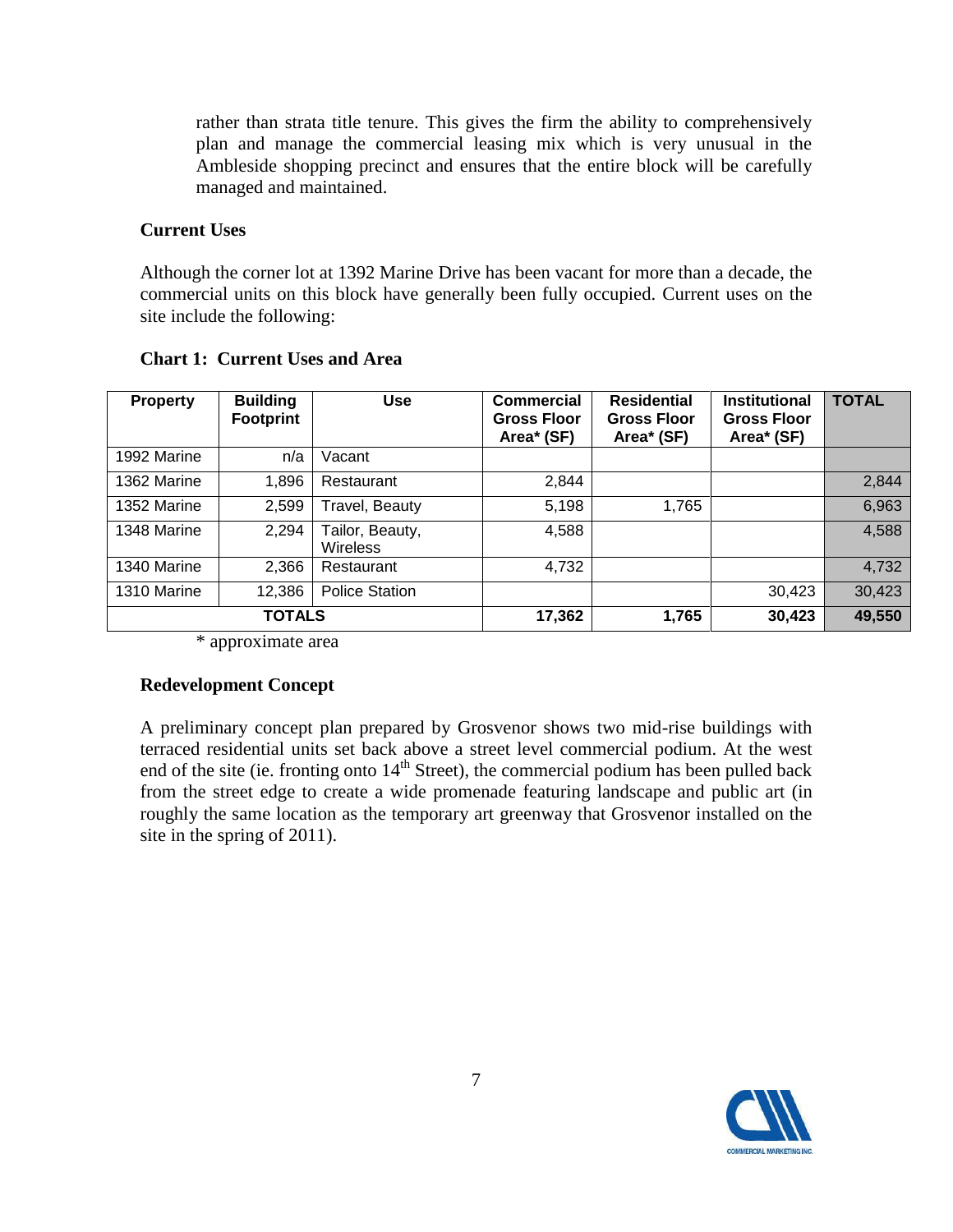

A covered forty-five foot wide galleria lined with commercial uses provides a pedestrian connection and waterfront views from Marine Drive to Bellevue Avenue. Below, a large underground parkade accommodates residential and commercial vehicles, loading and waste management. This comprehensively planned parking facility will be unique in the Ambleside area where there are few large assemblies of land. Internalizing these functions significantly upgrades the public realm.

Based on the preliminary concept plan described above, the commercial podium will contain almost 36,000 square feet of commercial space of which approximately 18,600 square feet in phase 1 and approximately 17,100 square feet in phase 2. As noted, there is already 17,000 square feet of commercial space on the block so the net addition of space is approximately 19,000 square feet. To put this total figure into perspective, this 19,000 square foot addition represents 5.4% of the 350,000 square feet of commercial space in Ambleside.

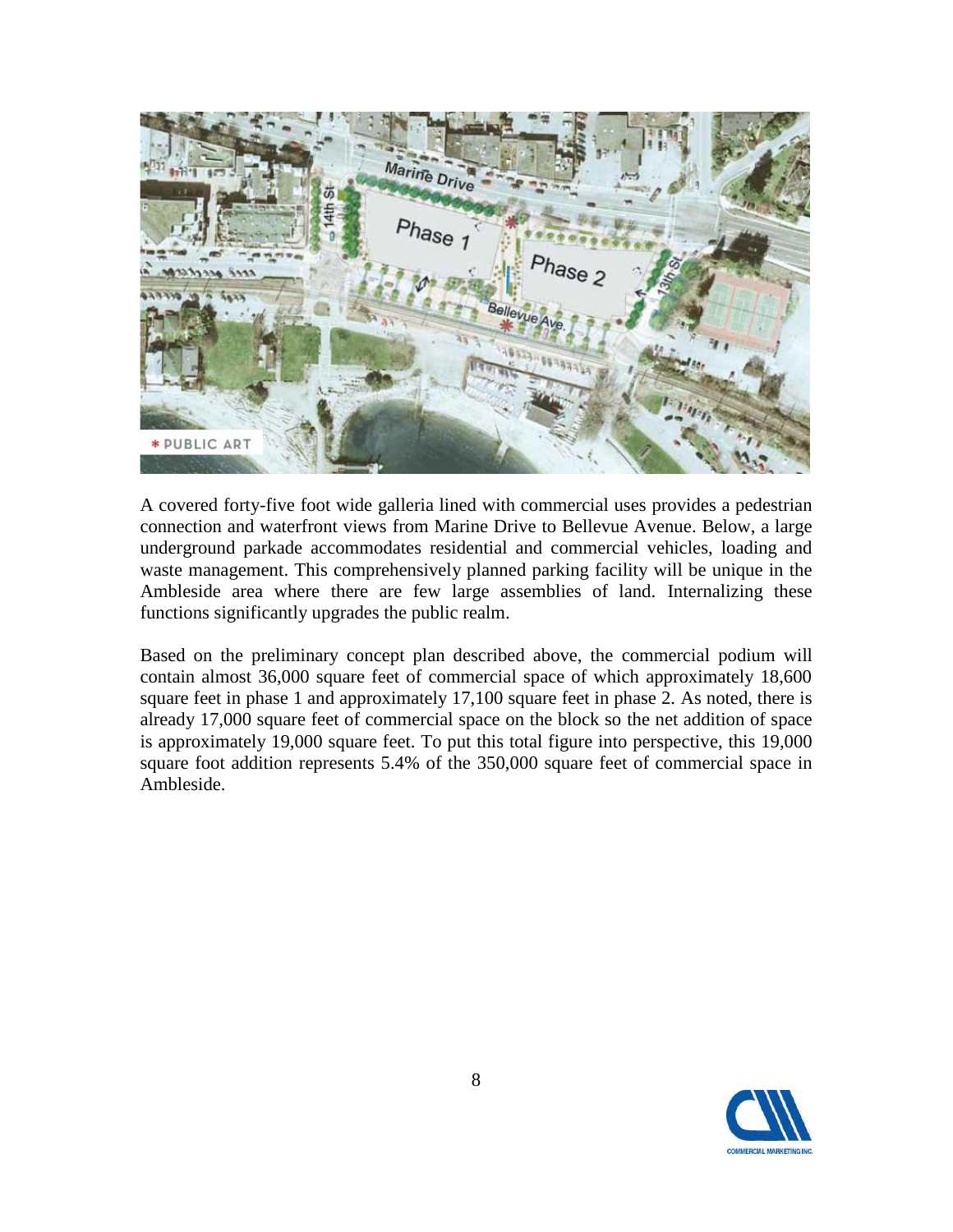#### **3.0 COMMERCIAL FLOOR SPACE INVENTORY**

This section of the report provides an inventory of commercial space for the two largest "main street" areas of West Vancouver, namely Dundarave and Ambleside. Because of its proximity to the subject site, comparable information is also provided for Park Royal Village, the "high street" component of the adjoining Park Royal Shopping Centre.

As noted in the previous section of this report, the proposed development will be a mixed use project with residential units on top of a single storey commercial podium. Information on several similar projects located on Marine Drive in North Vancouver is also provided.

#### **3.1 Dundarave**

Table 1A that follows this section of the report summarizes the commercial space located in the Dundarave shopping district. With a few exceptions, this inventory is limited to ground floor businesses

For classification purposes, twelve business categories have been identified including supermarket, other food, liquor, drugs, apparel, other retail, financial, office, restaurant and personal services. This classification of businesses by "store type" is generally consistent with that used by Statistics Canada in its retail trade survey.

Table 1A also identifies the number of vacant spaces and the total amount of vacant space. A complete list of businesses in Dundarave is provided in Appendix A at the back of this report.

A total of 86 commercial businesses have been identified in Dundarave. These 86 businesses occupy a total of 141,000 square feet of commercial space.

The top three categories ranked in terms of size are offices (34,000 square feet), full service restaurants (21,000 square feet) and supermarkets. With regards to the latter, a 16,000 square foot IGA is the single largest business and the "anchor tenant" for the Dundarave shopping district. Secondary anchor tenants include a Shoppers Drug Mart and a Royal Bank branch.

Apparel stores in general and women's fashion stores in particular are the key component in the non-anchor tenant merchandising mix of most upscale shopping centre. The near total lack of representation in this category (only one store that accounts for less than 5% of the total commercial space) is largely due to the dominance of the Park Royal Shopping Centre in this segment of the market.

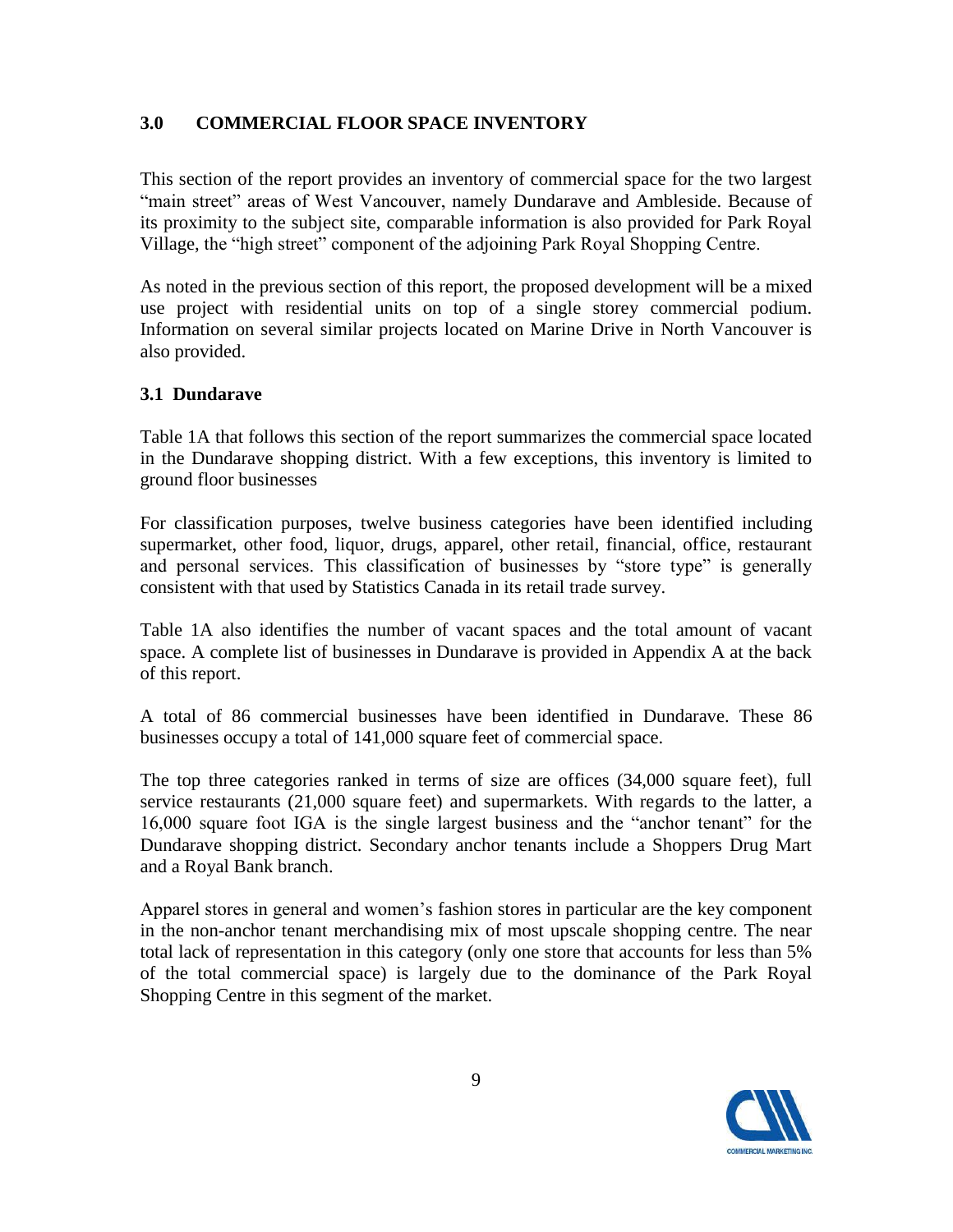Partly because of its weakness in this segment of the market, Dundarave has a much higher representation in the office and personal services sectors. Based on the inventory summarized in Table 1A, office and personal service tenants account for about a third of the commercial space in Dundarave. This relatively high percentage is typical of "non prime" commercial areas where ground floor rental rates are relatively low.

There are five ground floor commercial spaces that are vacant and/or for lease in Dundarave at the present time. The largest is just over 1,200 square feet.

These five vacancies have a combined area of about 4,000 square feet. Based on this figure, the vacancy rate for ground floor commercial space in Dundarave is currently estimated at just under 3%.

According to listing agents contacted by the consultant, asking net rental rates for vacant space in Dundarave range from a low of \$32 per square foot for an 800 square foot unit at 2383 Marine Drive to a high of \$44 per square foot for a 650 square foot unit at 2433 Marine Drive. The average asking net rental rate is about \$36 per square foot (plus operating costs of about \$12 per square foot).

|                                                                  |                   | <b>TABLE 1A</b>       |                                                                                                    |  |  |
|------------------------------------------------------------------|-------------------|-----------------------|----------------------------------------------------------------------------------------------------|--|--|
| <b>COMMERCIAL FLOOR SPACE INVENTORY FOR DUNDARAVE(1</b>          |                   |                       |                                                                                                    |  |  |
|                                                                  | Number Of         | Total                 |                                                                                                    |  |  |
| <b>Business Category</b>                                         | <b>Businesses</b> | Floor Area            | <b>Major Businesses</b>                                                                            |  |  |
| Office $(4)$                                                     | 36                |                       | 34,000 sq ft Prudential Realty, Westerleigh Sales Centre                                           |  |  |
| <b>Full Service Restaurant</b>                                   | 6                 |                       | 21,000 sq ft Red Lion, Vina, Beach House                                                           |  |  |
| Supermarket                                                      | $\mathbf{1}$      | 16,000 sq ft $IGA$    |                                                                                                    |  |  |
| Other Retail(3                                                   | 14                |                       | 15,000 sq ft Encore Boutique, Treasure Chest, Big O Tires                                          |  |  |
| Personal Services(2                                              | 15                |                       | 14,000 sq ft Peake & Richmond, Innovative Fitness                                                  |  |  |
| <b>Limited Service Restaurant</b>                                | 5                 |                       | 9,000 sq ft Starbucks, Delaneys, Bake House                                                        |  |  |
| Liquor                                                           | 2                 | 9,000 sq ft Libations |                                                                                                    |  |  |
| <b>Drugs</b>                                                     | 1                 | 8,000 sq ft Shoppers  |                                                                                                    |  |  |
| Other Food                                                       | $\overline{4}$    |                       | 6,000 sq ft Harry's Market, Sebastian & Co                                                         |  |  |
| Apparel                                                          | 1                 | $5,000$ sq ft         | BJ's                                                                                               |  |  |
| Financial                                                        | $\mathbf{1}$      | $4,000$ sq ft         | Royal Bank                                                                                         |  |  |
| Subtotal                                                         | 86                | 141,000 sq ft         |                                                                                                    |  |  |
| Vacant                                                           | 5                 | $4,000$ sq ft         |                                                                                                    |  |  |
| Total                                                            | 91                | 145,000 sq ft         |                                                                                                    |  |  |
| 2) Includes insurance, travel, barber, beauty salon and fitness. |                   |                       | 1) Commercial Marketing and Development Consulting Group based on a survey completed in May, 2012. |  |  |

3) Includes art gallery, gifts, florist, consignment, antiques and automotive.

4) Includes medical, dental, educational and real estate.

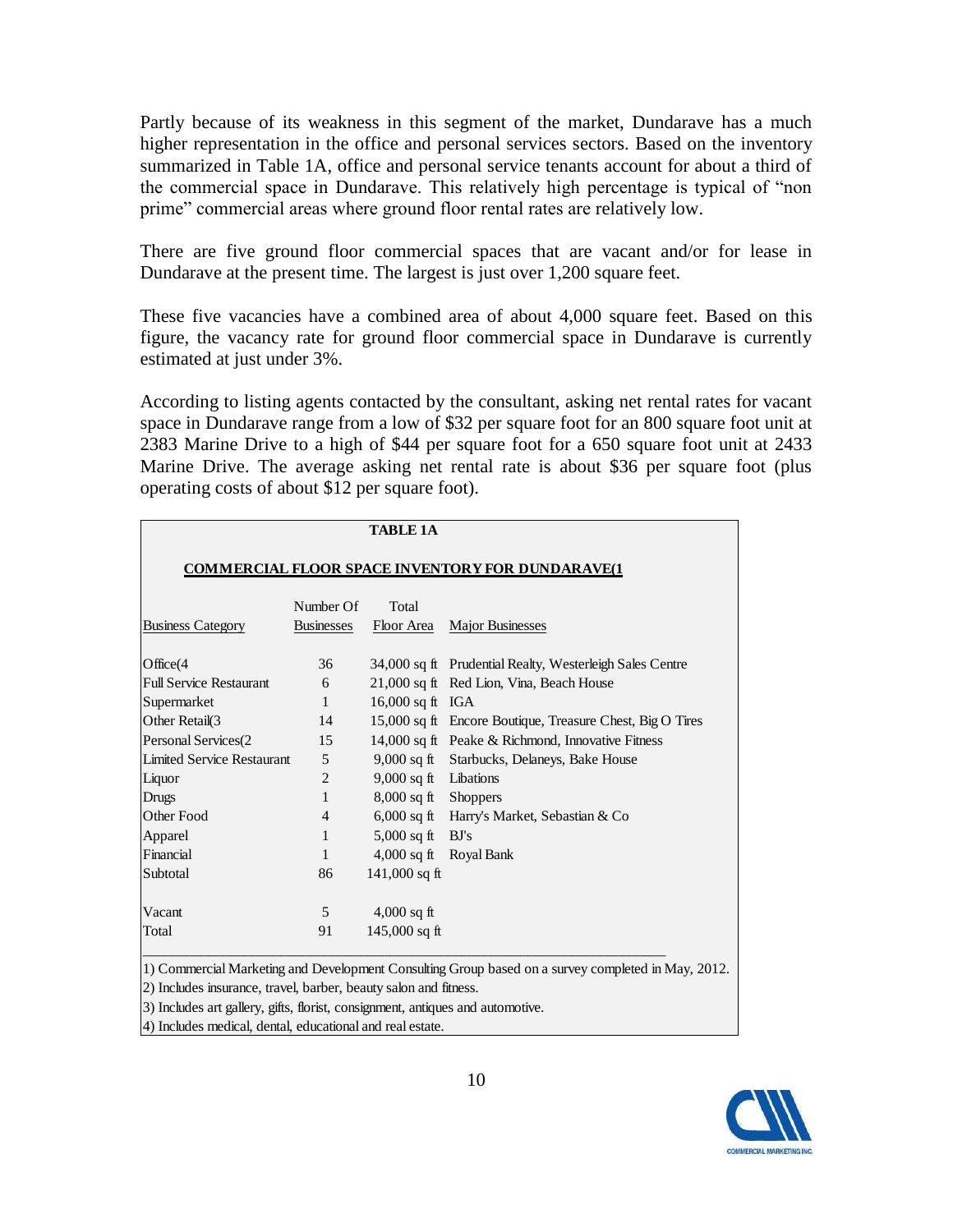#### **3.2 Ambleside**

Table 1B that follows this section of the report summarizes the commercial space located in the Ambleside shopping district. Businesses have been sorted into the same twelve categories used for Dundarave. The number of vacant spaces and the total amount of vacant space has also been identified. A complete list of businesses in Ambleside is provided in Appendix A at the back of this report.

A total of 207 commercial businesses have been identified in Ambleside. These 207 businesses occupy a total of 352,000 square feet of commercial space.

The top three categories ranked in terms of size are personal services (76,000 square feet), other retail (65,000 square feet) and full service restaurants (52,000 square feet). Beauty salons, nail bars and dry cleaners are three of the most common businesses under the personal services category. Most of these personal service establishments are quite small, typically less than 1,000 square feet. Hollyburn Funeral Homes, a business not usually found in a high traffic shopping precinct, is the largest single establishment in this category.

Businesses of note in the other retail category include Home Hardware, Sleep Country, West Van Florist, a Salvation Army Thrift Store and Y Franks Appliances. The majority of businesses in this store category occupy between 1,000-2,000 square feet.

As in Dundarave, full service restaurants are one of the top three categories in terms of total commercial space occupied. A few of these restaurants (Chez Michel, Ichiban) are located on the second floor. As ground floor rents increase, more and more restaurants will migrate to lower cost second floor locations.

As previously noted, apparel stores in general and women's fashion stores in particular are the key component in the non-anchor tenant merchandising mix of most upscale shopping centre. The 18 apparel stores in Ambleside account for only 6% of the total commercial space. Roughly a third of the apparel stores in Ambleside are located on Bellevue Avenue which has a much more upscale/pedestrian friendly environment than Marine Drive.

There are fourteen ground floor commercial spaces that are vacant and/or for lease in Ambleside at the present time. The largest (a former bank branch at the southwest corner of Marine Drive and  $15<sup>th</sup>$  Street) is just over 2,200 square feet.

These fourteen vacancies have a combined area of about 14,000 square feet. Based on this figure, the vacancy rate for ground floor commercial space in Ambleside is currently estimated at just under 4%. In our opinion, a 4% vacancy rate for ground floor

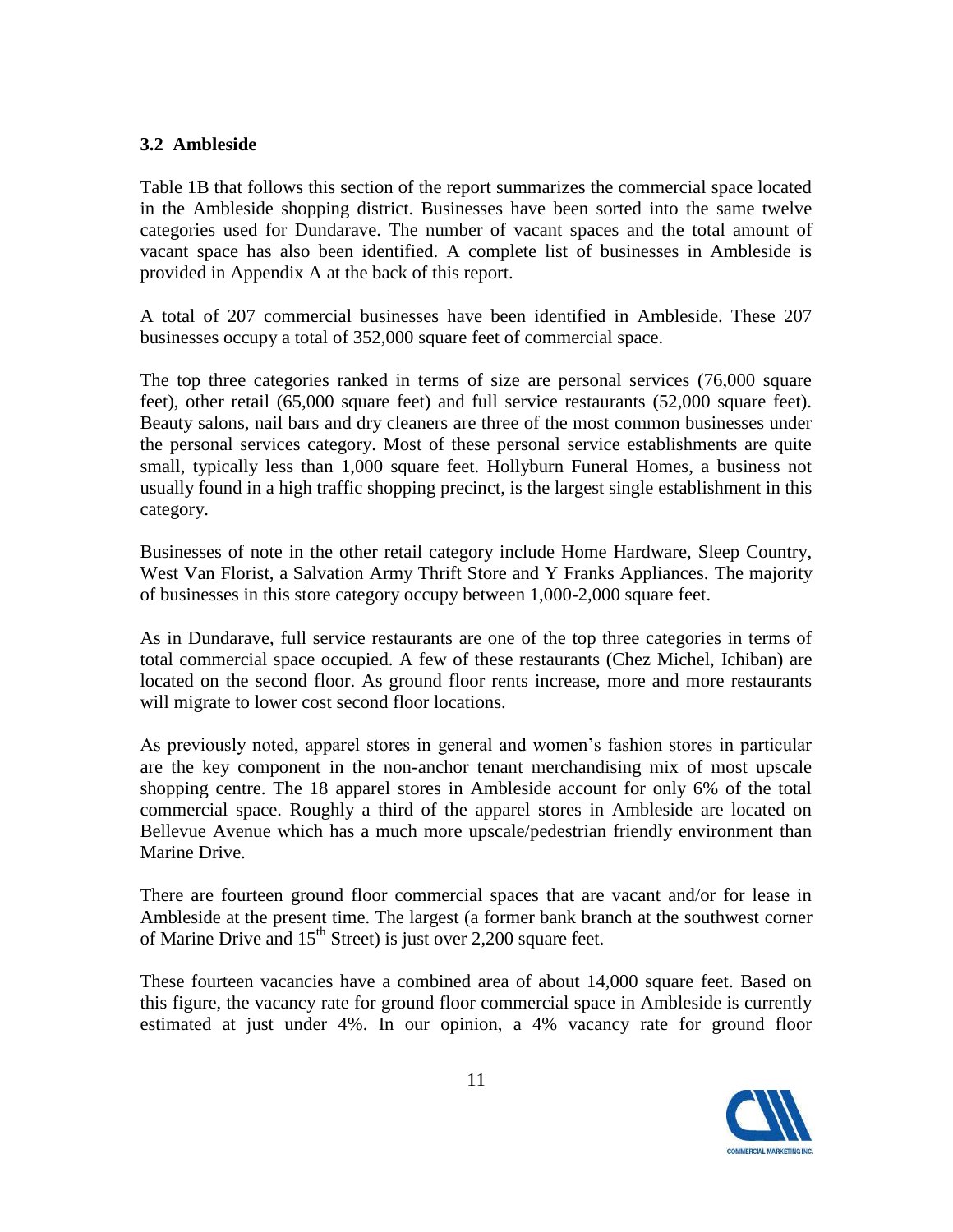commercial space is consistent with relatively weak market conditions, often the result of strong competition from neighbouring retail centres.

According to listing agents contacted by the consultant, asking net rental rates for vacant space in Ambleside range from a low of \$32 per square foot for a 900 square foot unit at 1345 Marine Drive to a high of \$45 per square foot for one "over-market" listing. The average asking net rental rate is about \$33 per square foot (plus operating costs of about \$13 per square foot).

|                                                                   |                                | <b>TABLE 1B</b>      |                                                                       |
|-------------------------------------------------------------------|--------------------------------|----------------------|-----------------------------------------------------------------------|
|                                                                   |                                |                      | <b>COMMERCIAL FLOOR SPACE INVENTORY FOR AMBLESIDE(1)</b>              |
| <b>Business Category</b>                                          | Number Of<br><b>Businesses</b> | Total<br>Floor Area  | Major Businesses                                                      |
|                                                                   |                                |                      |                                                                       |
| Personal Services(2                                               | 65                             |                      | 76,000 sq ft Malkin Cleaner, Refine Spa, Hollyburn Funerals           |
| Other Retail(3                                                    | 38                             |                      | 65,000 sq ft Sleep Country, Y Frank Appliance, Home Hardware          |
| <b>Full Service Restaurant</b>                                    | 25                             |                      | 52,000 sq ft Handi, Carmelo's, Amici, Chez Michel, Beachside          |
| Financial                                                         | 8                              |                      | 31,000 sq ft Vancity, TD, CIBC, BMO, RBC, HSBC, Scotia, Coast Capital |
| Office(4                                                          | 24                             |                      | 27,000 sq ft Macdonald Realty, Ocean Medical, Animal Hospital         |
| Supermarket                                                       | $\mathbf{1}$                   | 27,000 sq ft Safeway |                                                                       |
| <b>Limited Service Restaurant</b>                                 | 17                             |                      | 24,000 sq ft Starbucks, Savoury Pie, Dairy Queen, Subway              |
| Apparel                                                           | 18                             |                      | 22,000 sq ft Calliente, Aldila, So Blu, Bellevue Landing              |
| Other Food                                                        | 7                              |                      | 11,000 sq ft Persia Foods, 7-11                                       |
| Liquor                                                            | $\overline{2}$                 |                      | 10,000 sq ft BC Liquor Store, West Van Liquor                         |
| <b>Drugs</b>                                                      | $\overline{2}$                 | $7,000$ sq ft        | <b>Shoppers</b>                                                       |
| Subtotal                                                          | 207                            | 352,000 sq ft        |                                                                       |
| Vacant                                                            | 14                             | 14,000 sq ft         |                                                                       |
| Totals                                                            | 221                            | 366,000 sq ft        |                                                                       |
| 1) Commercial Marketing based on a survey completed in May, 2012. |                                |                      |                                                                       |

2) Includes insurance, travel, barber, beauty salon and fitness.

3) Includes art gallery, gifts, florist, consignment, antiques and automotive.

4) Includes medical, dental, educational and real estate.

#### **3.3 Park Royal Village**

Table 1C that follows this section of the report summarizes the commercial space located in Park Royal Village. The methodology used for business classification purposes is identical to that for Dundarave and Ambleside. A complete list of businesses in Park Royal Village is provided in Appendix A at the back of this report.

A total of 37 commercial businesses have been identified in Park Royal Village. These 37 businesses occupy a total of 238,000 square feet of commercial space.

The top three categories ranked in terms of size are other retail (132,000 square feet including a 71,000 square foot Home Depot), apparel (35,000 square feet including a

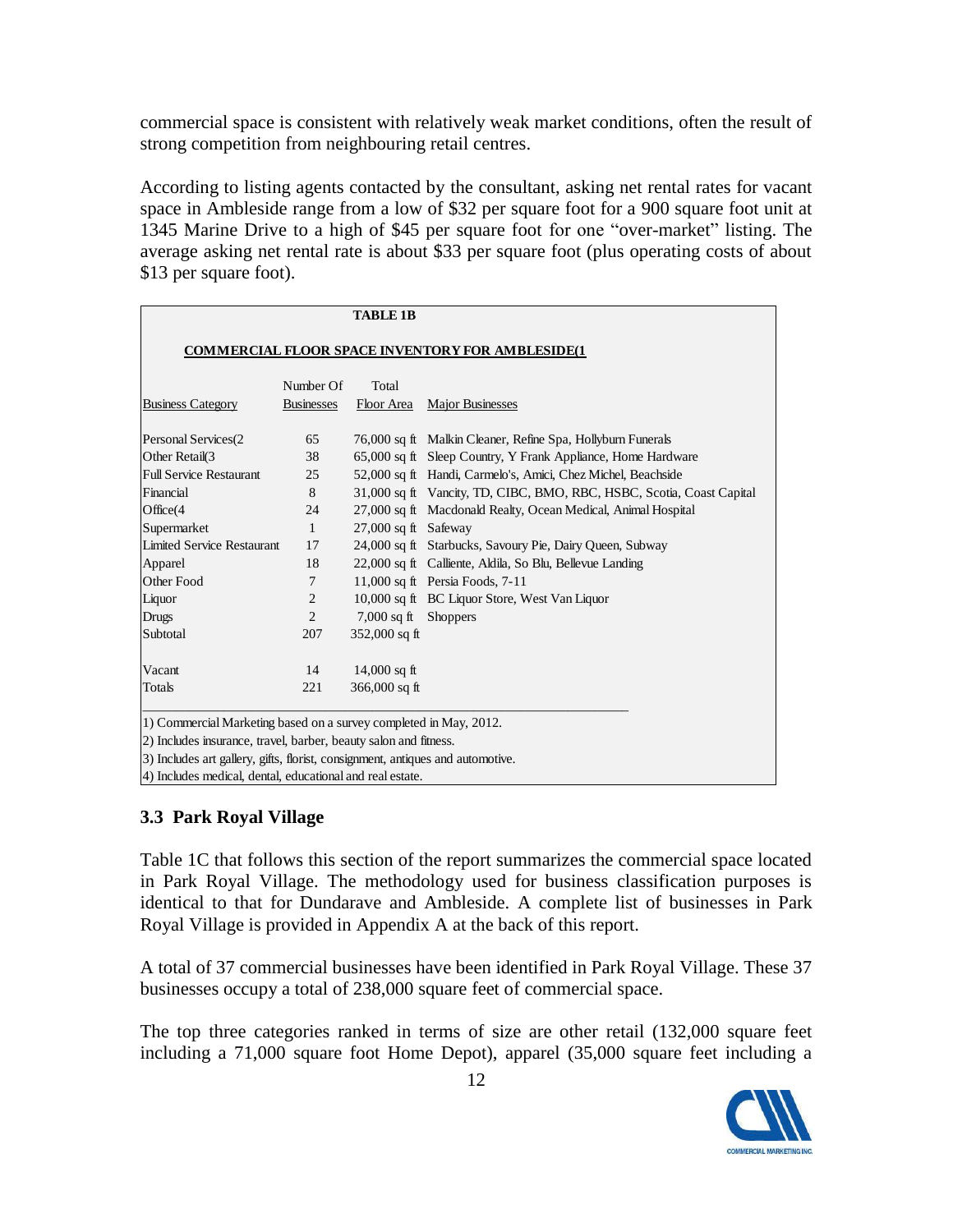15,000 square foot Old Navy) and supermarkets (a 34,000 square foot Whole Foods). Secondary anchor tenants include three large full service restaurants and a North Shore Credit Union branch.

As previously noted, apparel stores in general and women's fashion stores in particular are the key component in the non-anchor tenant merchandising mix of most upscale shopping centre. Apparel stores account for about 15% of the total commercial space at Park Royal Village, more than triple the corresponding figure for Dundarave and more than double the corresponding figure for Ambleside.

Unlike both Dundarave and Ambleside, Park Royal Village has very little representation in the office and personal services sectors. Based on the inventory summarized in Table 1A, office and personal service tenants account for just over 2% of the commercial space in Park Royal Village. This relatively low percentage is typical of "prime" commercial areas where ground floor rental rates are relatively high.

There is only one ground floor commercial space for lease in Park Royal Village at the present time. This space, formerly occupied by a tea shop, is about 2,000 square feet. Based on this figure, the vacancy rate for ground floor commercial space in Park Royal Village is currently estimated at just under 1%, considerably less than the corresponding figure for both Dundarave and Ambleside.

Park Royal does not publicly release their lease rates but they are estimated to be in the range of \$40 to \$60 range per square foot (minimum net). These rental rates will vary by tenant use, store size and particular orientation of the leased premises.

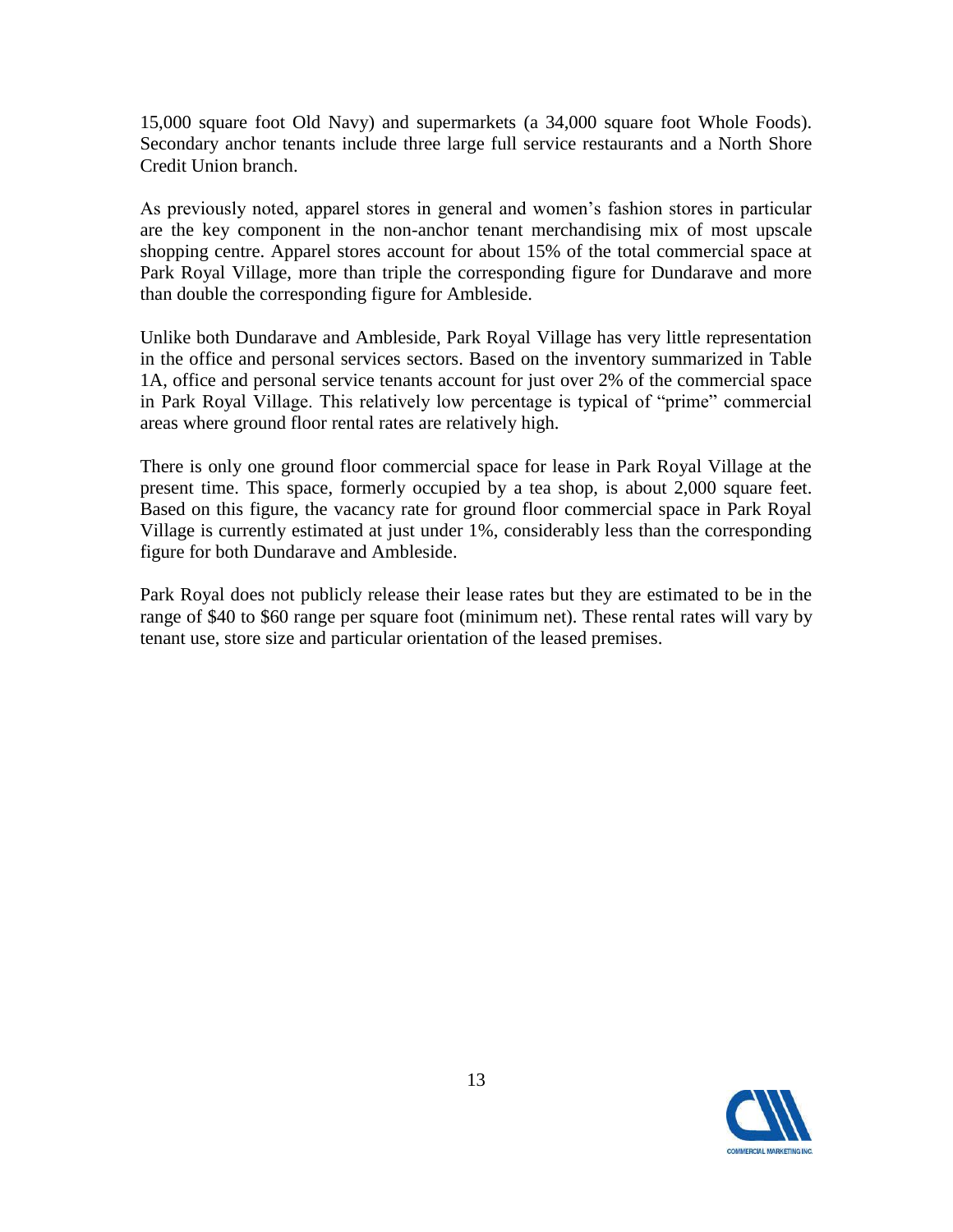#### **TABLE 1C**

#### **COMMERCIAL FLOOR SPACE INVENTORY FOR PARK ROYAL VILLAGE(1**

|                                                                                | Number Of         | Total           |                                                                                                    |  |  |  |
|--------------------------------------------------------------------------------|-------------------|-----------------|----------------------------------------------------------------------------------------------------|--|--|--|
| <b>Business Category</b>                                                       | <b>Businesses</b> | Floor Area      | <b>Major Businesses</b>                                                                            |  |  |  |
|                                                                                |                   |                 |                                                                                                    |  |  |  |
| Other Retail(3                                                                 | 9                 |                 | 132,000 sq ft Home Depot, Homesense, Michaels                                                      |  |  |  |
| Apparel                                                                        | 11                |                 | 35,000 sq ft Old Navy, Tommy Bahama, Lululemon                                                     |  |  |  |
| Supermarket                                                                    | 1                 |                 | 34,000 sq ft Whole Foods                                                                           |  |  |  |
| <b>Full Service Restaurant</b>                                                 | 3                 |                 | 17,000 sq ft Milestones, Cactus Club, Tap House                                                    |  |  |  |
| Financial                                                                      | 1                 | $5,000$ sq ft   | North Shore Credit Union                                                                           |  |  |  |
| <b>Limited Service Restaurant</b>                                              | 5                 | $6,000$ sq ft   | Starbucks, Delaneys, Café Artigiano                                                                |  |  |  |
| Office $(4)$                                                                   | 3                 | $4,000$ sq ft   | Village Dental, Village Medical, Virani                                                            |  |  |  |
| Other Food                                                                     | 1                 | $1,000$ sq ft   | Rogers                                                                                             |  |  |  |
| <b>Drugs</b>                                                                   | 1                 | $2,000$ sq ft   | Pharmasaye                                                                                         |  |  |  |
| Personal Services(2                                                            | 1                 | $1,000$ sq ft   | Insure BC                                                                                          |  |  |  |
| Liquor                                                                         | 1                 | $1,000$ sq ft   | Tap House                                                                                          |  |  |  |
| Subtotal                                                                       | 37                | $238,000$ sq ft |                                                                                                    |  |  |  |
| Vacant                                                                         | 1                 | $2,000$ sq ft   |                                                                                                    |  |  |  |
| Total                                                                          | 38                | $240,000$ sq ft |                                                                                                    |  |  |  |
|                                                                                |                   |                 | 1) Commercial Marketing and Development Consulting Group based on a survey completed in May, 2012. |  |  |  |
| 2) Includes insurance, travel, barber, beauty salon and fitness.               |                   |                 |                                                                                                    |  |  |  |
| 3) Includes art gallery, gifts, florist, consignment, antiques and automotive. |                   |                 |                                                                                                    |  |  |  |
| 4) Includes medical, dental, educational and real estate.                      |                   |                 |                                                                                                    |  |  |  |

#### **3.4 Marine Drive North Vancouver**

The situation along Marine Drive in North Vancouver (between Capilano and Fell) comprises a series of strip malls mixed with some street oriented buildings. This is very different from the Ambleside shopping precinct which has clearly defined edges and an established street oriented retail precinct. North Vancouver is trying to transform this segment of Marine Drive from a utilitarian "car corridor" to a pedestrian friendly shopping precinct through the introduction of mixed use development. As a result, several mixed use projects are either recently completed or currently under construction along Marine Drive within a few blocks of Capilano Mall.

Leasing information has been obtained for the following projects:

- The Drive #1, a four storey mixed use project located on the north side of Marine Drive at Bridgeman Avenue;
- District Crossing, another four storey mixed use project located at the corner of Marine Drive and Lloyd Avenue;
- The Drive #2, another four storey mixed use project located on the south side of Marine Drive in the 1100 block.

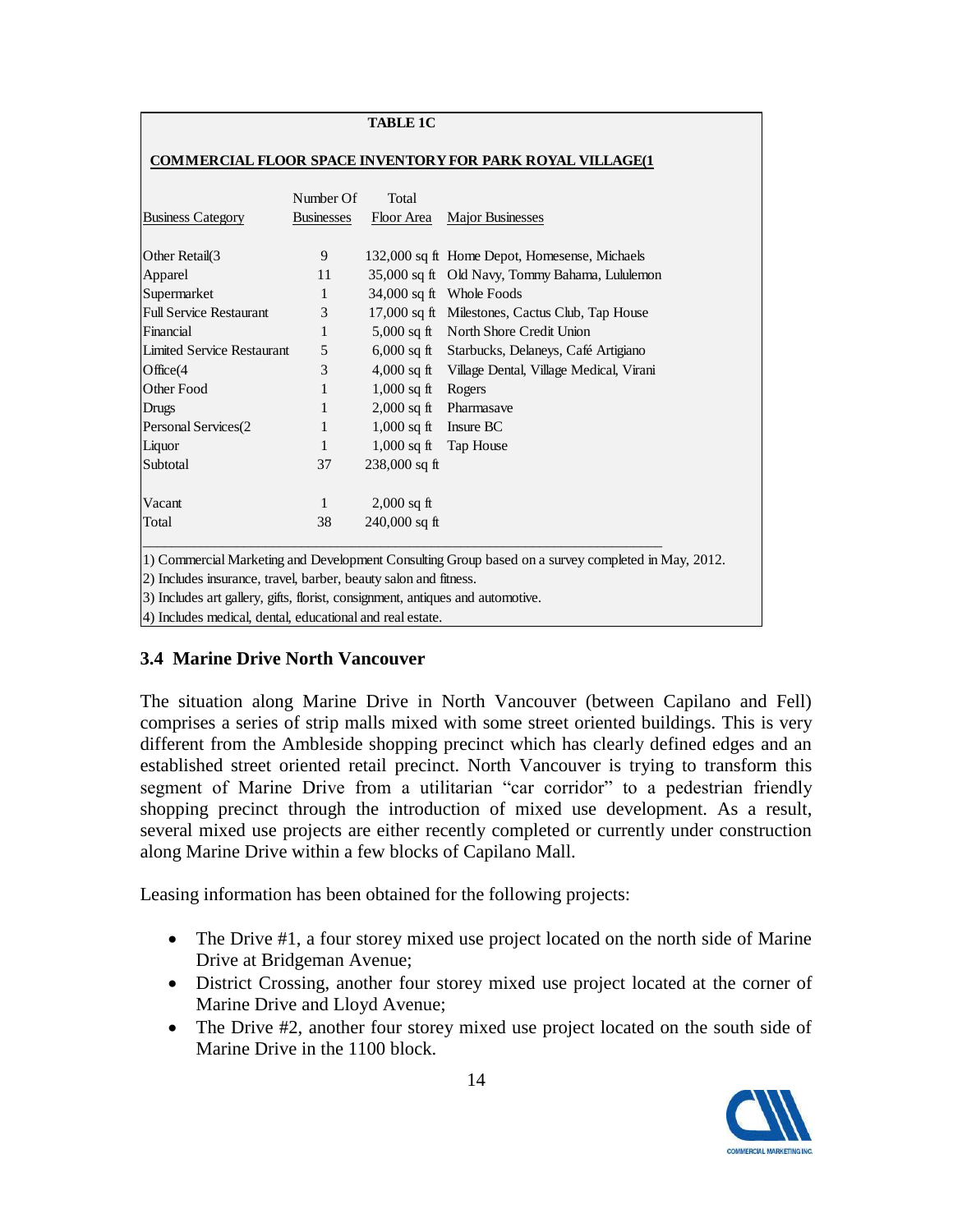According to CBRE, the leasing agent for The Drive #1, this brand new project has about 15,000 square feet of ground floor commercial space, none of which has been leased. Asking rental rates range between \$28-\$35 per square foot plus operating costs.

According to Colliers, roughly two thirds of the commercial space at District Crossing is currently leased. The Bank of Montreal occupies a high profile corner location. Other tenants include a small Pharmasave drug store, a medical centre, a dentist and a physiotherapist. Asking rental rates are unknown.

The Drive #2 is currently under construction with completion scheduled for 2013. The project will have about 12,000 square feet of ground floor commercial space, none of which has been leased so far. The asking rental rate is \$40 per square foot plus operating costs.

#### **3.5 Proposed Commercial Developments**

There are two major commercial projects being planned close to the subject site. The first is the redevelopment of the 1600 Block of Marine Drive at the corner of Marine Drive and  $17<sup>th</sup>$  Street. The second is a proposed expansion of Park Royal Village.

**1600 Block:** The 1600 Block (south side) is identified in the Official Community Plan as a special site with the capacity for more development. In 2011, the owners of the 1600 Block of Marine Drive (the former Safeway Grocery store location) proposed two alternative development concepts which included between 50,000 - 60,000 square feet of commercial space. A supermarket would probably account for about half of the total retail space, leaving between 25,000 to 30,000 square feet for smaller tenants.

West Vancouver District Council ultimately rejected the application in response to local opposition to the high rise form of development and encouraged the site owner to consult further with the community. Safeway vacated the site in June 2012 and the owner applied for a permit shortly after for a significant renovation of the grocery store for a new operator. The extensive nature of the renovation suggests that redevelopment is not likely in the very near term. Nonetheless, over the longer term it is likely that the 1600 Block of Marine Drive will be the focus of mixed use redevelopment including a grocery use and some competing retail with residential uses above.

**Park Royal:** Larco Properties (the owner of Park Royal Shopping Centre) has announced plans to expand Park Royal Village. The timing of this project will be more immediate than that considered for the 1600 Block. Most of this expansion will occur along the northern edge of the existing mall, thereby extending the outdoor component of the project east from the freestanding Shoppers Drug Mart as far as Taylor Way.

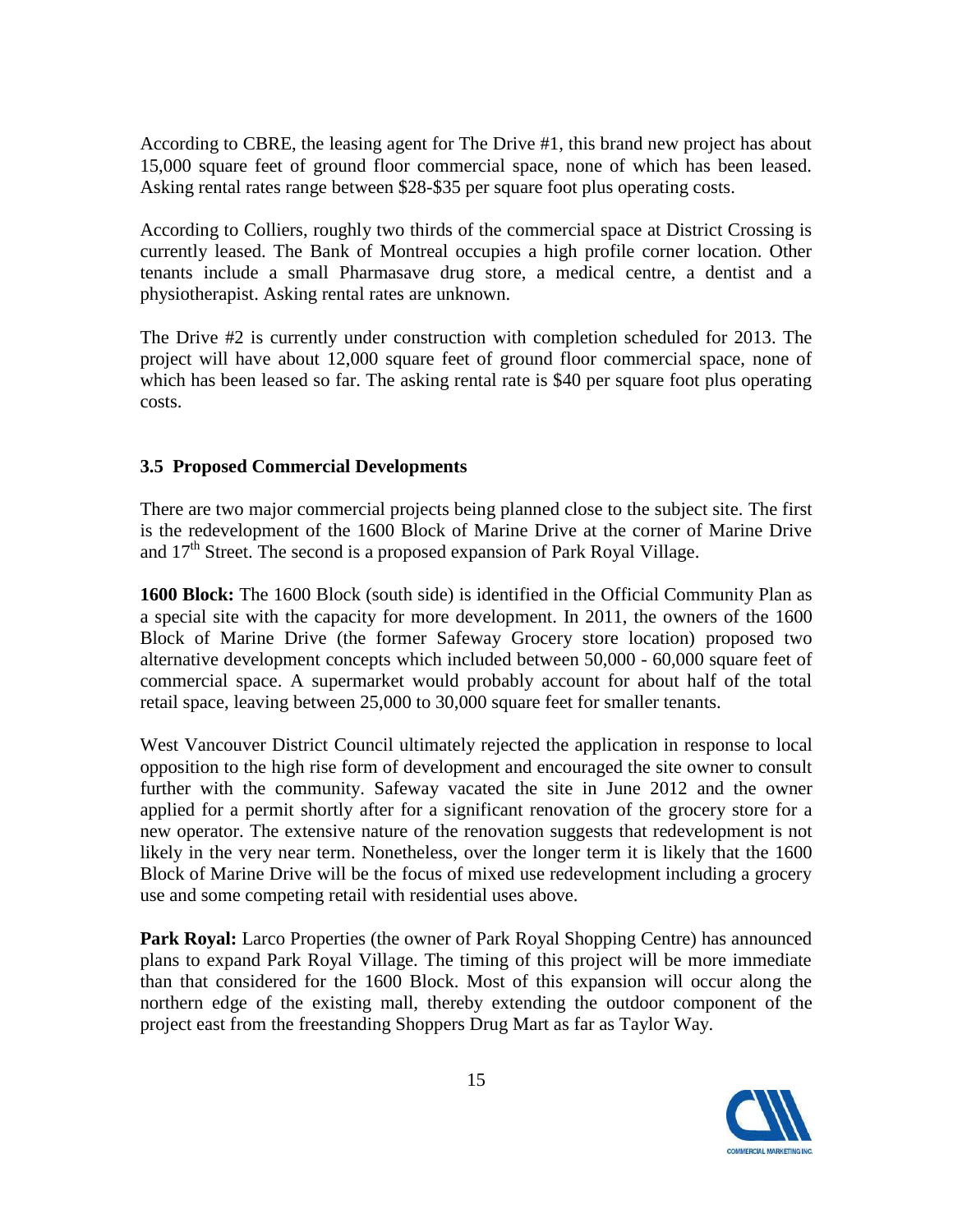According to the proponent, the expansion will add about 100,000 square feet of ground floor space (mostly retail) and about 20,000 square feet of second storey space (mostly office). A large multi-screen cinema is also planned for a rooftop location above the existing mall. Construction is expected to start later this year.

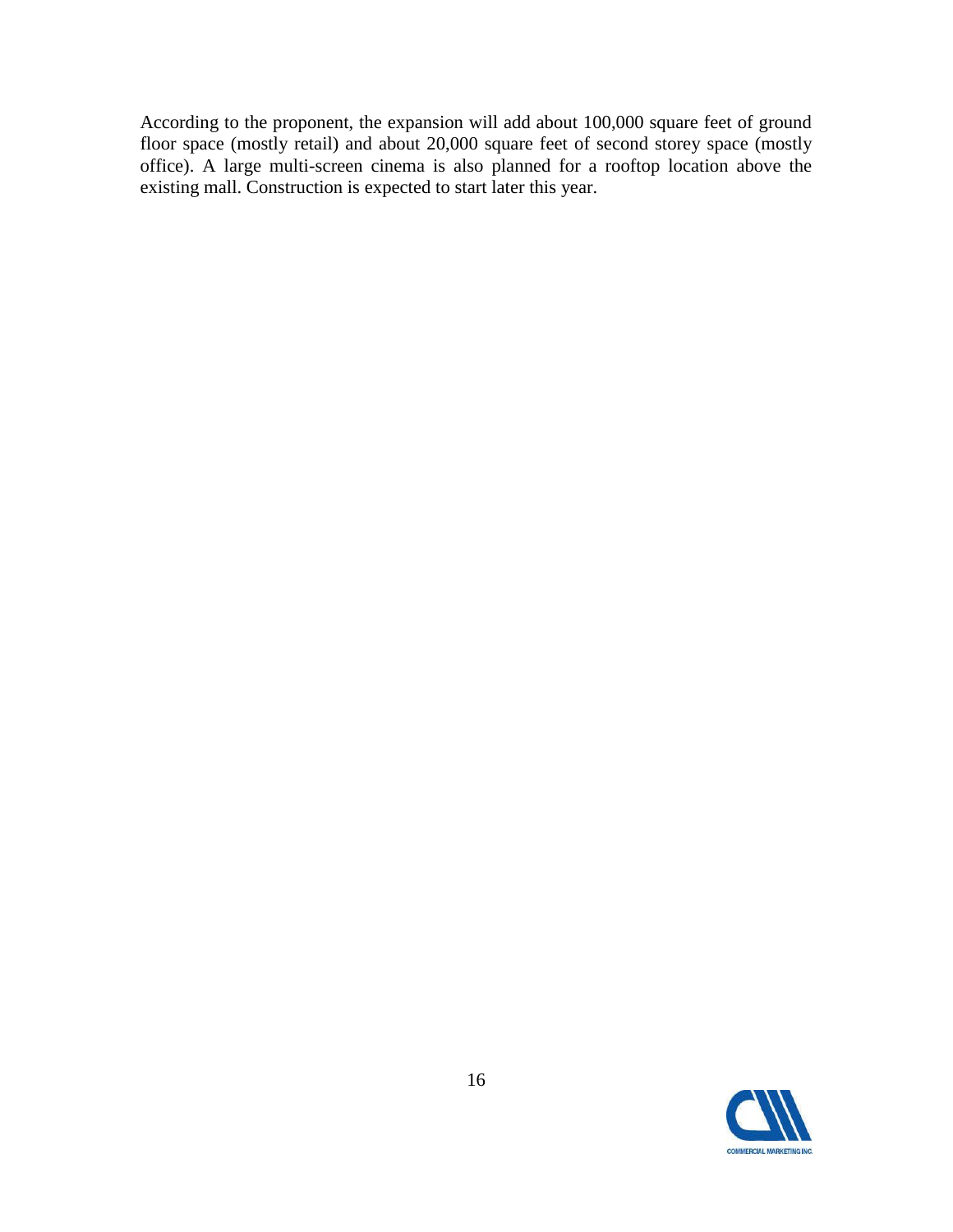#### **4.0 MODELLED TENANT MIX**

This section of the report provides a modelled tenant mix for the ground floor commercial space. This tenant mix takes into consideration a number of factors including the existing competition in the general vicinity of the subject site as summarized in the preceding section of this report, the physical characteristics of the subject site and the demographic profile of West Vancouver residents.

As discussed in Section 2, it is our understanding that Grosvenor will be undertaking a landmark building as well as significant improvements to the public realm for the block, which will bring public benefits and have a positive impact on the profile and marketability of the commercial space. The evolving public realm plan for the block will include:

- Marine Drive will feature very generous sidewalks, street parking new street trees and pedestrian weather protection.
- The pedestrian galleria will be about as wide as the new community centre atrium with active uses spilling into it. It will have a water feature and a glass canopy which will offer West Van residents a year-round place to gather and socialize no matter what the weather. The grades have been designed so that there are no stairs to transition down through the galleria from Marine to Bellevue.
- Public Art: As part of the redevelopment, Grosvenor is proposing a comprehensive public art plan for the site and they have engaged a noted West Vancouver artist to develop a concept for large sculptural art for the public realm.
- 14th Street will also feature extensive hardscape, public art and street furniture. Bellevue will be raised for views over the tracks (and floodproofing) and it will also feature upgraded finishes.
- On street parking is retained on Marine Drive, Bellevue Avenue, and 14th St.
- On-Site underground parking is provided at about 2.5 stalls/1,000sf.

These improvements can help offset some of the challenging locational features noted for the site (primarily the distance from a retail grocery anchor, the negative impact of a large gas station on the north side of 1300 Block Marine, the seasonality of the outdoor recreational facilities to the east, and general retail competition within the catchment area).

A modelled tenant mix presented under the following heading has been prepared with this expectation in mind.

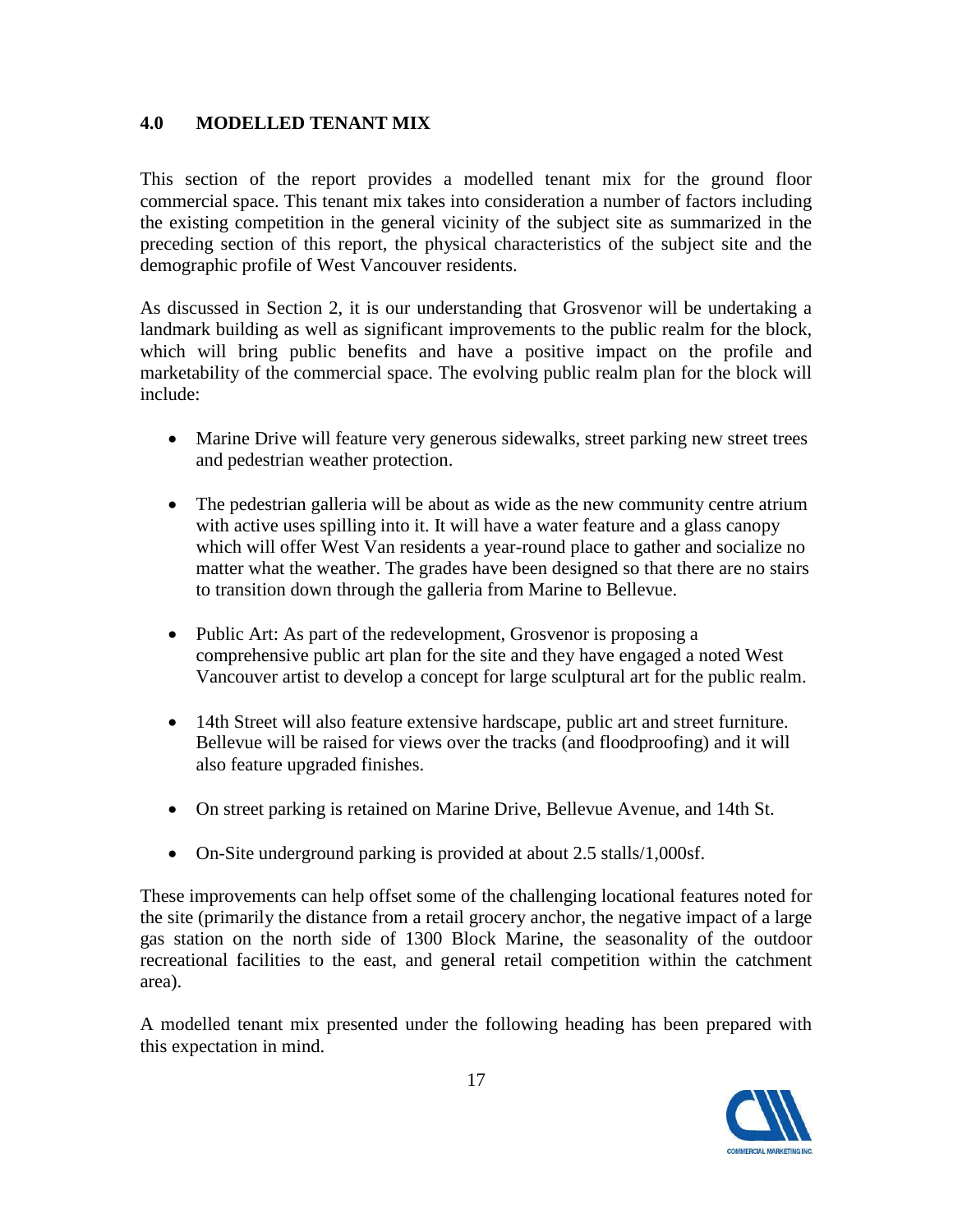#### **4.1 Modelled Tenant Mix**

Anticipating that the expanded Park Royal Village will be the preferred location for national chain stores, we have assumed the number of apparel stores will be low (only two with a combined floor area of 3,000 square feet or less than 10% of the total).

Phase 1 of the project on the western portion of the site is expected to have approximately 18,600 square feet of commercial space. The lease up of this space assumes the following uses by category:

| <b>Business Type</b> | Area (sq. ft.) | <b>Note</b>                            |
|----------------------|----------------|----------------------------------------|
| Restaurant & Cafe    | 5,500          | Corner restaurant location preferred   |
| Specialty Retail*    | 5,500          | Emphasize local independent businesses |
| Service Uses         | 6,000          | Local serving                          |
| Apparel              | 1,500          | Bellevue frontage                      |
| <b>Total</b>         | 18,500         | 18,583 sq. ft available                |

**Chart 2: Modelled Tenant Mix Phase 1**

Phase 2 of the project on the eastern portion of the site is expected to have approximately 17,100 square feet of commercial space. The lease up of this space assumes the following uses by category:

|  |  | <b>Chart 3: Modelled Tenant Mix Phase 2</b> |  |
|--|--|---------------------------------------------|--|
|--|--|---------------------------------------------|--|

| <b>Business Type</b>  | Area (sq. ft.) | <b>Note</b>                |
|-----------------------|----------------|----------------------------|
| Restaurant & Cafe     | 3,000          | Corner location preferred  |
| Specialty Retail*     | 4,400          | Local serving, destination |
| Service Uses          | 7,000          |                            |
| Apparel               | 1,500          | Bellevue frontage          |
| <b>Community Uses</b> | ,200           |                            |
| <b>Total</b>          | 17,100         | 17,139 sq. ft available    |

\* Specialty retail includes a wide variety of stores including gifts, books, toys, florist, jewellery, sporting goods and art galleries. It does not include food stores or drug stores or department stores.

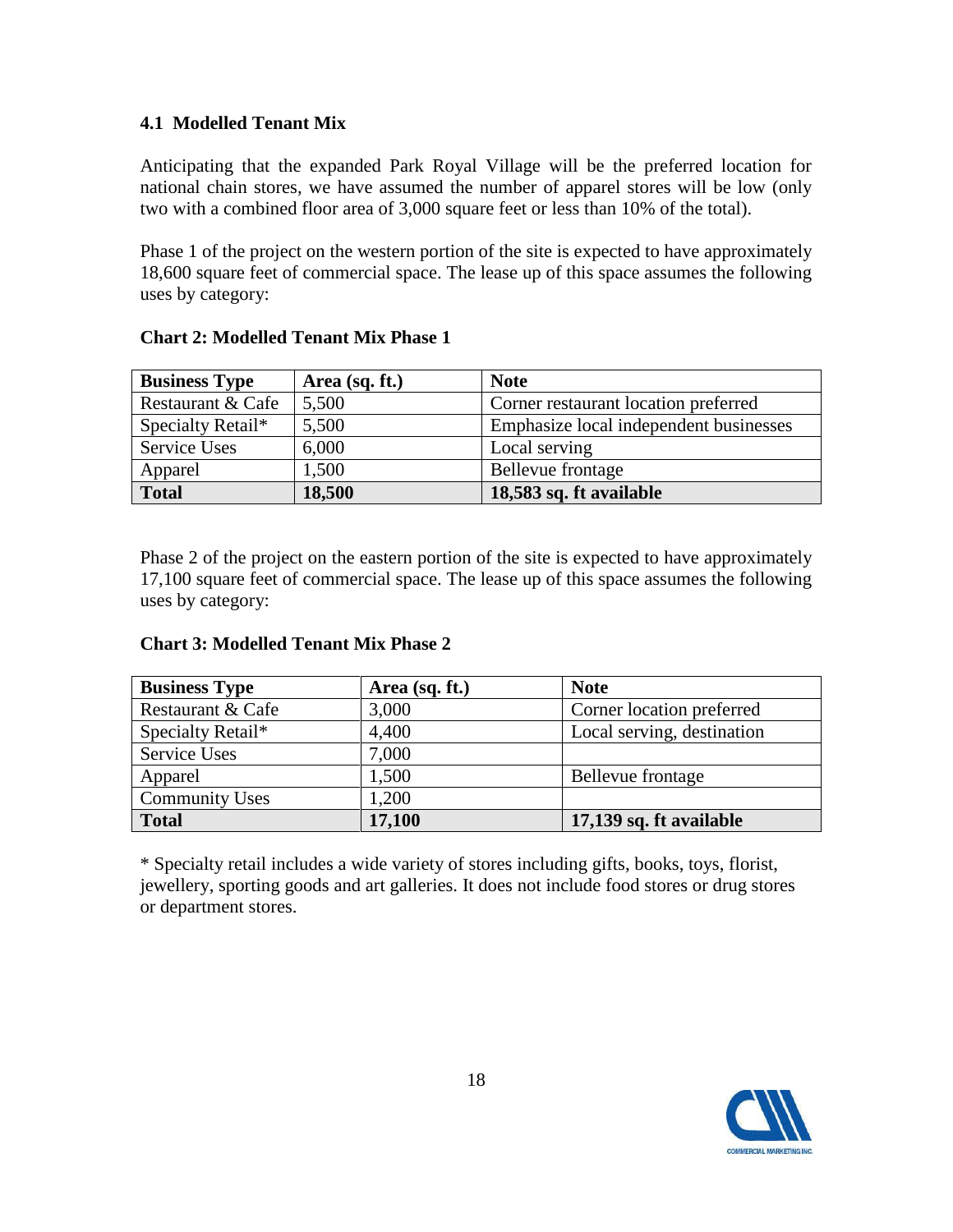#### **5.0 IMPACT ASSESSMENT**

Developing approximately 36,000 square feet of new purpose-built commercial space on the subject site will have some impact on the existing businesses in Dundarave, Ambleside and Park Royal.

The extent of this impact will be determined by a number of variables including the extent to which the project can attract shoppers from outside of West Vancouver (typically referred to as "inflow sales" in retail market studies), the extent to which the project will convince local residents to do more of their shopping in West Vancouver (typically referred to as the "recapture of outflow sales") as well as the amount and merchandising mix of the commercial space proposed for the subject site.

Percentage impacts refer to the reduction in the dollar amount of sales for the affected tenants. It refers to both dollar sales and sales per square foot. For example, if a tenant has 1,000 square feet and is doing \$400,000 annual sales this means sales per square foot is \$400. If the impact is 10% this means that sales drop by \$40,000 to \$360,000 and sales per square foot is therefore reduced to \$360.

The impact analysis presented below is based on the underlying premise that businesses compete primarily with other stores in the same retail category. In other words, new apparel stores compete primarily with existing apparel stores and will have much less of an impact (if any) on businesses in other retail categories. With this underlying assumption in mind, the impact analysis presented below is limited to the apparel and other retail categories. These two categories have been identified because they are typically the key retail categories for a successful "high street" type of shopping precinct.

#### **5.1 Apparel & Specialty Retail Impacts**

The impact analysis is based on the following assumptions:

- 1. The project will contain approximately 36,000 square feet of commercial space.
- 2. The merchandising mix of this commercial space will be similar to that outlined in the previous section of this report and will contain approximately 8,000 square feet of apparel and specialty retail space.
- 3. Customers from outside West Vancouver will account for 5% of total sales. This modest percentage reflects the relatively small scale of the project as compared to Park Royal (both the mall and the soon to be expanded village) which captures the lion's share of "inflow sales" coming to West Vancouver.

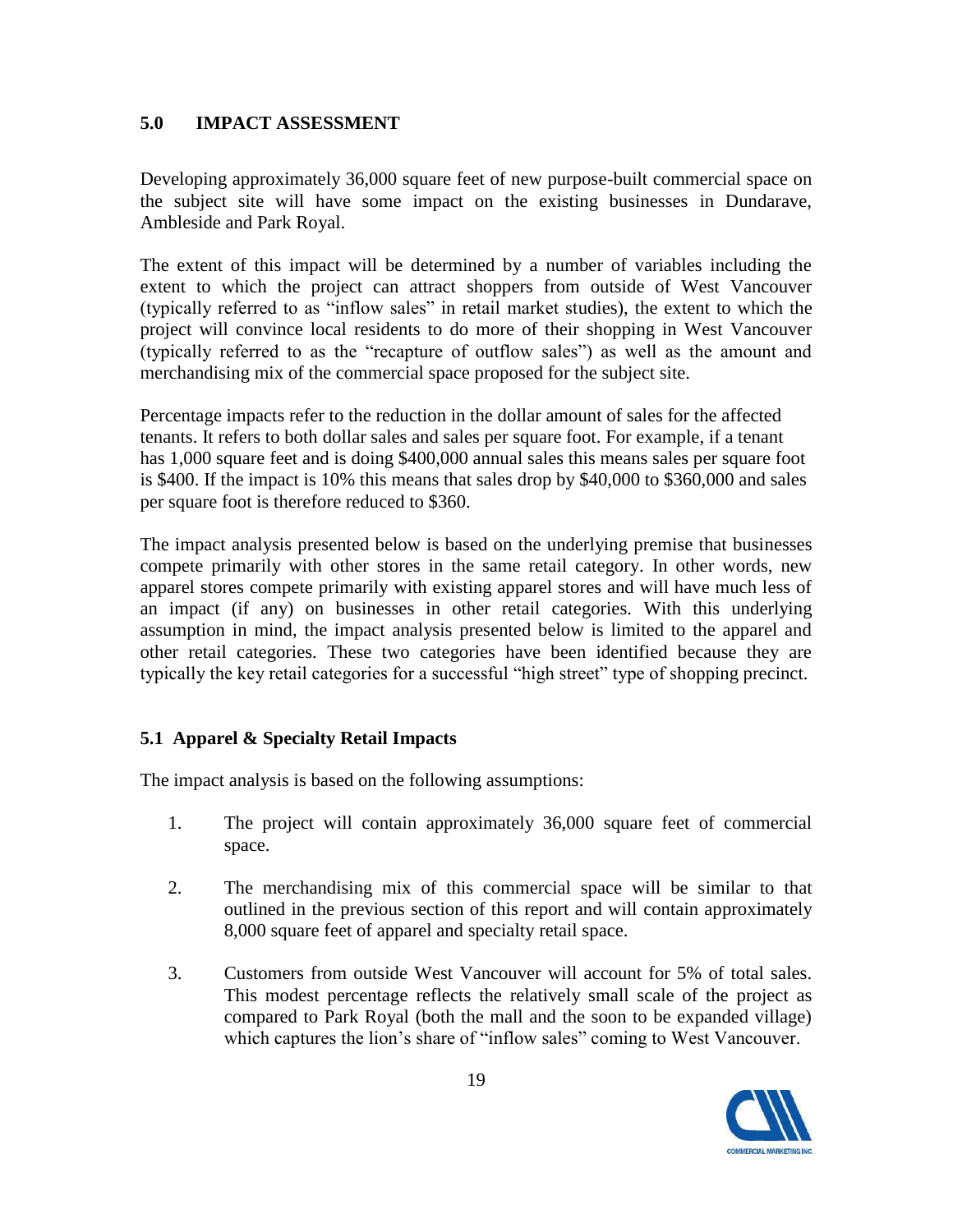4. The apparel and specialty retail stores in the project will have an average annual sales volume of \$400 per square foot during the first full year of operation. This average annual sales volume should be somewhat higher than the existing competition in both Ambleside and Dundarave but considerably lower than the corresponding figure for Park Royal.

Based in part on these assumptions and in part on the commercial floor space inventories for Dundarave, Ambleside and Park Royal as summarized in Section 3 of this report, the impact of the proposed development on existing apparel and specialty retail stores in West Vancouver in estimated at:

- less than 1% for Park Royal Mall;
- about 1% for Park Royal Village;
- between 2-3% for Dundarave;
- between 5-6% for Ambleside.

During the next few years, spending on apparel and specialty retail categories is expected to increase by between 4-5% per annum. To put this projected growth rate into perspective, Statistics Canada data indicates that apparel store sales in Metro Vancouver increased by an average of 6% per annum between 2007 and 2011.

This being the case, a business that suffers a drop in revenues of between 2-3% due to increased competition should be able to recover all of these lost sales in less than one year. A business that suffers a drop in revenues of between 5-6% due to increased competition should be able to recover all of these lost sales in less than two years. Impacts of this magnitude and duration should be manageable for most of the existing businesses located in Dundarave and Ambleside.

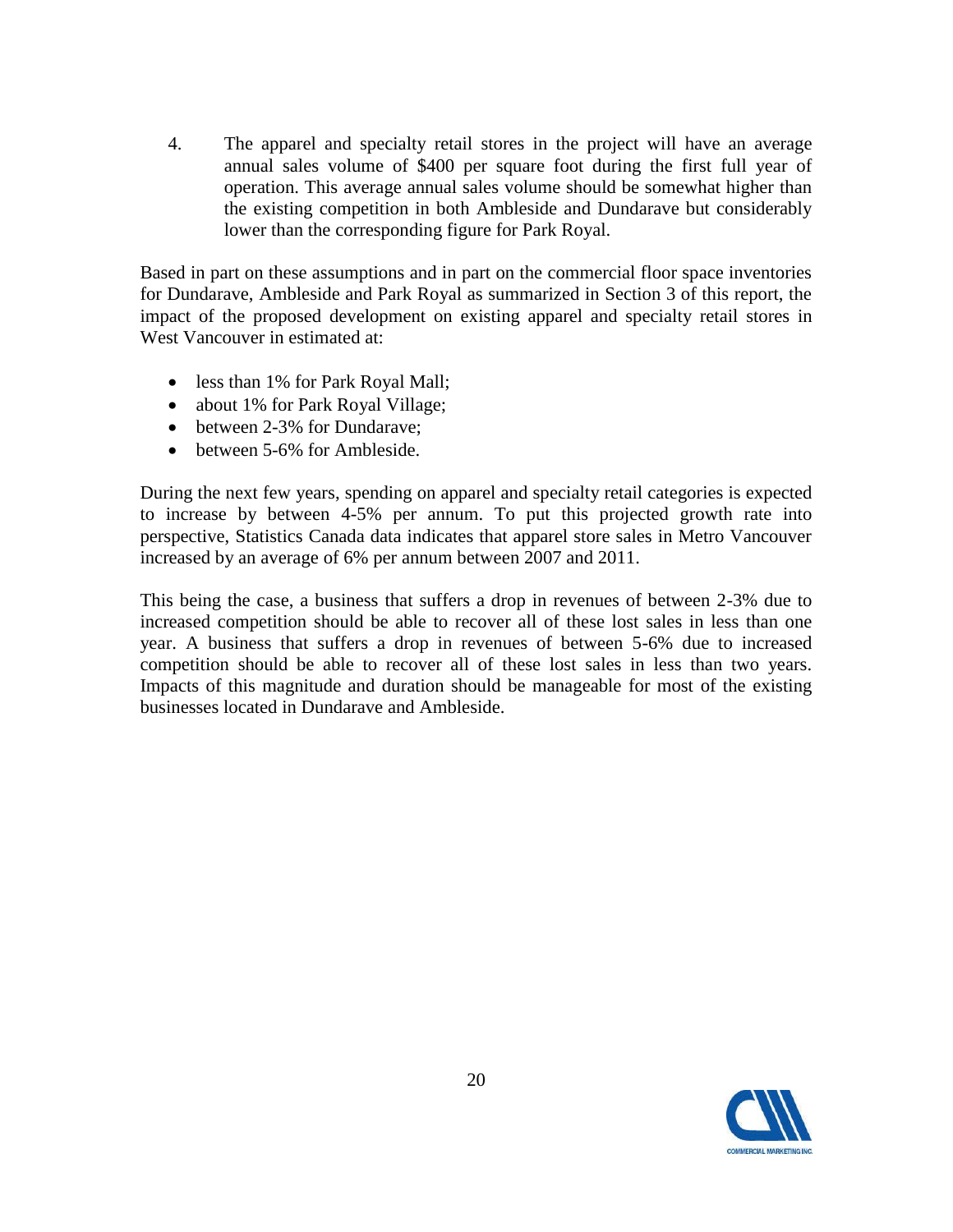#### **APPENDIX A**

Enclosed following this page are commercial floor space inventories for Dundarave, Ambleside, Park Royal Village in West Vancouver, and Marine Drive in North Vancouver.

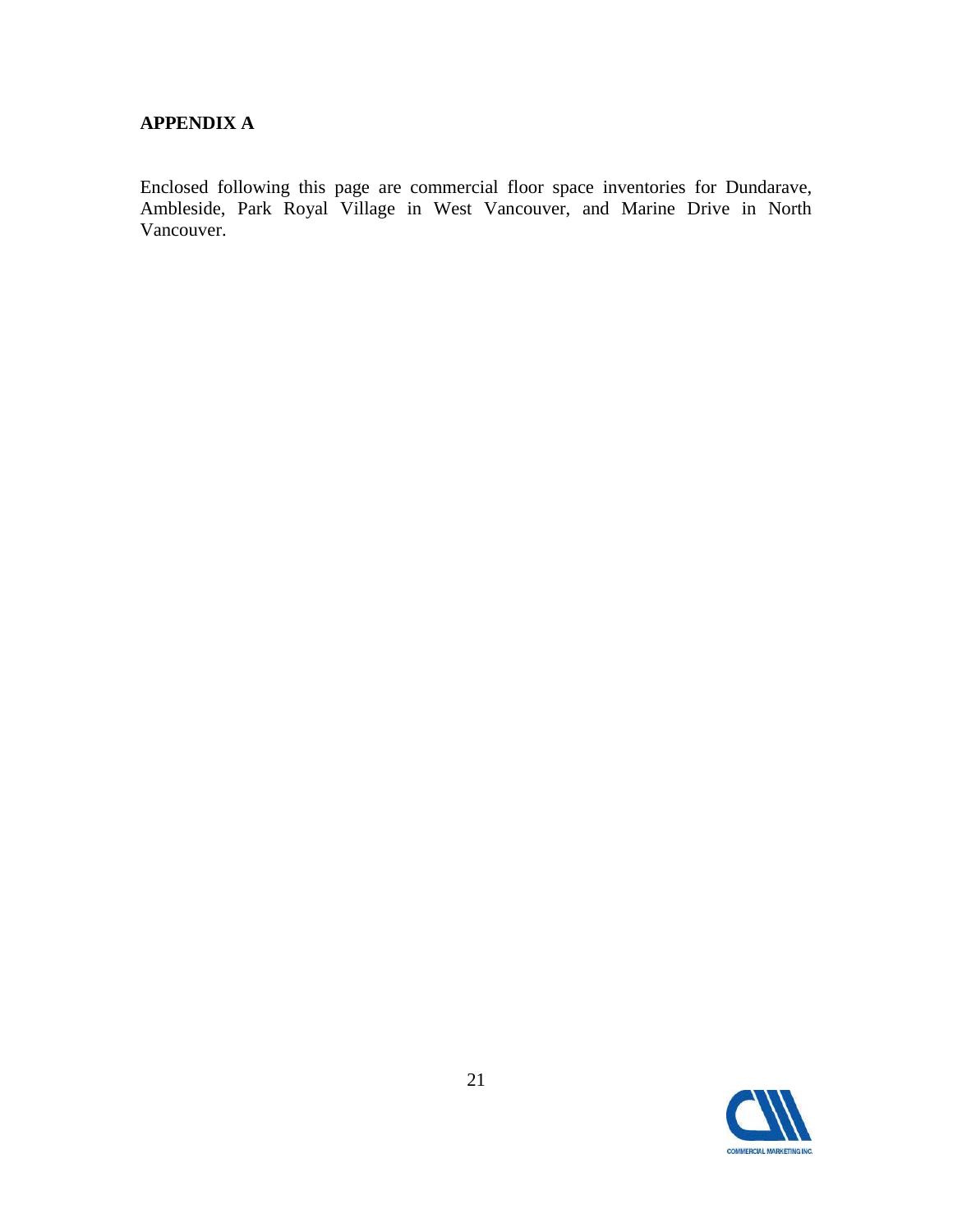## **AREA: DUNDARAVE, WEST VANCOUVER**

May-12

| <b>CIVIC</b><br><b>NUMBER</b> | <b>STREET</b> | <b>LICENSE TYPE</b>       | <b>CODE</b> | <b>BUSINESS NAME</b>            | <b>FLOOR</b><br><b>AREA</b> |
|-------------------------------|---------------|---------------------------|-------------|---------------------------------|-----------------------------|
|                               |               |                           |             |                                 |                             |
| 2383                          | Marine        | Vacant                    | 87          | Info Mark Hagedorn 736-         |                             |
|                               | Drive         |                           |             | 5611                            | 500                         |
|                               | Marine        |                           |             |                                 |                             |
| 2385                          | Drive         | <b>Fast Food</b>          | 11          | Sorrento's Pizza (M/U)          | 500                         |
|                               | Marine        |                           |             |                                 |                             |
| 2389                          | Drive         | <b>Beauty Salon</b>       | 16          | 1st Impression Hair (M/U)       | 500                         |
|                               | Marine        |                           |             |                                 |                             |
| 2397                          | Drive         | <b>Real Estate Office</b> | 27          | <b>Prudential Sussex Realty</b> | 2,000                       |
|                               | Marine        |                           |             |                                 |                             |
| 2401                          | Drive         | <b>Beauty Salon</b>       | 16          | Ocean of Beauty                 | 500                         |
|                               | Marine        |                           |             |                                 |                             |
| 2402                          | Drive         | <b>Art Gallery</b>        | 76          | Yeats Studio & Gallery          | 1,000                       |
|                               | Marine        |                           |             |                                 |                             |
| 2403                          | Drive         | Bank                      | 28          | <b>RBC</b> Financial            | 4,000                       |
|                               | Marine        |                           |             |                                 |                             |
| 2405                          | Drive         | <b>Travel Agency</b>      | 17          | <b>Travel Time</b>              | 1,000                       |
|                               | Marine        |                           |             |                                 |                             |
| 2409                          | Drive         | Café/Deli                 | 12          | Verdicchio Deli                 | 1,000                       |
|                               | Marine        |                           |             |                                 |                             |
| 2410                          | Drive         | <b>Architect Office</b>   | 32          | Hollingsworth Architecture      | 2,000                       |
|                               | Marine        |                           |             |                                 |                             |
| 2411                          | Drive         | <b>Fitness Centre</b>     | 23          | <b>Innovative Fitness</b>       | 2,000                       |
|                               | Marine        |                           |             |                                 |                             |
| 2412                          | Drive         | Other Fod Retail          | 15          | <b>Edible Arrangements</b>      | 1,000                       |
|                               | Marine        |                           |             |                                 |                             |
| 2413                          | Drive         | Home Furnishing           | 62          | <b>Jabot Window Coverings</b>   | 500                         |
|                               | Marine        |                           |             |                                 |                             |
| 2415                          | Drive         | Office                    | 32          | Maclean                         | 500                         |
|                               | Marine        | Specialty                 |             |                                 |                             |
| 2416                          | Drive         | Coffee/Tea                | 14          | Starbucks                       | 2,000                       |
|                               | Marine        |                           |             |                                 |                             |
| 2417                          | Drive         | <b>Beauty Salon</b>       | 16          | Hair Salon                      | 500                         |
|                               | Marine        |                           |             |                                 |                             |
| 2423                          | Drive         | Restaurant                | 12          | <b>Dundarave Restaurant</b>     | 2,000                       |
|                               | Marine        |                           |             | <b>Woodrose Commercial</b>      |                             |
| 2423                          | Drive         | Office                    | 32          | Project                         | 500                         |
|                               | Marine        | Specialty                 |             |                                 |                             |
| 2424                          | Drive         | Coffee/Tea                | 14          | Delany's Coffee House           | 2,000                       |
| 2425                          | Marine        | Meat Market               | $\sqrt{6}$  | Sebastian & Company             | 500                         |

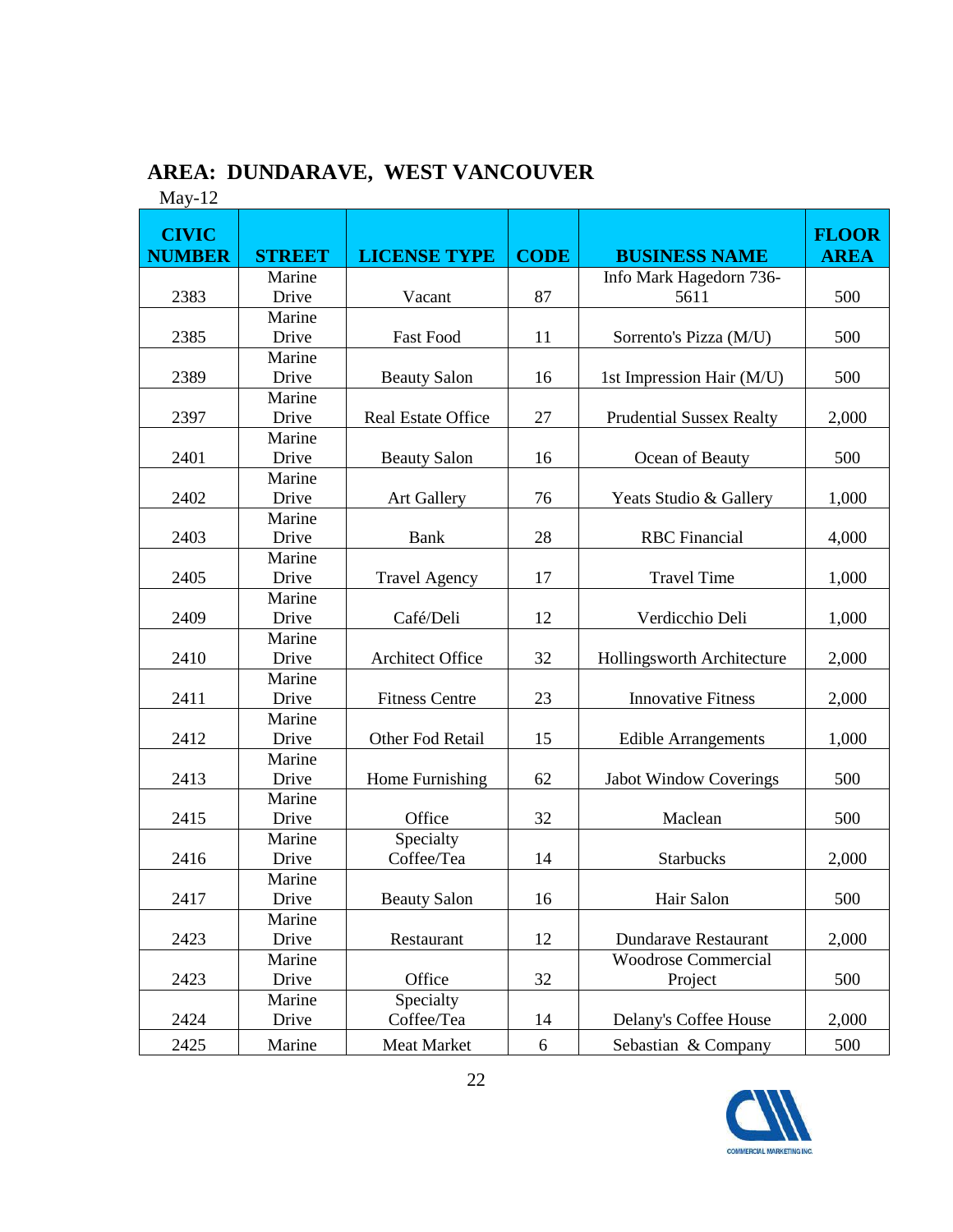|      | Drive           |                            |    |                                 |       |
|------|-----------------|----------------------------|----|---------------------------------|-------|
|      | Marine          |                            |    |                                 |       |
| 2425 | Drive           | <b>Beauty Salon</b>        | 16 | Shampoo                         | 500   |
|      | Marine          |                            |    |                                 |       |
| 2427 | Drive           | <b>Licensed Restaurant</b> | 10 | The Red Lion Bar & Grill        | 7,000 |
|      | Marine          |                            |    |                                 |       |
| 2428 | Drive           | <b>Cleaning Service</b>    | 25 | <b>Elegant Day Cleaning</b>     | 500   |
|      | Marine          |                            |    |                                 |       |
| 2430 | Drive           | Gifts                      | 79 | <b>Absolute Design</b>          | 1,000 |
|      | Marine          |                            |    |                                 |       |
| 2432 | Drive           | Hearing Clinic             | 25 | <b>Acoustica Hearing Clinic</b> | 1,000 |
|      | Marine          |                            |    |                                 |       |
| 2433 | Drive           | <b>Vacuum Cleaners</b>     | 57 | <b>Westvan Vacuum Centre</b>    | 1,000 |
|      | Marine          |                            |    |                                 |       |
| 2433 | Drive           | Vacant                     | 87 | Info Eric Poon                  | 1,000 |
|      | Marine          |                            |    |                                 |       |
| 2434 | Drive           | <b>Travel Agency</b>       | 17 | Expedia Cruise Ship centre      | 1,000 |
|      | Marine          |                            |    |                                 |       |
| 2435 | Drive           | Insurance                  | 27 | Peake & Richmond                | 2,000 |
|      | Marine          |                            |    |                                 |       |
| 2436 | Drive           | Vacant                     | 87 | Vacant                          | 1,000 |
|      | Marine          | Insurance                  |    |                                 |       |
| 2440 | Drive<br>Marine |                            | 27 | Otto & Associates Insurance     | 1,000 |
| 2442 | Drive           | Art Gallery &<br>Framing   | 76 | Wall Street Gallery &           | 1,000 |
|      | Marine          |                            |    | Framing                         |       |
| 2444 | Drive           | <b>Art Gallery</b>         | 76 | Sun Spirit Gallery              | 500   |
|      | Marine          |                            |    |                                 |       |
| 2447 | Drive           | Consignment                | 51 | <b>Encore Boutique</b>          | 2,000 |
|      | Marine          |                            |    |                                 |       |
| 2448 | Drive           | <b>Liquor Store</b>        | 82 | Dundarave Wine Cellar           | 3,000 |
|      | Marine          |                            |    |                                 |       |
| 2449 | Drive           | <b>Barber Shop</b>         | 16 | Dundarave Barber Shop           | 500   |
|      | Marine          |                            |    |                                 |       |
| 2451 | Drive           | Florist                    | 83 | Limelight Floral design         | 1,000 |
|      | Marine          |                            |    |                                 |       |
| 2452 | Drive           | Restaurant                 | 12 | The Truffle House               | 2,000 |
|      | Marine          |                            |    |                                 |       |
| 2453 | Drive           | Restaurant                 | 12 | The Bakehouse                   | 3,000 |
|      | Marine          |                            |    |                                 |       |
| 2454 | Drive           | <b>Beauty Salon</b>        | 16 | Artistic Hair Studio            | 1,000 |
|      | Marine          |                            |    |                                 |       |
| 2456 | Drive           | Dentist                    | 26 | Dr. Paul Conway                 | 1,000 |
|      | Marine          |                            |    |                                 |       |
| 2457 | Drive           | <b>Beauty Salon</b>        | 16 | Two Gether Hair Design          | 500   |
|      | Marine          |                            |    |                                 |       |
| 2458 | Drive           | Financial                  | 28 | <b>Edward Jones</b>             | 1,000 |

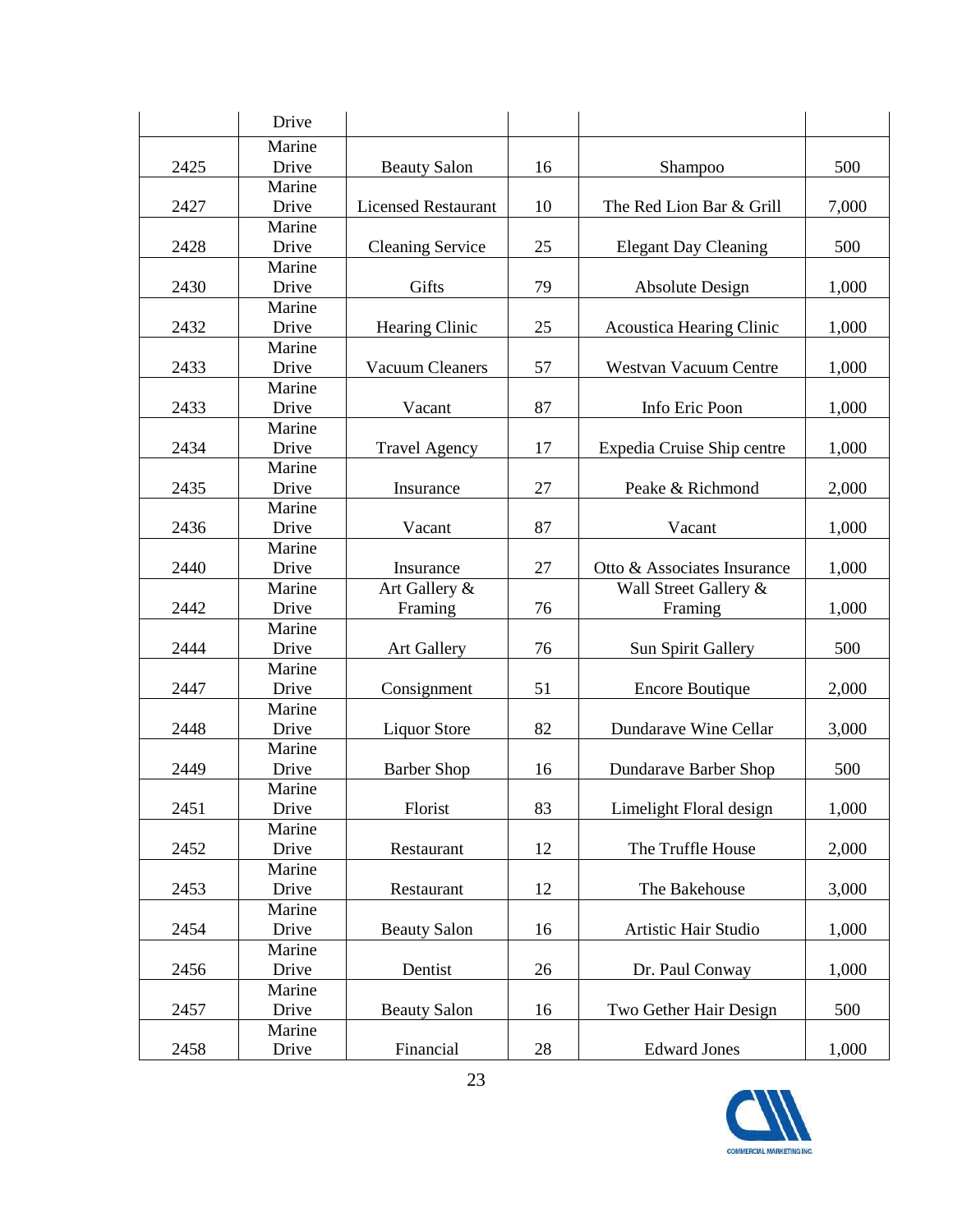|      | Marine          |                           |                |                                |        |
|------|-----------------|---------------------------|----------------|--------------------------------|--------|
| 2459 | Drive           | <b>Restaurant Ethnic</b>  | 13             | Dundarave Sushi                | 500    |
|      | Marine          |                           |                |                                |        |
| 2460 | Drive           | Hobbies                   | 71             | Knit & Stitch Shop             | 1,000  |
|      | Marine          |                           |                |                                |        |
| 2460 | Drive           | <b>Art Gallery</b>        | 76             | <b>Buckland Southerst</b>      | 1,000  |
|      | Marine          |                           |                |                                |        |
| 2460 | Drive           | Gifts                     | 79             | <b>Red Horses</b>              | 1,000  |
|      | Marine          |                           |                |                                |        |
| 2463 | Drive           | Ladies Apparel            | 41             | BJ's of West Vancouver         | 5,000  |
|      | Marine          |                           |                |                                |        |
| 2464 | Drive           | Grocer/Produce            | $\overline{2}$ | Harry's Market                 | 2,000  |
|      | Marine          |                           |                |                                |        |
| 2465 | Drive           | Antiques                  | 78             | <b>Treasure Chest Antiques</b> | 2,000  |
|      | Marine          |                           |                |                                |        |
| 2466 | Drive           | Vacant                    | 87             | Vacant                         | 1,000  |
|      | Marine          |                           |                |                                |        |
| 2470 | Drive           | Health & Beauty           | 73             | Vitamin House                  | 2,000  |
|      | Marine          |                           |                |                                |        |
| 2472 | Drive           | <b>Interior Decorator</b> | 32             | <b>West Bay Design</b>         | 1,000  |
|      | Marine          |                           |                |                                |        |
| 2473 | Drive           | Dry Cleaner               | 20             | <b>Western Cleaners</b>        | 1,000  |
| 2474 | Marine<br>Drive |                           | 32             | Westerleigh Retirement         |        |
|      | Marine          | <b>Marketing Centre</b>   |                | Centre                         | 3,000  |
| 2477 | Drive           | <b>Liquor Store</b>       | 82             | <b>Libations Liquor Store</b>  | 5,000  |
|      | Marine          |                           |                |                                |        |
| 2490 | Drive           | Drug Store                | 9              | <b>Shoppers Drug Mart</b>      | 10,000 |
|      | Marine          |                           |                |                                |        |
| 2491 | Drive           | Supermarket               | 1              | Marketplace IGA (M/U)          | 15,000 |
|      | Marine          |                           |                |                                |        |
| 2504 | Drive           | <b>Tires</b>              | 65             | <b>Big O Tires</b>             | 1,000  |
|      | Marine          |                           |                |                                |        |
| 2505 | Drive           | Auto Repair               | 66             | Dundarave Auto Reapir          | 1,000  |
|      | Marine          |                           |                |                                |        |
| 2508 | Drive           | <b>Restaurant Ethnic</b>  | 13             | Vina Vietnamese                | 3,000  |
|      |                 |                           |                |                                |        |
| 150  | 25th Street     | Restaurant                | 12             | <b>Beach House</b>             | 5,000  |
|      |                 |                           |                |                                |        |
| 250  | 25th Street     | Dentist                   | 26             | Dentist                        | 2,000  |
|      |                 |                           |                |                                |        |
| 2419 | Bellevue        | Medical/Dental            | 26             | 13 Offices $(60x25)$           | 10,000 |
| 2435 | Bellevue        | Vacant                    | 87             | Vacant                         | 500    |
|      | Bellevue        | <b>Architect Office</b>   |                |                                | 500    |
| 2439 |                 |                           | 32             | Gordon Hlynsky                 |        |
| 2441 | Bellevue        | Office                    | 32             | Office                         | 500    |
| 2457 | Bellevue        | Medical                   | 26             | Dr. Gillespie                  | 1,000  |

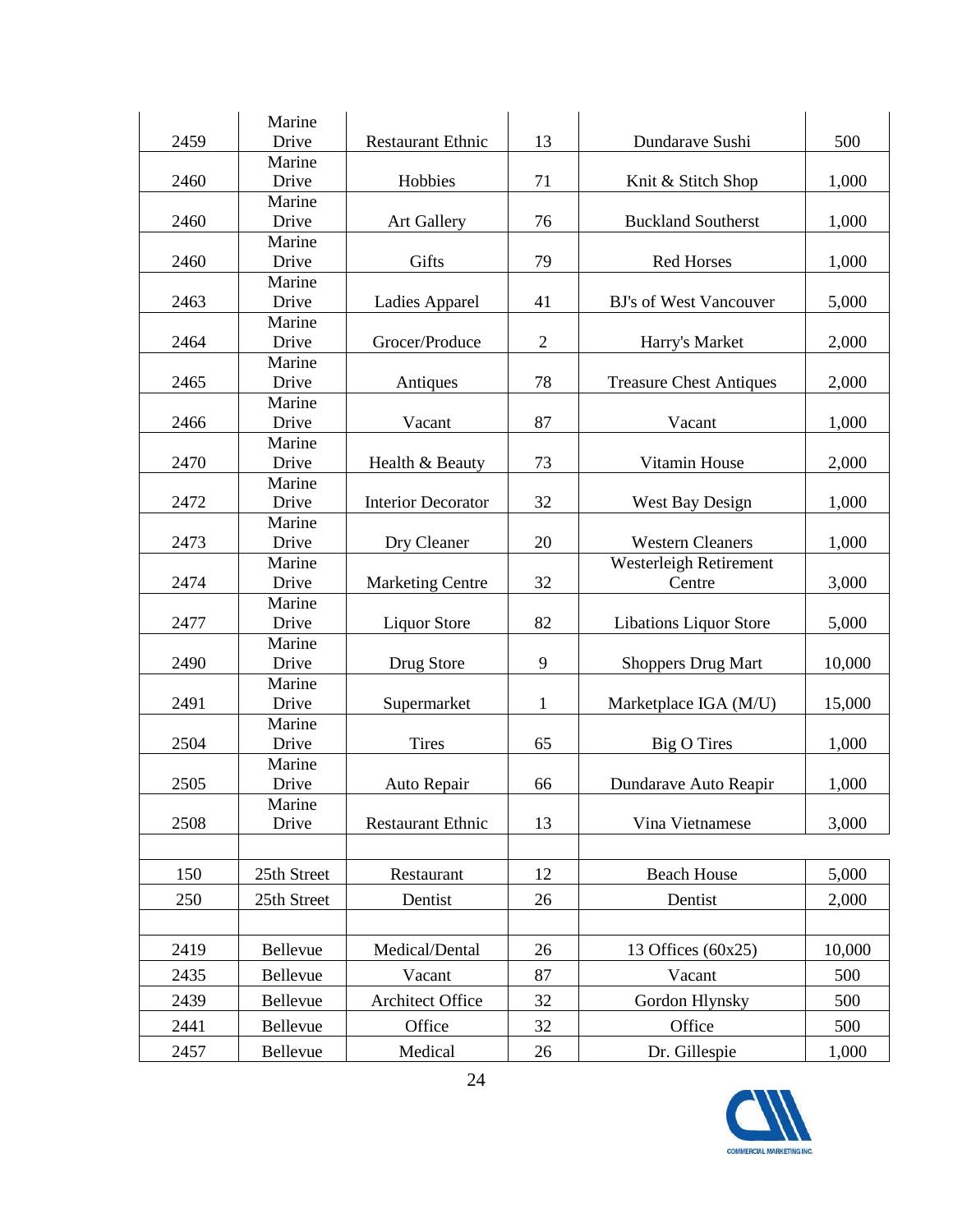| 2459 | <b>Bellevue</b> | Veterinarian       | 24 | Dr. Cathy Wilkie                | 1,000 |
|------|-----------------|--------------------|----|---------------------------------|-------|
| 2461 | <b>Bellevue</b> | Dentist            | 26 | Dundarave dental                | 1,000 |
| 2467 | <b>Bellevue</b> | Mortgaage Broker   | 27 | Vancouver Mortgage Corp.        | 1,000 |
| 2475 | <b>Bellevue</b> | <b>Art Gallery</b> | 76 | <b>Bellevue Gallery</b>         | 1,000 |
| 2477 | Bellevue        | Office             | 32 | <b>Ray Contracting</b>          | 1,000 |
| 2479 | <b>Bellevue</b> | Real estate Office | 27 | Fred Russell Ltd.               | 500   |
| 2489 | Bellevue        | Office             | 32 | Office                          | 1,000 |
|      |                 |                    |    |                                 |       |
| 299  | 24th Street     | Photographer       | 77 | Digital Butler Photography      | 500   |
| 1065 | 24th Street     | Medical            | 26 | Dr. Shadam Kairi                | 500   |
| 1065 | 24th Street     | School             | 25 | The Core Academy                | 500   |
| 1069 | 24th Street     | Optometrist        | 31 | <b>West Vancouver Optometry</b> | 1,000 |

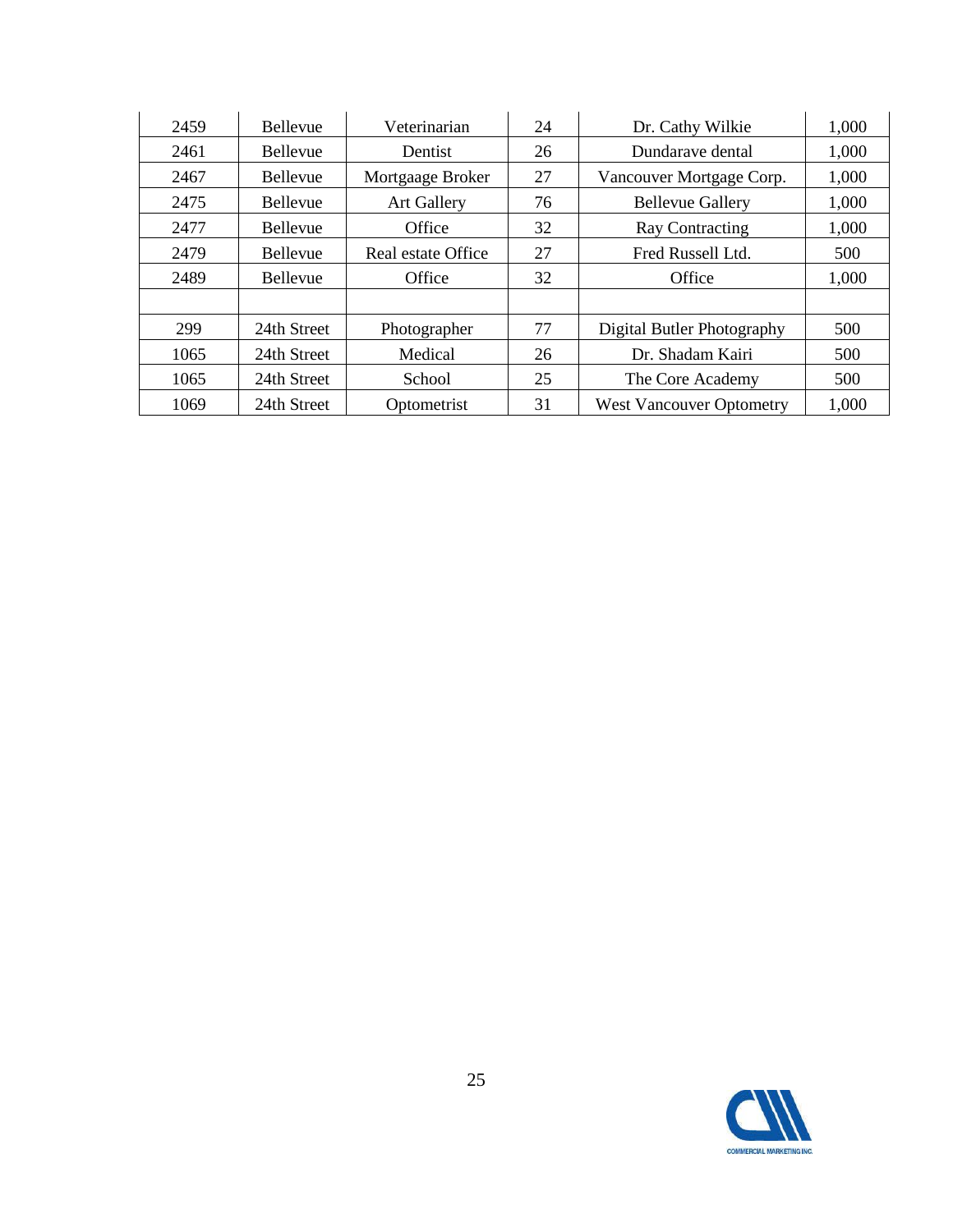| $1$ via y – 12                |                     |                          |             |                                          |                             |
|-------------------------------|---------------------|--------------------------|-------------|------------------------------------------|-----------------------------|
| <b>CIVIC</b><br><b>NUMBER</b> | <b>STREET</b>       | <b>LICENSE TYPE</b>      | <b>CODE</b> | <b>BUSINESS NAME</b>                     | <b>FLOOR</b><br><b>AREA</b> |
| <b>Marine</b>                 | <b>Drive</b>        |                          |             |                                          |                             |
| 1305                          | Marine Drive        | <b>Gas Station</b>       | 64          | <b>Shell Station</b>                     | U/C                         |
| 1321                          | Marine Drive        | Home Furnishings         | 62          | <b>Premium Cabinets</b>                  | 1,000                       |
| 1329                          | Marine Drive        | Antiques                 | 78          | Veranda Antiques                         | 1,000                       |
| 1330                          | Marine Drive        | <b>Police Staton</b>     | 32          | <b>West Vancouver Police</b>             | n/a                         |
| 1333                          | Marine Drive        | Photographer             | 77          | Perfect Shot Photo                       | 500                         |
| 1335                          | <b>Marine Drive</b> | <b>Beauty Salon</b>      | 16          | Zhaleh Hair Salon                        | 500                         |
| 1339                          | Marine Drive        | Accountant               | 29          | H & R Block                              | 1,000                       |
| 1340                          | Marine Drive        | <b>Restaurant Ethnic</b> | 13          | Handi Cuisine of India                   | 6,000                       |
| 1341                          | Marine Drive        | Money Exchange           | 28          | Donya Currency Exchange                  | 1,000                       |
| 1345                          | Marine Drive        | Vacant                   | 87          | Vacant                                   | 1,000                       |
| 1347                          | <b>Marine Drive</b> | <b>Tailor</b>            | 25          | Hands On Alterations                     | 500                         |
| 1348                          | Marine Drive        | <b>Beauty Salon</b>      | 16          | Dream City Hair Design                   | 500                         |
| 1348A                         | Marine Drive        | Vacant                   | 87          | Vacant                                   | 500                         |
| 1348B                         | <b>Marine Drive</b> | <b>Tailor</b>            | 20          | The Roman Tailor                         | 500                         |
| 1348C                         | Marine Drive        | <b>Office</b>            | 32          | Uniucan Immigration                      | 500                         |
| 1351                          | Marine Drive        | <b>Beauty Salon</b>      | 16          | Dina's Hair Vogue                        | 1,000                       |
| 1352                          | Marine Drive        | <b>Beauty Salon</b>      | 16          | Yoko's Haute Ciffure                     | 1,000                       |
| 1353                          | <b>Marine Drive</b> | <b>Reading Room</b>      | 32          | <b>Christian Science Reading</b><br>Room | 1,000                       |
| 1354                          | Marine Drive        | <b>Esthetics</b>         | 25          | Rainbow Nails                            | 1,000                       |
| 1359                          | <b>Marine Drive</b> | Drycleaner               | 20          | <b>Malkin Cleanerss</b>                  | 2,000                       |
| 1360                          | Marine Drive        | <b>Travel Agent</b>      | 17          | <b>Take Off Now Travel</b>               | 1,000                       |
| 1361                          | Marine Drive        | Office                   | 32          | Savoir Home Staging                      | 500                         |
| 1362                          | Marine Drive        | Restaurant               | 12          | Beachside                                | 2,000                       |
| 1365                          | Marine Drive        | Veterinarian             | 24          | Hollyburn Veterinarian                   | 1,000                       |
| 1369                          | Marine Drive        | Tailor                   | 25          | My Designer                              | 500                         |
| 1373                          | Marine Drive        | Restaurant               | 12          | Chez Michel                              | 2,000                       |
| 1375                          | Marine Drive        | Computers                | 61          | <b>KTI Computers</b>                     | 1,000                       |
| 1377                          | Marine Drive        | <b>Restaurant Ethnic</b> | 13          | Nishiki Sushi                            | 1,000                       |
| 1380                          | Marine Drive        | Vacant Lot               | 87          | Vacant Lot                               |                             |
| 1381                          | Marine Drive        | <b>Unisex</b>            | 44          | <b>Calliente Fashions</b>                | 2,000                       |

### **AREA: AMBLESIDE WEST VANCOUVER (13th to 19th)**

May-12

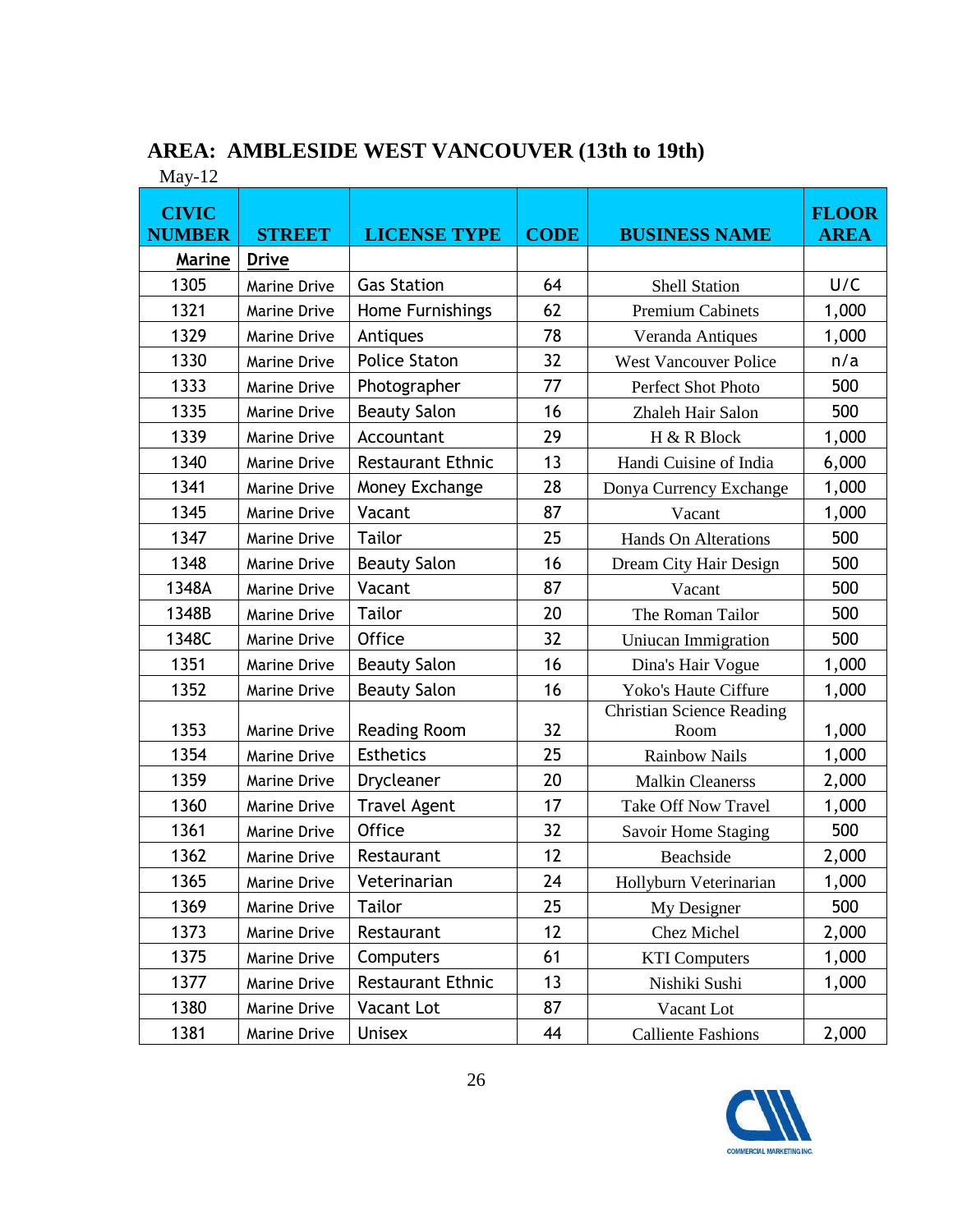| 1381 | Marine Drive        | Pottery                  | 25                      | <b>Bella Ceramica</b>                   | 2,000 |
|------|---------------------|--------------------------|-------------------------|-----------------------------------------|-------|
|      |                     |                          |                         | Alexander & McLean                      |       |
| 1385 | Marine Drive        | Electronics              | 61                      | Repair                                  | 1,000 |
| 1387 | <b>Marine Drive</b> | <b>Fast Food</b>         | 11                      | Fresh Slice Pizza                       | 1,000 |
| 1393 | Marine Drive        | Vacant                   | 87                      | Vacant                                  | 1,000 |
| 1397 | Marine Drive        | <b>Convenience Store</b> | $\overline{\mathbf{4}}$ | 7-Eleven                                | 2,000 |
| 1402 | Marine Drive        | <b>Credit Union</b>      | 28                      | Vancity                                 | 3,000 |
| 1403 | Marine Drive        | Restaurant               | 12                      | Inn Cogneata                            | 2,000 |
| 1405 | Marine Drive        | <b>Restaurant Ethnic</b> | 13                      | Ichiban Sushi                           | 2,000 |
| 1407 | Marine Drive        | Antiques                 | 78                      | <b>Antiques Art Gallery</b>             | 2,000 |
| 1408 | Marine Drive        | <b>Office</b>            | 32                      | <b>Ambleside Now</b>                    | 1,000 |
| 1412 | Marine Drive        | <b>Beauty Salon</b>      | 16                      | Silk Hair Design                        | 1,000 |
| 1425 | Marine Drive        | <b>Travel Agent</b>      | 17                      | Hagens Travel                           | 500   |
| 1425 | Marine Drive        | Cards & Stationary       | 74                      | Glynda Cards                            | 500   |
| 1425 | Marine Drive        | <b>Shoes</b>             | 55                      | <b>Marcell's Shoes</b>                  | 500   |
| 1425 | <b>Marine Drive</b> | <b>Restauranr Ethnic</b> | 13                      | Rose Thai Restauarnt                    | 2,000 |
| 1425 | Marine Drive        | Printing                 | 21                      | <b>Quill Printing</b>                   | 500   |
| 1425 | Marine Drive        | Dog Grooming             | 24                      | Village Groom Dog Spa                   | 500   |
| 1425 | Marine Drive        | School                   | 25                      | Sylvan                                  | 1,000 |
| 1425 | <b>Marine Drive</b> | <b>Beauty Salon</b>      | 16                      | <b>Shear Bliss Hair</b>                 | 500   |
| 1425 | Marine Drive        | Printing                 | 21                      | <b>B.C.</b> Trade Print                 | 500   |
| 1425 | Marine Drive        | Pub                      | 10                      | Squarerigger Pub                        | 1,000 |
| 1425 | Marine Drive        | <b>Business Services</b> | 30                      | <b>Accutype Services</b>                | 500   |
| 1425 | Marine Drive        | Café                     | 12                      | Pisces Fish & Chips                     | 1,000 |
| 1434 | Marine Drive        | Liquor Store             | 82                      | <b>B.C.</b> Liquor Store                | 5,000 |
| 1437 | Marine Drive        | Vacant                   | 87                      | Vacant                                  | 500   |
| 1441 | Marine Drive        | Ice Cream                | 15                      | L'Arte Del Gelato                       | 1,000 |
| 1445 | Marine Drive        | Denturist                | 25                      | <b>West Vancouver Denture</b><br>Clinic | 500   |
| 1447 | Marine Drive        | Costumes                 | 53                      | Duck Feet                               | 1,000 |
| 1448 | Marine Drive        | Restaurant               | 12                      | Carmelo's Restaurant                    | 3,000 |
| 1449 | Marine Drive        | <b>Restaurant Ethnic</b> | 13                      | Yanaki Sushi                            | 500   |
| 1451 | Marine Drive        | Spa                      | 25                      | Sudy's Spa                              | 1,000 |
| 1454 | Marine Drive        | Florist                  | 83                      | Flowers By Nan                          | 1,000 |
| 1455 | Marine Drive        | <b>Unisex</b>            | 44                      | Forma Athletics                         | 1,000 |
| 1458 | Marine Drive        | Ladies Apparel           | 42                      | Yamazaki Apparel                        | 1,000 |
| 1460 | Marine Drive        | Gifts                    | 79                      | The Avant Gardner                       | 2,000 |
| 1468 | Marine Drive        | <b>Specialty Coffee</b>  | 14                      | Amadeo                                  | 3,000 |

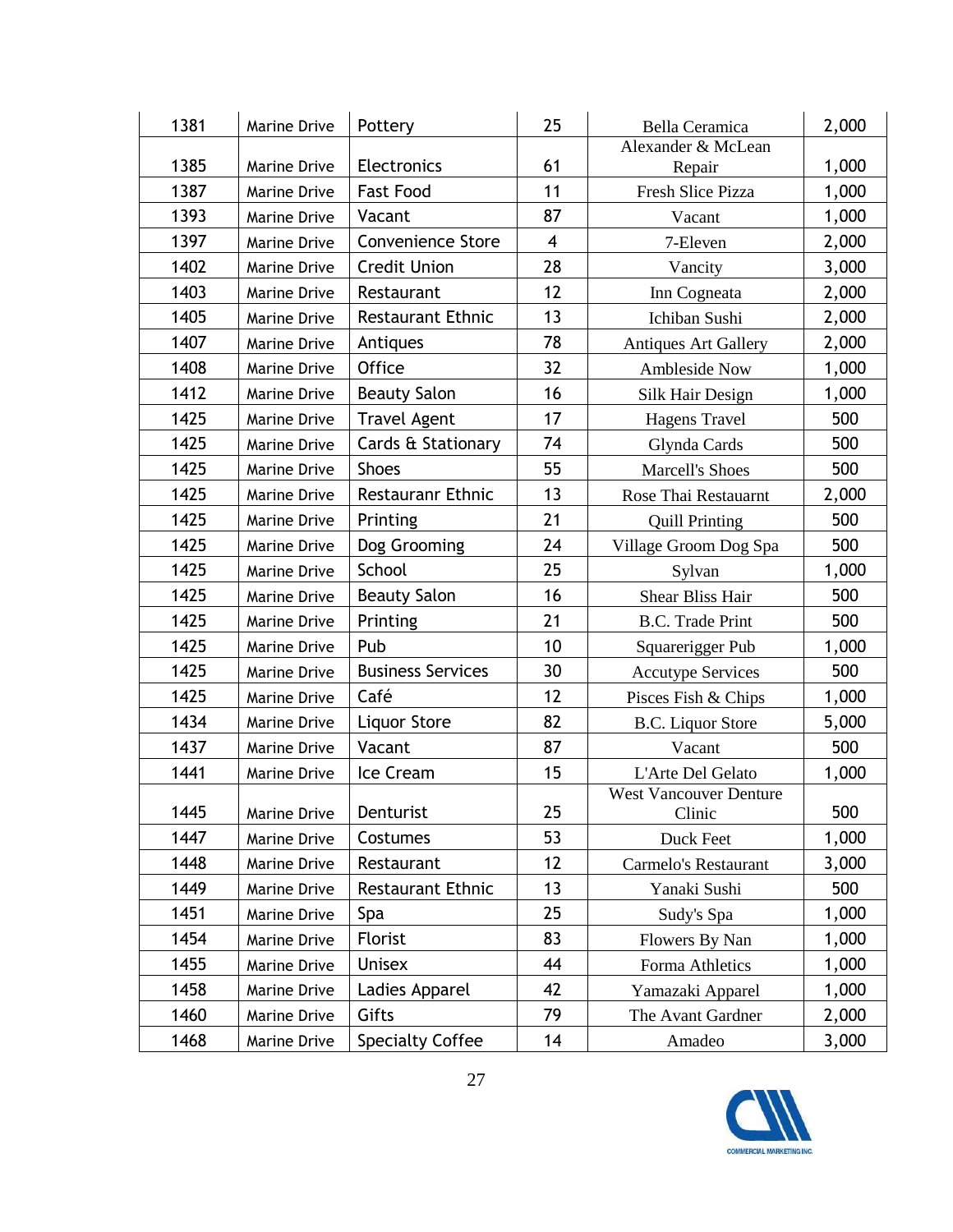| 1469 | Marine Drive        | <b>Specialty Grocer</b>   | 3              | Persia Foods                | 3,000 |
|------|---------------------|---------------------------|----------------|-----------------------------|-------|
| 1471 | Marine Drive        | <b>Esthetics</b>          | 25             | The Side Nails              | 1,000 |
| 1474 | Marine Drive        | <b>Restaurant Ethnic</b>  | 13             | Thai Pupons                 | 2,000 |
| 1475 | Marine Drive        | Mortage Broker            | 32             | The Mortgage Centre         | 500   |
| 1476 | Marine Drive        | Grocer / Produce          | $\overline{2}$ | Neighbours Choice Market    | 1,000 |
| 1480 | Marine Drive        | Ladies Apparel            | 41             | Leslie Jane                 | 1,000 |
| 1482 | Marine Drive        | <b>Fish Market</b>        | 5              | Village Fish Market         | 1,000 |
| 1483 | <b>Marine Drive</b> | <b>Travel Agent</b>       | 17             | <b>Flight Centre</b>        | 500   |
| 1487 | Marine Drive        | <b>Restaurant Ethnic</b>  | 13             | Ginger & Soy                | 1,000 |
| 1489 | Marine Drive        | <b>Business Services</b>  | 30             | <b>UPS</b> Store            | 1,000 |
| 1491 | Marine Drive        | <b>Paint Store</b>        | 63             | Benjamin Moore              | 2,000 |
| 1493 | Marine Drive        | <b>Unisex</b>             | 44             | Dog's Ear T-Shirts          | 500   |
| 1498 | Marine Drive        | <b>Gas Station</b>        | 64             | Petro Canada                | 500   |
| 1499 | Marine Drive        | <b>Fast Food</b>          | 11             | Subway                      | 500   |
| 1502 | Marine Drive        | Vacant                    | 87             | Vacant                      | 2,000 |
| 1503 | Marine Drive        | <b>Gas Station</b>        | 64             | Esso                        | 500   |
| 1512 | Marine Drive        | Vacant                    | 87             | Vacant                      | 1,000 |
| 1516 | Marine Drive        | Optical                   | 80             | Hollyburn Eye Clinic        | 1,000 |
| 1520 | Marine Drive        | <b>Specialty Coffee</b>   | 14             | Bean Around The World       | 2,000 |
| 1528 | Marine Drive        | Home Furnishings          | 62             | Farrow & Ball               | 2,000 |
| 1529 | Marine Drive        | Optical                   | 80             | <b>Look Optical</b>         | 1,000 |
| 1531 | Marine Drive        | <b>Meat Market</b>        | 6              | <b>British Butcher Shop</b> | 1,000 |
| 1532 | Marine Drive        | <b>Restaurant Ethnic</b>  | 13             | Yoni's Sushi                | 1,000 |
| 1533 | Marine Drive        | <b>Specialty Desserts</b> | 15             | Savoury Island Pie Co.      | 2,000 |
| 1534 | Marine Drive        | Cameras                   | 77             | Kerrisdale Cameras          | 1,000 |
| 1545 | <b>Marine Drive</b> | Ladies Apparel            | 41             | Aldila                      | 2,000 |
| 1550 | <b>Marine Drive</b> | <b>Bank</b>               | 28             | <b>HSBC</b>                 | 4,000 |
| 1560 | Marine Drive        | <b>Restaurant Ethnic</b>  | 13             | <b>Chef Hong Taiwanese</b>  | 2,377 |
| 1564 | Marine Drive        | Café                      | 12             | C.C. Violin Café            | 1,311 |
| 1567 | <b>Marine Drive</b> | Realtor                   | 27             | Angel & Hasman              | 2,000 |
| 1569 | Marine Drive        | <b>Beauty Salon</b>       | 16             | <b>Shahnay Beauty</b>       | 1,000 |
| 1570 | Marine Drive        | <b>Esthetics</b>          | 25             | Refine Spa                  | 3,000 |
| 1571 | Marine Drive        | Vacant                    | 87             | Vacant                      | 1,000 |
| 1575 | Marine Drive        | Realtor                   | 27             | MacDonald Realty            | 3,000 |
| 1578 | Marine Drive        | <b>Restaurant Ethnic</b>  | 13             | Bene Sushi                  | 3,000 |
| 1582 | Marine Drive        | Consignment               | 51             | <b>Thrift Store</b>         | 3,000 |
| 1583 | Marine Drive        | Drug Store                | 9              | <b>Shoppers</b>             | 5,000 |

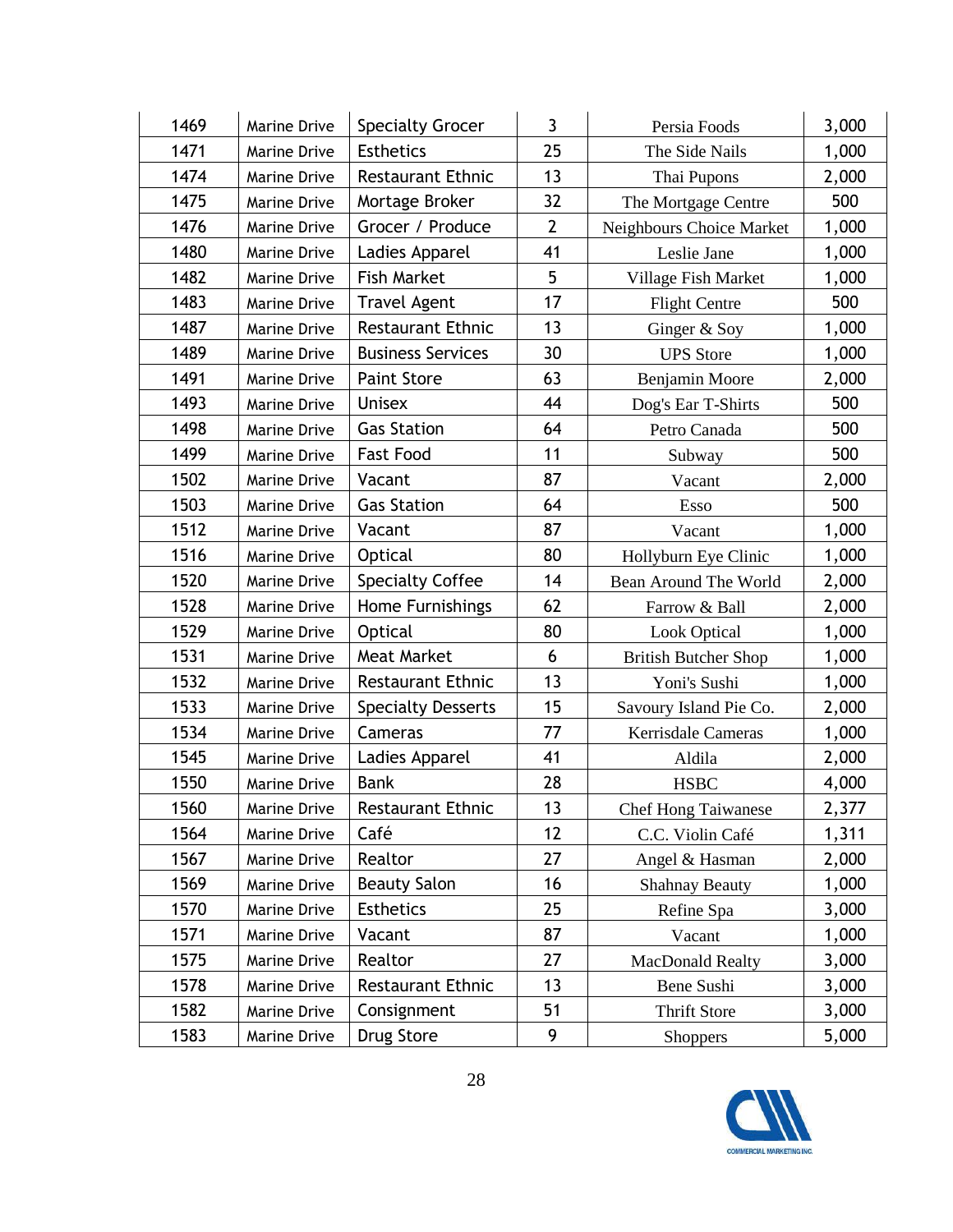| 1586 | <b>Marine Drive</b> | <b>Bank</b>              | 28 | Scotiabank                  | 4,000  |
|------|---------------------|--------------------------|----|-----------------------------|--------|
| 1605 | Marine Drive        | <b>Gas Station</b>       | 64 | Chevron                     | 500    |
| 1645 | Marine Drive        | <b>Credit Union</b>      | 28 | Canada Trust                | 5,000  |
| 1650 | Marine Drive        | Supermarket              | 1  | Safeway                     | 27,000 |
| 1685 | Marine Drive        | Optical                  | 80 | <b>Optix Eyewear</b>        | 500    |
| 1695 | Marine Drive        | Vacant                   | 87 | Vacant                      | 1,000  |
| 1702 | Marine Drive        | <b>Credit Union</b>      | 28 | <b>Coast Capital</b>        | 4,000  |
| 1705 | Marine Drive        | <b>Bank</b>              | 28 | <b>RBC Royal Bank</b>       | 4,000  |
| 1716 | Marine Drive        | <b>Travel Agent</b>      | 17 | <b>Travel Concepts</b>      | 1,000  |
| 1718 | Marine Drive        | <b>Specialty Coffee</b>  | 14 | <b>Starbucks</b>            | 2,000  |
| 1730 | Marine Drive        | Antiques                 | 78 | La Contessa Antiques        | 2,000  |
| 1731 | Marine Drive        | Vacant                   | 87 | Vacant                      | 1,000  |
| 1731 | Marine Drive        | <b>Beauty Salon</b>      | 16 | Save On Cuts                | 500    |
| 1734 | <b>Marine Drive</b> | <b>Restaurant Ethnic</b> | 13 | All India Restaurant        | 3,000  |
| 1735 | <b>Marine Drive</b> | Restaurant               | 12 | Blue Eyed mary              | 1,000  |
| 1739 | <b>Marine Drive</b> | <b>Restaurant Ethnic</b> | 13 | Dahichi Sushi               | 2,000  |
| 1744 | Marine Drive        | Vacant                   | 87 | Vacant                      | 1,000  |
| 1746 | Marine Drive        | <b>Restaurant Ethnic</b> | 13 | Presto Cucina               | 3,000  |
| 1747 | Marine Drive        | Restaurant               | 12 | Amici Restaurant            | 3,000  |
| 1750 | Marine Drive        | Hardware Store           | 59 | Home Hardware               | 3,000  |
| 1755 | Marine Drive        | <b>Beauty Salon</b>      | 16 | Salon Milano                | 1,000  |
| 1757 | Marine Drive        | Vacant                   | 87 | Vacant                      | 1,000  |
| 1760 | Marine Drive        | Ice Cream                | 15 | Dairy Queen                 | 2,000  |
| 1760 | Marine Drive        | Pet Supplies             | 81 | <b>Cute Paws</b>            | 500    |
| 1760 | Marine Drive        | Drycleaner               | 20 | New World Cleaners          | 500    |
| 1760 | <b>Marine Drive</b> | <b>Beauty Salon</b>      | 16 | <b>Edgewater Coiffures</b>  | 500    |
| 1760 | <b>Marine Drive</b> | <b>Fast Food</b>         | 11 | Panago Pizza                | 500    |
| 1760 | Marine Drive        | <b>Restaurant Ethnic</b> | 13 | Kin Sushi                   | 500    |
| 1760 | Marine Drive        | Video Rental             | 18 | Frontier Video              | 3,000  |
| 1760 | Marine Drive        | <b>Travel Agent</b>      | 17 | Cruise Holidays             | 500    |
| 1760 | Marine Drive        | Financial                | 28 | <b>Edward Jones</b>         | 500    |
| 1763 | Marine Drive        | Vacant                   | 87 | Vacant                      | 500    |
| 1771 | Marine Drive        | Financial                | 28 | Finex                       | 500    |
| 1773 | Marine Drive        | Antiques                 | 78 | Smith & Wong                | 1,000  |
| 1795 | Marine Drive        | <b>Bank</b>              | 28 | <b>BMO Bank of Montreal</b> | 3,000  |
| 1802 | Marine Drive        | Home Furnishings         | 62 | <b>Sleep Country</b>        | 7,000  |
| 1807 | Marine Drive        | <b>Funeral Home</b>      | 25 | Hollyburn Funeral Home      | 3,000  |

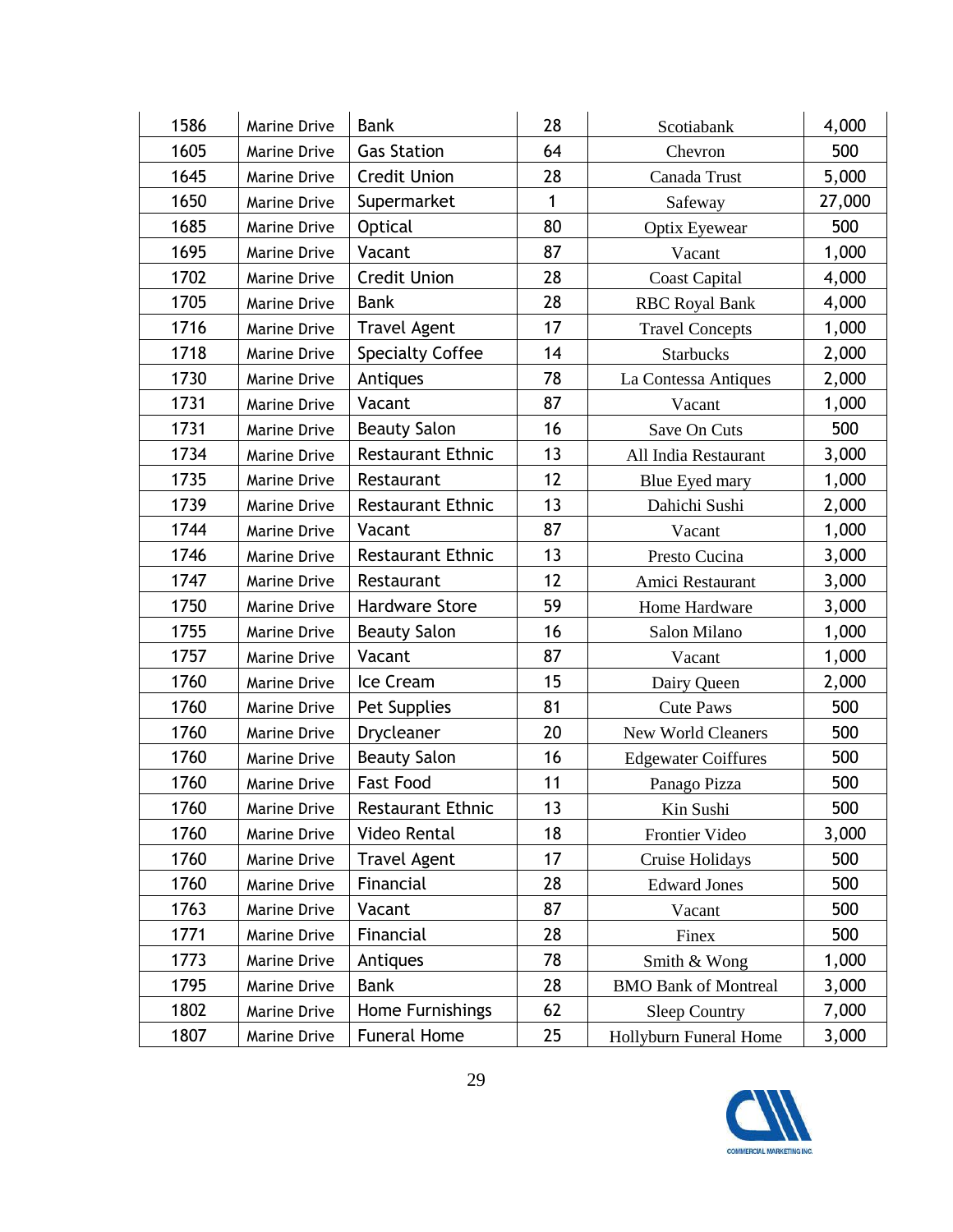| 1814            | Marine Drive        | Drycleaner               | 20                      | <b>Busy Bee Cleaners</b>      | 2,000 |
|-----------------|---------------------|--------------------------|-------------------------|-------------------------------|-------|
| 1820            | <b>Marine Drive</b> | <b>Convenience Store</b> | $\overline{\mathbf{4}}$ | Golares Supermarket           | 1,000 |
| 1821            | Marine Drive        | Florist                  | 83                      | West Van Florist              | 3,000 |
| 1826            | Marine Drive        | <b>Fast Food</b>         | 11                      | Domino's Pizza                | 1,000 |
| 1834            | Marine Drive        | <b>Beauty Salon</b>      | 16                      | Paris Hair Design             | 500   |
| 1836            | Marine Drive        | <b>Shoes</b>             | 55                      | <b>Foot Solutions</b>         | 1,000 |
| 1844            | <b>Marine Drive</b> | Consignment              | 51                      | The Secret Closet             | 1,000 |
| 1845            | Marine Drive        | <b>Beauty Salon</b>      | 16                      | Ann Salon & Spa               | 2,000 |
| 1846            | Marine Drive        | Esthetics (M/U)          | 25                      | <b>Four Seasons Nails</b>     | 2,000 |
| 1848            | Marine Drive        | Optometrist (M/U)        | 31                      | <b>Orange Optometry</b>       | 1,000 |
| 1849            | Marine Drive        | Ladies Apparel           | 41                      | Gerry Weber                   | 2,000 |
| 1850            | Marine Drive        | Café (M/U)               | 12                      | Cindy's                       | 1,000 |
| 1852            | Marine Drive        | Travel Agent (M/U)       | 17                      | <b>Thomas Cook Travel</b>     | 1,000 |
| 1854            | <b>Marine Drive</b> | Beauty Salon (M/U)       | 16                      | Mona Hair Design              | 1,000 |
| 1859            | Marine Drive        | <b>Beauty Salon</b>      | 16                      | <b>Ambleside Beauty Salon</b> | 1,000 |
| 1860            | <b>Marine Drive</b> | Coffee (M/U)             | 14                      | <b>Trafiq Coffee House</b>    | 1,000 |
| 1861            | Marine Drive        | <b>Home Care</b>         | 25                      | Home Care Assistance          | 1,000 |
| 1863            | Marine Drive        | <b>Restaurant Ethnic</b> | 13                      | Apadana                       | 1,000 |
| 1867            | Marine Drive        | <b>Esthetics</b>         | 25                      | Sabai Thai Spa                | 1,000 |
| 1872            | Marine Drive        | Electronics (M/U)        | 61                      | Yana                          | 1,000 |
| 1873            | Marine Drive        | <b>Foot Clinic</b>       | 25                      | West Van Foot Clinic          | 500   |
| 1876            | Marine Drive        | Esthetics (M/U)          | 25                      | Nail Spash                    | 500   |
| 1880            | Marine Drive        | Pharmacy (M/U)           | 8                       | Ocean Pharmacy                | 500   |
| 1884            | Marine Drive        | Medical (M/U)            | 26                      | Ocean Medical                 | 2,000 |
| 1888            | <b>Marine Drive</b> | Physiotherapy<br>(M/U)   | 25                      | Physiotherapy                 | 1,000 |
| 1892            | Marine Drive        | Dentist (M/U)            | 26                      | Dentist                       | 1,000 |
|                 |                     |                          |                         |                               |       |
| <b>Bellevue</b> | at 18th             |                          |                         |                               |       |
| 1785            | Bellevue            | Chiropractor             | 26                      | Chiropractor                  | 1,000 |
| 1785            | Bellevue            | <b>Beauty Salon</b>      | 16                      | <b>Mops</b>                   | 500   |
| 1765            | Bellevue            | Office                   | 32                      | Office                        | 1,000 |
| 1763            | Bellevue            | Masonic Hall             | 32                      | West Van Masonic Hall         | 7,000 |
|                 |                     |                          |                         |                               |       |
| 17th            | <b>Street</b>       |                          |                         |                               |       |
| 225             | 17th Street         | <b>Bank</b>              | 28                      | <b>CIBC</b>                   | 4,000 |
| 235             | 17th Street         | <b>Unisex</b>            | 44                      | Jack & Jill Clothing          | 1,000 |
| 281             | 17th Street         | <b>Specialty Coffee</b>  | 14                      | <b>Encore Coffee</b>          | 2,000 |

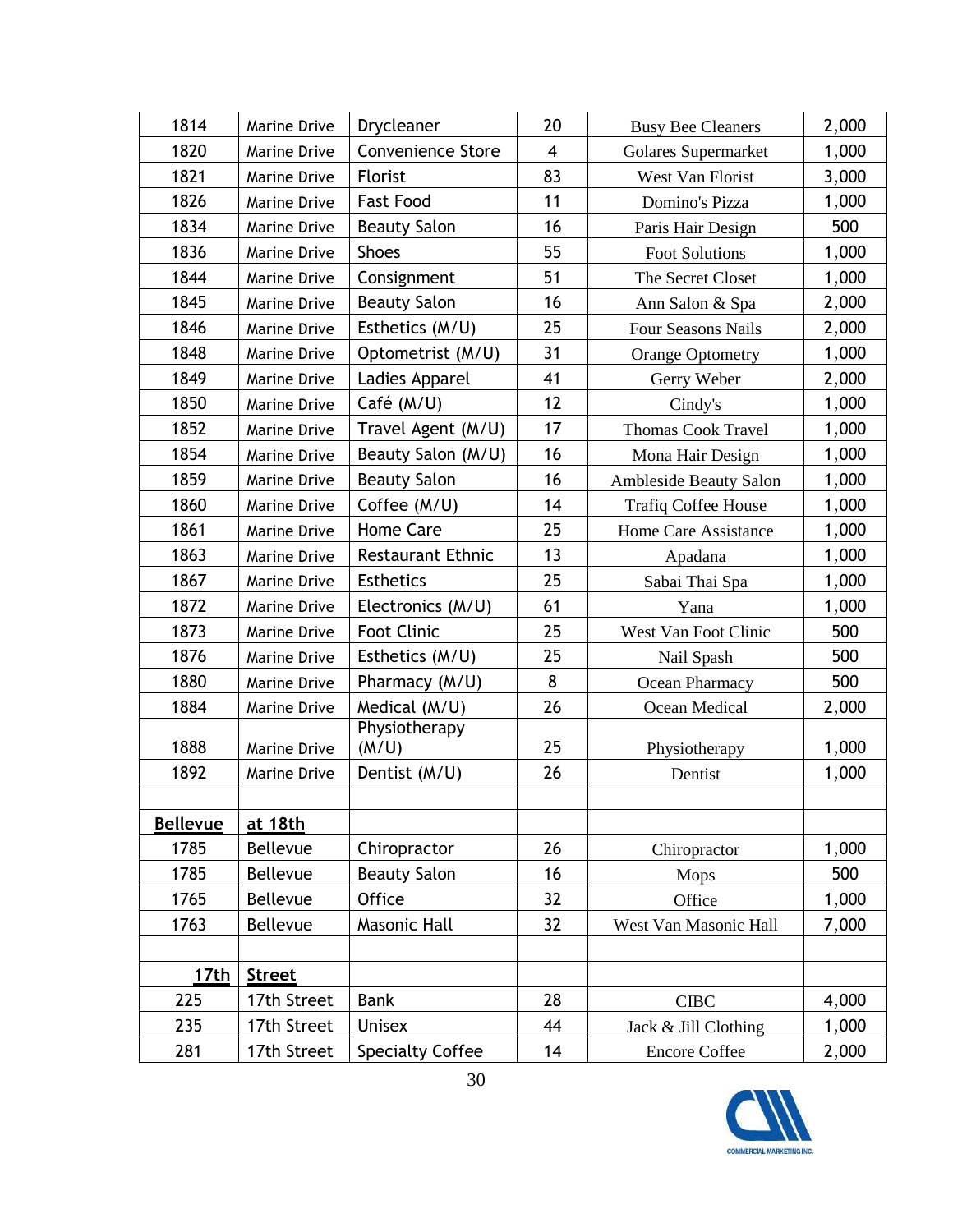| 283             | 17th Street     | Health & Beauty                 | 73 | <b>Naturally Yours</b>                   | 1,000 |
|-----------------|-----------------|---------------------------------|----|------------------------------------------|-------|
|                 |                 |                                 |    |                                          |       |
| 16th            | <b>Street</b>   |                                 |    |                                          |       |
| 202             | 16th Street     | Dry Cleaner                     | 20 | The Valetor                              | 2,000 |
| 205             | 16th Street     | Dry Cleaner                     | 20 | Mr. Reas                                 | 1,000 |
| 210             | 16th Street     | Framing                         | 76 | <b>Bauer's Framing</b>                   | 1,000 |
| 220             | 16th Street     | Liquor Store                    | 82 | West Van Liquor Store                    | 5,000 |
| 225             | 16th Street     | <b>Esthetics</b>                | 25 | Scorpio Beauty Bar                       | 1,000 |
| 235             | 16th Street     | <b>Barber</b>                   | 16 | Ambleside Barber                         | 500   |
| 250             | 16th Street     | Medical                         | 26 | <b>Ambleside Medical Centre</b>          | 2,000 |
|                 |                 |                                 |    |                                          |       |
| <b>Bellevue</b> | at 16th         | Retail Starts at<br>16th        |    |                                          |       |
| 1590            | Bellevue        | 2 Storey Office                 | 32 | only building on north side              |       |
|                 |                 |                                 |    | <b>Ambleside Chinese</b>                 |       |
| 1579            | <b>Bellevue</b> | <b>Restaurant Ethnic</b>        | 13 | Restaurant                               | 2,000 |
| 1571            | Bellevue        | 2 Storey Office                 | 32 | offices                                  |       |
| 1519            | <b>Bellevue</b> | Ladies Apparel                  | 41 | So Blu Clothing                          | 2,000 |
| 1517            | Bellevue        | Games                           | 71 | Nognz                                    | 500   |
| 1507            | <b>Bellevue</b> | Dentist                         | 26 | Dentistry on Bellevue                    | 1,000 |
| 1503            | Bellevue        | Frozen Yogurt                   | 15 | <b>TCBY Frozen Yogurt</b>                | 500   |
| 1495            | Bellevue        | <b>Specialty Coffee</b>         | 14 | Crema                                    | 2,000 |
| 1471            | <b>Bellevue</b> | Ladies Apparel                  | 41 | Christine                                | 1,000 |
| 1467            | <b>Bellevue</b> | <b>Natural Health</b><br>Clinic | 25 | <b>Bellevue Natural Health</b><br>Clinic | 1,000 |
| 1461            | Bellevue        | Home Furnishings                | 62 | Da Vinci's Home                          | 3,000 |
| 1459            | Bellevue        | <b>Toy Store</b>                | 71 | <b>Bears Toy Store</b>                   | 1,000 |
| 1457            | Bellevue        | Jeweller                        | 54 | <b>Stitten Jewellry</b>                  | 1,000 |
| 1453            | Bellevue        | Realtor                         | 27 | Remax                                    | 500   |
| 1447            | <b>Bellevue</b> | <b>Beauty Salon</b>             | 16 | Hair At The Colliseum                    | 500   |
| 1445            | Bellevue        | Ladies Apparel                  | 41 | Pret A Porter                            | 500   |
| 1441            | Bellevue        | Ladies Apparel                  | 41 | Orquidea                                 | 1,000 |
| 1433            | Bellevue        | <b>Esthetics</b>                | 25 | Feminine Touch                           | 500   |
| 1427            | Bellevue        | Post Office                     | 32 | Canada Post                              | 2,000 |
| 1411            | Bellevue        | Mens Apparel                    | 38 | The Mensroom                             | 1,000 |
| 1409            | Bellevue        | Medical                         | 26 | <b>Bellevue Medical Clinic</b>           | 500   |
| 1405            | Bellevue        | Vacant                          | 87 | Vacant                                   | 2,000 |
| 1403            | Bellevue        | Ladies Apparel                  | 41 | <b>Bellevue Landing</b>                  | 2,000 |
|                 |                 |                                 |    |                                          |       |

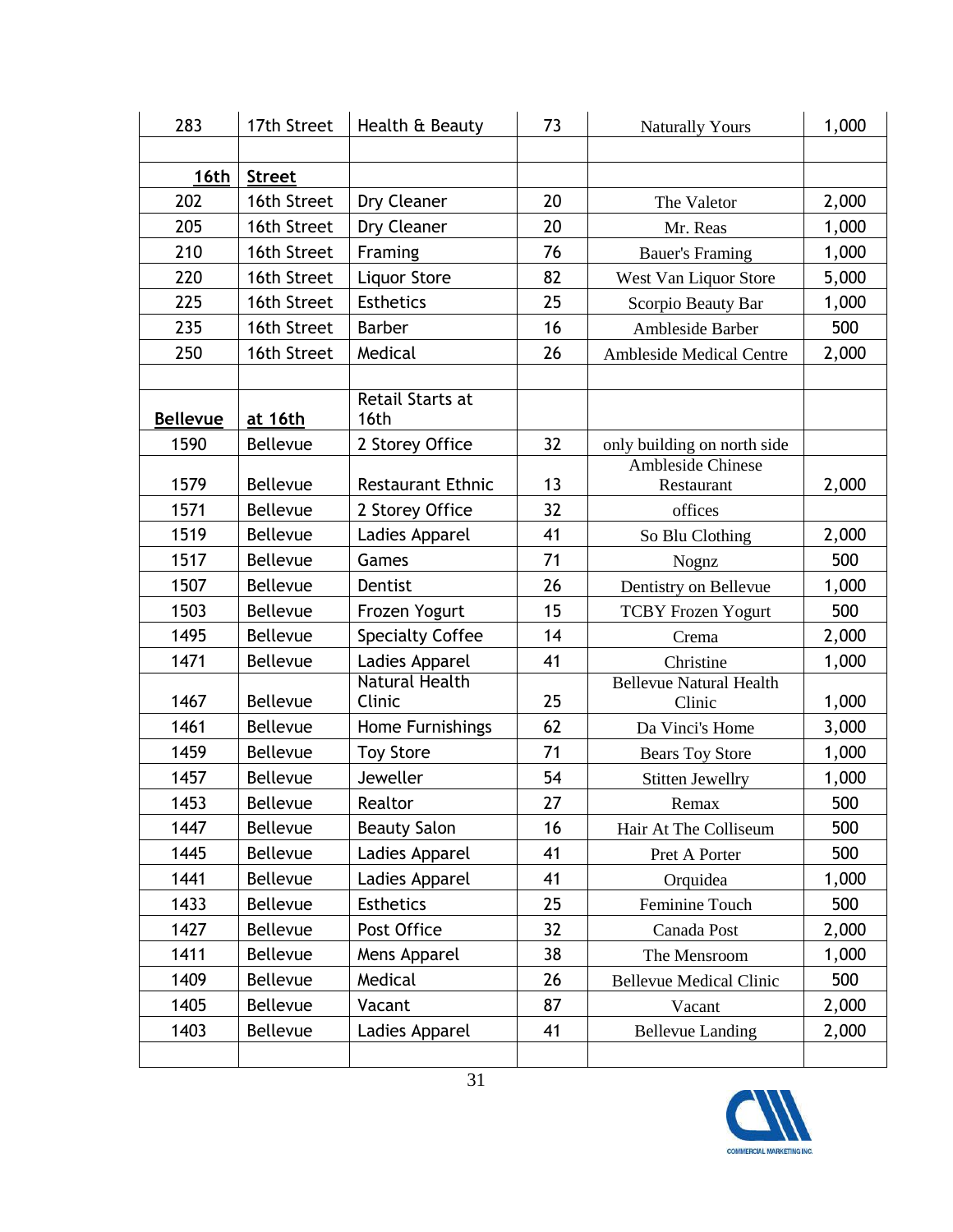| 15th  | <b>Street</b> |                          |    |                                 |       |
|-------|---------------|--------------------------|----|---------------------------------|-------|
| 507   | 15th Street   | Carpets                  | 63 | <b>Bradshaw Carpets</b>         | 2,000 |
| 505   | 15th Street   | Appliances               | 58 | <b>Y</b> Franks Appliances      | 7,000 |
| 490   | 15th Street   | <b>Sporting Goods</b>    | 68 | <b>Swiss Sport Haus</b>         | 2,000 |
| 250   | 15th Street   | <b>Fitness</b>           | 23 | The Bar Method                  | 2,000 |
| 230   | 15th Street   | <b>Esthetics</b>         | 25 | Posh Nail Lounge                | 1,000 |
|       |               |                          |    |                                 |       |
| Clyde |               |                          |    |                                 |       |
| 1519  | Clyde         | <b>Auto Service</b>      | 66 | <b>Urban Garage</b>             | 5,000 |
| 1495  | Clyde         | Veterinarian             | 24 | Ambleside Animal Hospital       | 3,000 |
| 1483  | Clyde         | Equipment Rental         | 25 | <b>Dynamic Equipment Rental</b> | 1,000 |
| 1479  | Clyde         | <b>Restaurant Ethnic</b> | 13 | Daihatsu Japanese<br>Restaurant | 2,000 |
| 1471  | Clyde         | Insurance                | 27 | <b>Sussex Insurance</b>         | 1,000 |
| 1471  | Clyde         | Dry Cleaner              | 20 | <b>Ambleside Cleaners</b>       | 1,000 |
| 1451  | Clyde         | <b>Grocer Specialty</b>  | 3  | Mitra's Market                  | 2,000 |
| 1447  | Clyde         | Ladies Apparel           | 41 | Staplesonline                   | 1,000 |
| 1445  | Clyde         | <b>Beauty Salon</b>      | 16 | Omegas                          | 500   |
| 1443  | Clyde         | Vacant                   | 87 | Vacant                          | 500   |
| 1441  | Clyde         | <b>Esthetics</b>         | 25 | House of Davinci                | 500   |
| 1439  | Clyde         | <b>Auto Sales</b>        | 67 | The Urban Garage                | 3,000 |
| 1437  | Clyde         | <b>Bicycle Shop</b>      | 69 | <b>Different Bikes</b>          | 2,000 |
| 1431  | Clyde         | <b>Fitness</b>           | 23 | Crossfit B.C.                   | 3,000 |
| 1427  | Clyde         | Ladies Apparel           | 41 | Jody's                          | 1,000 |
| 1406  | Clyde         | <b>Office</b>            | 32 | Vaughan Landscape<br>Planning   | 1,000 |

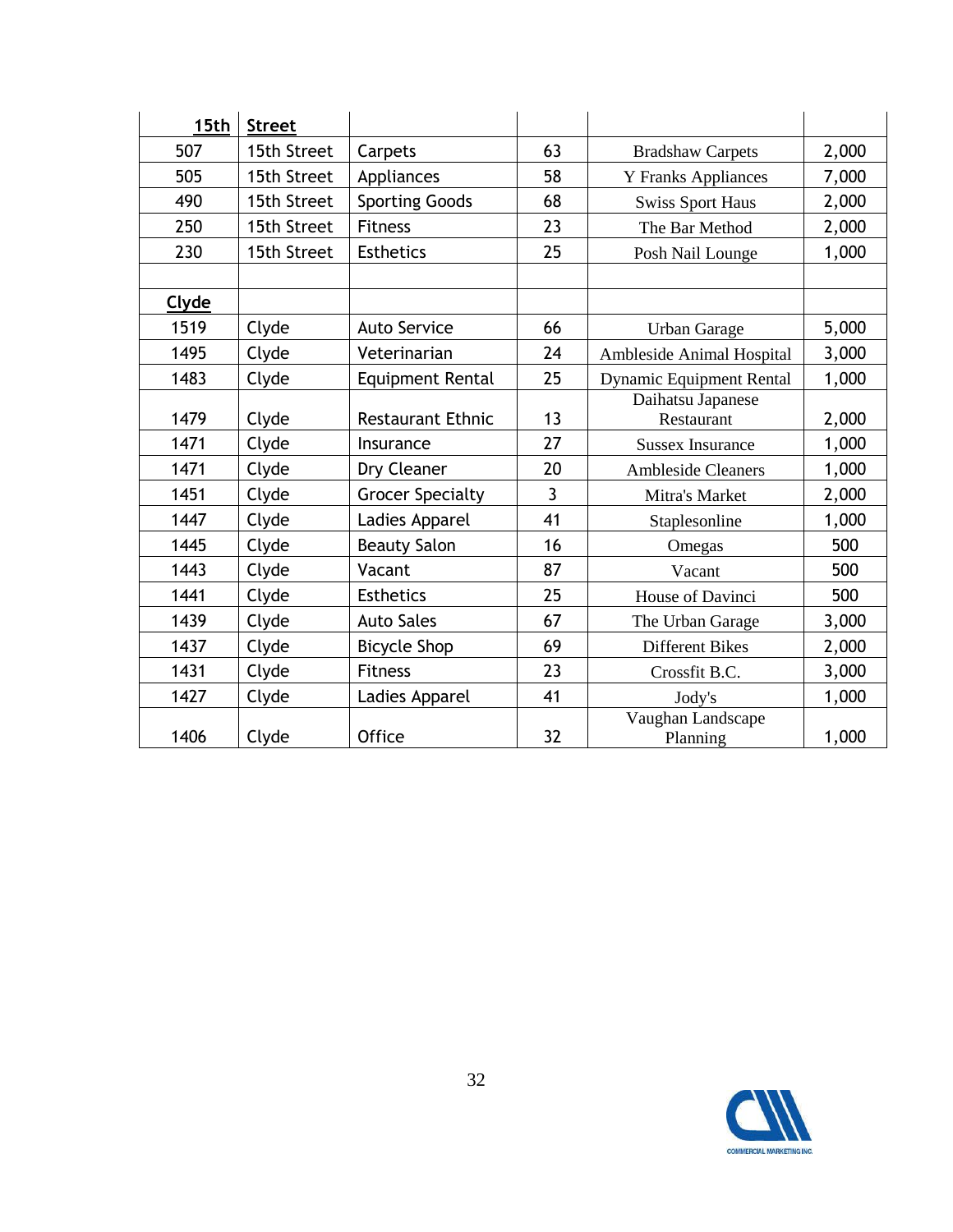| <b>CIVIC</b><br><b>NUMBER</b> | <b>STREET</b>      | <b>LICENSE TYPE</b>     | <b>CODE</b> | <b>BUSINESS NAME</b>         | <b>FLOOR</b><br><b>AREA</b> |
|-------------------------------|--------------------|-------------------------|-------------|------------------------------|-----------------------------|
| Unit E1                       | <b>Main Street</b> | <b>Durable Goods</b>    | 63          | Home Depot                   | 70,800                      |
|                               |                    | Specialty               |             |                              |                             |
| Unit E                        | <b>Main Street</b> | Coffee/Tea              | 14          | <b>Starbucks</b>             | 1,000                       |
| Unit D3                       | <b>Main Street</b> | Optical                 | 80          | <b>Lenscrafters Optique</b>  | 2,000                       |
| Unit D <sub>2</sub>           | <b>Main Street</b> | Frozen Yogurt           | 15          | Pink Berry                   | 800                         |
| Unit D1                       | Main Street        | <b>Unisex Apparel</b>   | 44          | Old Navy                     | 15,000                      |
| Unit C1                       | <b>Main Street</b> | Licensed restaurant     | 10          | The Village Tap House        | 6,100                       |
| Unit C1                       | <b>Main Street</b> | <b>Liquor Store</b>     | 82          | Village Liquor Store         | 1,000                       |
| Unit C <sub>2</sub>           | <b>Main Street</b> | Sports Wear             | 44          | Nike                         | 2,600                       |
| Unit C4                       | <b>Main Street</b> | Sports Wear             | 44          | Salomon                      | 2,000                       |
| Unit C6                       | <b>Main Street</b> | Chocolate               | 15          | Rogers                       | 800                         |
| Unit B8                       | <b>Main Street</b> | Leather Wear            | 44          | Danier                       | 2,400                       |
| Unit B6                       | <b>Main Street</b> | Shoes                   | 55          | Aerosoles                    | 1,200                       |
| Unit B5                       | <b>Main Street</b> | Ladies Apparel          | 41          | Pilar                        | 1,200                       |
| Unit B3                       | <b>Main Street</b> | Maternity               | 50          | Motherhood                   | 2,400                       |
| Unit B1                       | <b>Main Street</b> | Sports Wear             | 44          | Lululemon                    | 2,200                       |
| Unit A3                       | Main Street        | Sports Wear             | 44          | Ivivva                       | 1,600                       |
| Unit A1                       | <b>Main Street</b> | Crafts                  | 71          | Michaels                     | 22,500                      |
| Unit A2                       | <b>Main Street</b> | Home Furnishings        | 62          | Homesense                    | 26,200                      |
| 1096                          | <b>Main Street</b> | Restaurant              | 12          | Milestones                   | 5,000                       |
| Unit I1                       | <b>Main Street</b> | Supermarket             | 1           | <b>Whole Foods Market</b>    | 33,900                      |
| Unit J1                       | <b>Main Street</b> | Dental                  | 26          | <b>Village Dental Centre</b> | 1,200                       |
| Unit J2                       | <b>Main Street</b> | Medical                 | 26          | Village Medical              | 2,100                       |
| Unit J3                       | <b>Main Street</b> | Pharmacy                | 8           | Pharmasave                   | 2,100                       |
| Unit J4                       | <b>Main Street</b> | Realtor                 | 27          | Karim Virani Realty          | 900                         |
| Unit J5                       | Main Street        | Specialty<br>Coffee/Tea | 14          | Caffe Artigiano              | 1,500                       |
| Unit H1                       | Main Street        | Stationery              | 74          | Zing                         | 600                         |
| Unit H <sub>2</sub>           | Main Street        | Other Food              | 15          | Cupcakes                     | 900                         |
| Unit H3                       | Main Street        | <b>Unisex Apparel</b>   | 44          | Roots                        | 900                         |
| Unit H4                       | Main Street        | Bedding                 | 75          | Dream Makers                 | 900                         |
| Unit H5                       | Main Street        | Cosmetics               | 73          | <b>Kiss</b>                  | 1,000                       |
| Unit G1                       | Main Street        | Restaurant              | 12          | Cactus Club                  | 6,200                       |

## **AREA: PARK ROYAL VILLAGE**

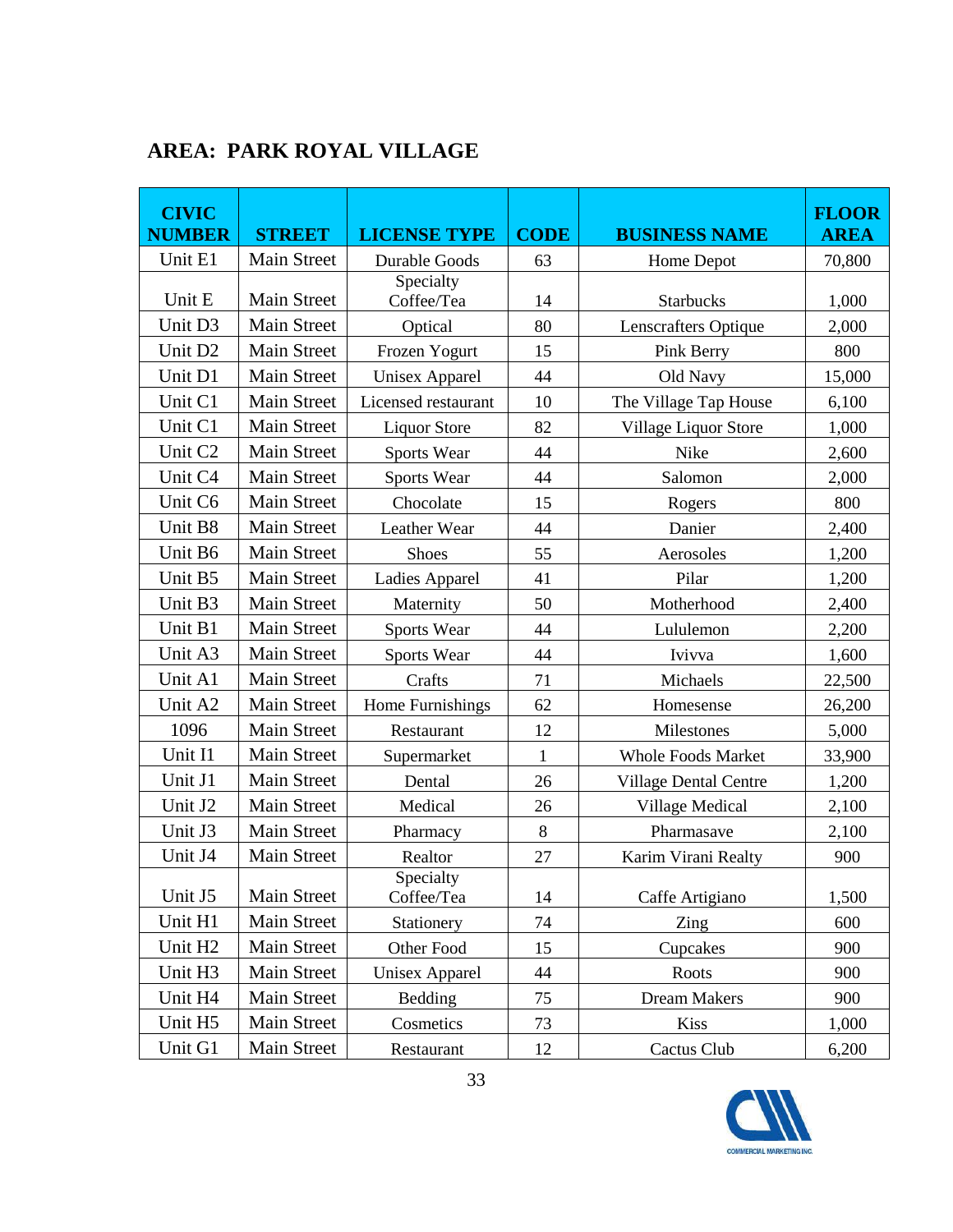| Unit G <sub>2</sub> | <b>Main Street</b> | Home Furnishings      | 62 | Urban Barn               | 5,200 |
|---------------------|--------------------|-----------------------|----|--------------------------|-------|
| Unit G3             | <b>Main Street</b> | Vacant                | 87 | Vacant                   | 1,700 |
| Unit G4             | Main Street        | <b>Unisex Apparel</b> | 44 | Tommy Bahamas            | 3,000 |
| Unit G5             | Main Street        | Housewares            | 56 | Bella Vita               | 2,400 |
| Unit G6             | <b>Main Street</b> | Insurance             | 27 | Insure                   | 1,000 |
|                     |                    | Specialty             |    |                          |       |
| 815                 | Main Street        | Coffee/Tea            | 14 | Delaney's Coffee         | 1,000 |
| Unit F1             | <b>Main Street</b> | Credit Union          | 28 | North Shore Credit Union | 4,900 |

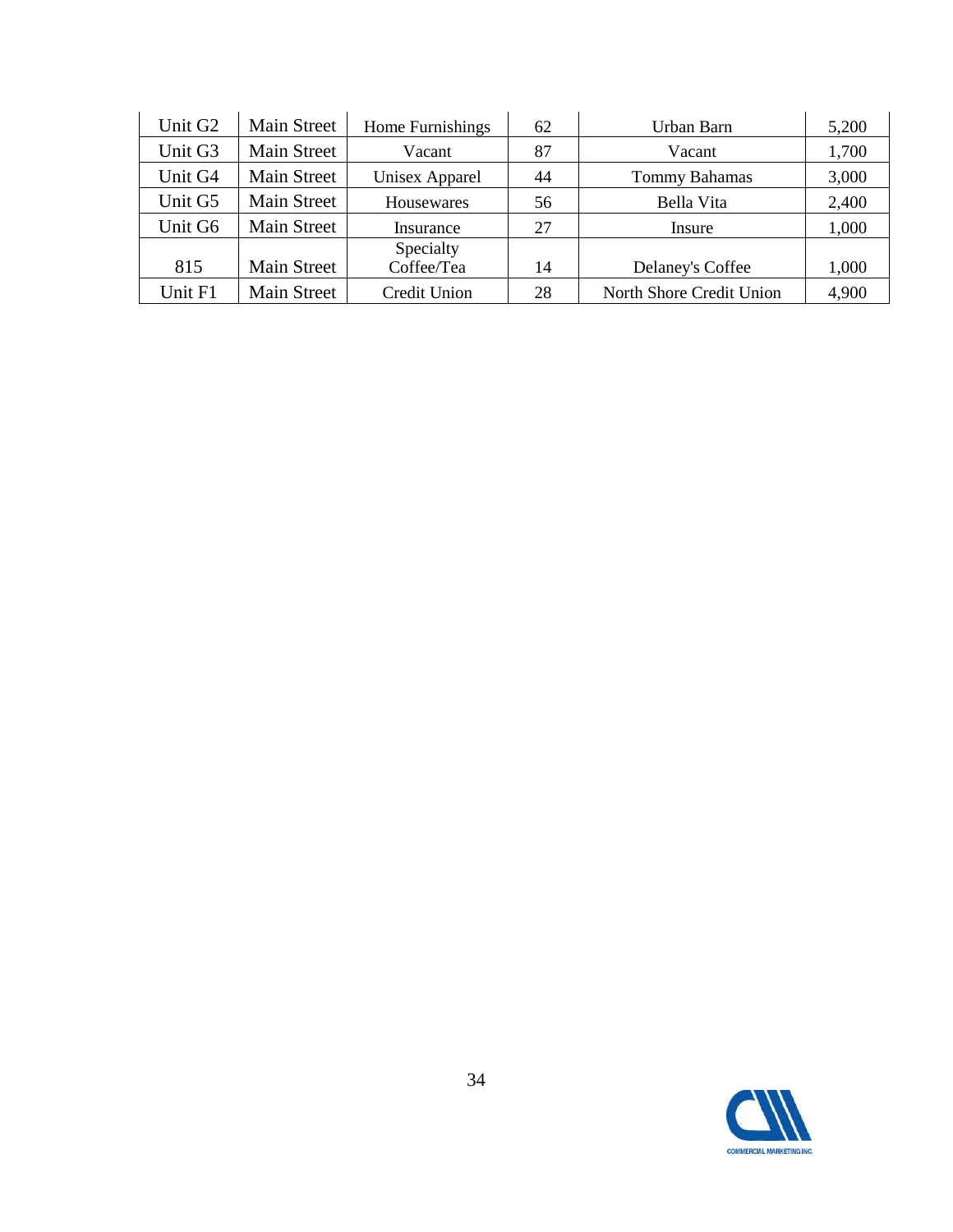| <b>CIVIC</b><br><b>NUMBER</b> | <b>STREET</b> | <b>LICENSE TYPE</b>        | <b>CODE</b> | <b>BUSINESS NAME</b>      | <b>FLOOR</b><br><b>AREA</b> |
|-------------------------------|---------------|----------------------------|-------------|---------------------------|-----------------------------|
|                               | Marine        |                            |             |                           |                             |
| 1999                          | Drive         | <b>Office Supplies</b>     | 72          | <b>Staples</b>            |                             |
|                               | Marine        |                            |             |                           |                             |
| 1989                          | Drive         | Fitness                    | 23          | <b>Fitness World</b>      |                             |
|                               | Marine        |                            |             |                           |                             |
| 1980                          | Drive         | <b>Gas Station</b>         | 64          | Petro Canada              |                             |
|                               | Marine        |                            |             |                           |                             |
| 1910                          | Drive         | <b>Auto Glass</b>          | 66          | <b>Speedy Glass</b>       |                             |
|                               | Marine        |                            |             |                           |                             |
| 1887                          | Drive         | <b>Liquor Store</b>        | 82          | North Shore Liquor Store  |                             |
|                               | Marine        |                            |             |                           |                             |
| 1882                          | Drive         | Paint                      | 63          | <b>General Paint</b>      |                             |
|                               | Marine        |                            |             |                           |                             |
| 1877                          | Drive         | Pharmacy                   | 8           | North West Pharmacy       |                             |
|                               | Marine        |                            |             |                           |                             |
| 1835                          | Drive         | Car Rental                 | 25          | Lo-Cost Rent A Car        |                             |
|                               | Marine        |                            |             |                           |                             |
| 1830                          | Drive         | <b>Tires</b>               | 65          | Kal Tire                  |                             |
|                               | Marine        |                            |             |                           |                             |
| 1790                          | Drive         | Auto Service               | 66          | Mr. Lube                  |                             |
|                               | Marine        |                            |             |                           |                             |
| 1790                          | Drive         | Auto Service               | 66          | Mr. Wash                  |                             |
|                               | Marine        |                            |             |                           |                             |
| 1777                          | Drive         | Mixed use                  | 87          | <b>Under Construction</b> |                             |
|                               | Marine        |                            |             |                           |                             |
| 1765                          | Drive         | <b>Auto Sales</b>          | 67          | <b>Jim Pattison</b>       |                             |
|                               | Marine        |                            |             |                           |                             |
| 1705                          | Drive         | Insurance                  | 27          | Park Georgia Insurance    |                             |
|                               | Marine        |                            |             | Contact Brad Bennett 683- |                             |
| 1700                          | Drive         | Vacant                     | 87          | 3111                      |                             |
|                               | Marine        |                            |             |                           |                             |
| 1695                          | Drive         | <b>Auto Sales</b>          | 67          | North Vancouver Suzuki    |                             |
|                               | Marine        |                            |             |                           |                             |
| 1637                          | Drive         | Electronics                | 61          | Spy Inc                   |                             |
|                               | Marine        |                            |             |                           |                             |
| 1635                          | Drive         | <b>Musical Instruments</b> | 85          | Piani Clinic              |                             |
|                               | Marine        |                            |             |                           |                             |
| 1629                          | Drive         | Home Furnishings           | 62          | Pacific Oriental Rugs     |                             |
|                               | Marine        |                            |             |                           |                             |
| 1607                          | Drive         | Glass                      | 63          | Capilano Gass             |                             |

## **AREA: MARINE DRIVE NORTH VANCOUVER (from Fell to Capilano)**

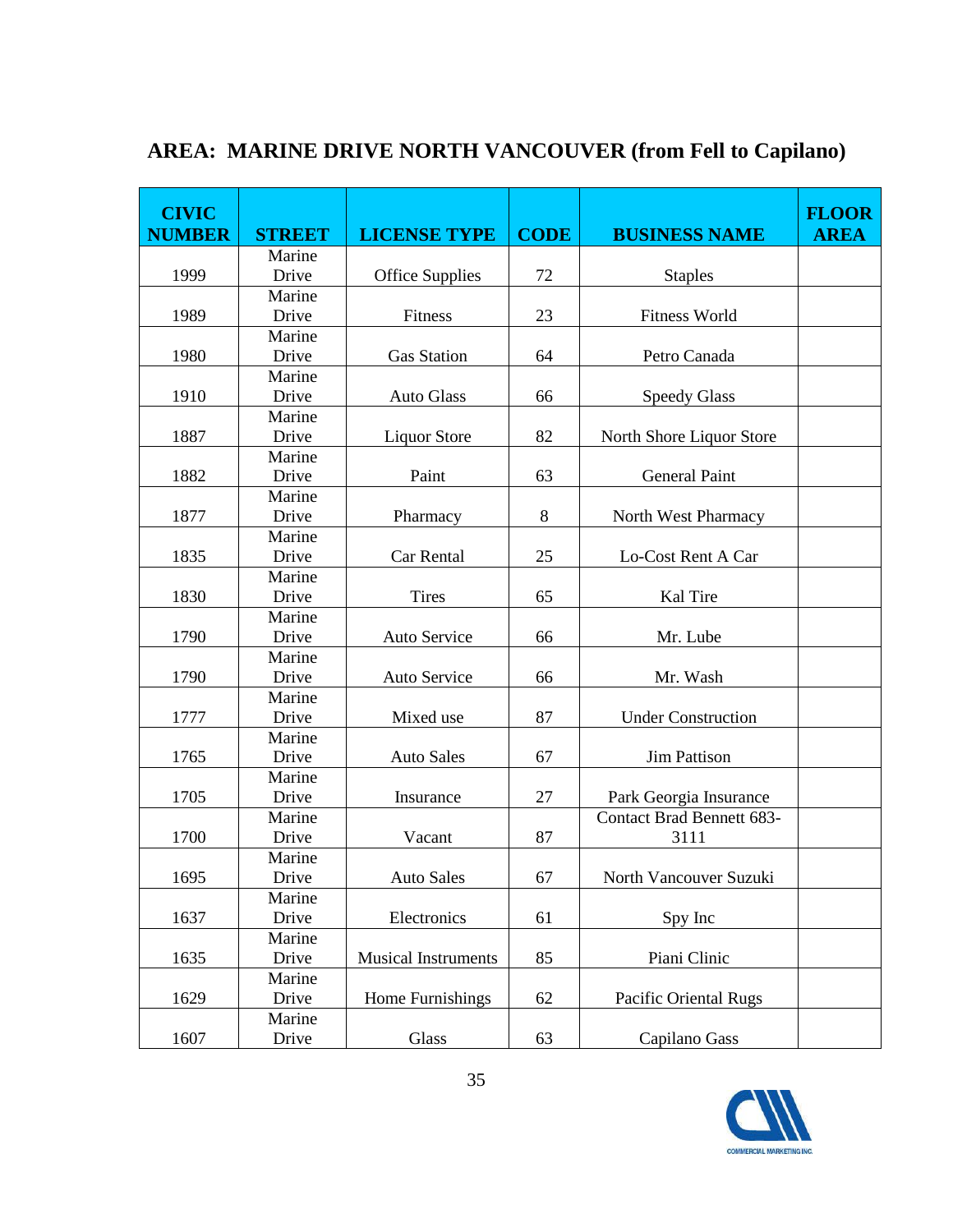| 1600 | Marine<br>Drive | <b>Auto Sales</b>        | 67             | <b>Destination Chrysler</b>  |                           |
|------|-----------------|--------------------------|----------------|------------------------------|---------------------------|
|      | Marine          |                          |                |                              |                           |
| 1595 | Drive           | Home Furnishings         | 62             | Pier 1 Imports               |                           |
|      | Marine          |                          |                |                              |                           |
| 1550 | Drive           | Furniture                | 62             | <b>Country Furniture</b>     |                           |
|      | Marine          |                          |                |                              |                           |
| 1550 | Drive           | Veterinarian             | 24             | All About Cats               |                           |
|      | Marine          |                          |                |                              |                           |
| 1550 | Drive           | <b>Beauty Salon</b>      | 16             | <b>Blondelle's Salon</b>     |                           |
|      | Marine          |                          |                |                              |                           |
| 1550 | Drive           | <b>Sporting Goods</b>    | 68             | Destination Ski              |                           |
|      | Marine          |                          |                |                              |                           |
| 1509 | Drive           | <b>Restaurant Ethnic</b> | 13             | La Cucina                    |                           |
|      | Marine          |                          |                |                              |                           |
| 1500 | Drive           | <b>Bank</b>              | 28             | Scotia Bank                  |                           |
|      | Marine          |                          |                |                              |                           |
| 1493 | Drive           | Restaurant               | 10             | Rockford Bar and Grill       | S/C                       |
|      | Marine          |                          |                |                              |                           |
| 1480 | Drive           | Computers                | 61             | CRS 24 Tekk                  | S/C                       |
|      | Marine          |                          |                |                              |                           |
| 1480 | Drive           | <b>Sporting Goods</b>    | 68             | <b>Soccer Express</b>        | S/C                       |
|      | Marine          |                          |                |                              |                           |
| 1478 | Drive           | Vacant                   | 87             | Vacant                       | S/C                       |
|      | Marine          |                          |                |                              |                           |
| 1469 | Drive           | Dry Cleaner              | 20             | Marine Drive Dry Cleaner     | S/C                       |
|      | Marine          |                          |                |                              |                           |
| 1461 | Drive           | Printing/Copy            | 21             | Canon                        | S/C                       |
|      | Marine          |                          |                |                              |                           |
| 1453 | Drive           | Vacant                   | 87             | Vacant                       | S/C                       |
|      | Marine          |                          |                |                              |                           |
| 1451 | Drive           | Meat Market              | 6              | M & M Meats                  | S/C                       |
|      | Marine          |                          |                |                              |                           |
| 1449 | Drive           | Insurance                | 27             | <b>Cooperators Insurance</b> | S/C                       |
|      | Marine          |                          |                |                              |                           |
| 1447 | Drive           | <b>Bakery</b>            | $\overline{7}$ | Muffins                      | $\mathcal{S}/\mathcal{C}$ |
|      | Marine          |                          |                |                              |                           |
| 1441 | Drive           | Tanning                  | 25             | <b>Tanning Salon</b>         | $\mathbf{S}/\mathbf{C}$   |
|      | Marine          |                          |                |                              |                           |
| 1435 | Drive           | Veterinarian             | 24             | Norgate Animal Hospital      | S/C                       |
|      | Marine          |                          |                |                              |                           |
| 1433 | Drive           | Esthetics                | 25             | <b>Nails</b>                 | $\mathcal{S}/\mathcal{C}$ |
|      | Marine          |                          |                |                              |                           |
| 1431 | Drive           | Computers                | 61             | Computers                    | $\mathcal{S}/\mathcal{C}$ |
|      | Marine          |                          |                |                              |                           |
| 1420 | Drive           | Cabinets                 | 62             | <b>Canadian Homestyle</b>    |                           |
| 1420 | Marine          | Cleaning                 | 25             | Everyday Allstar             |                           |

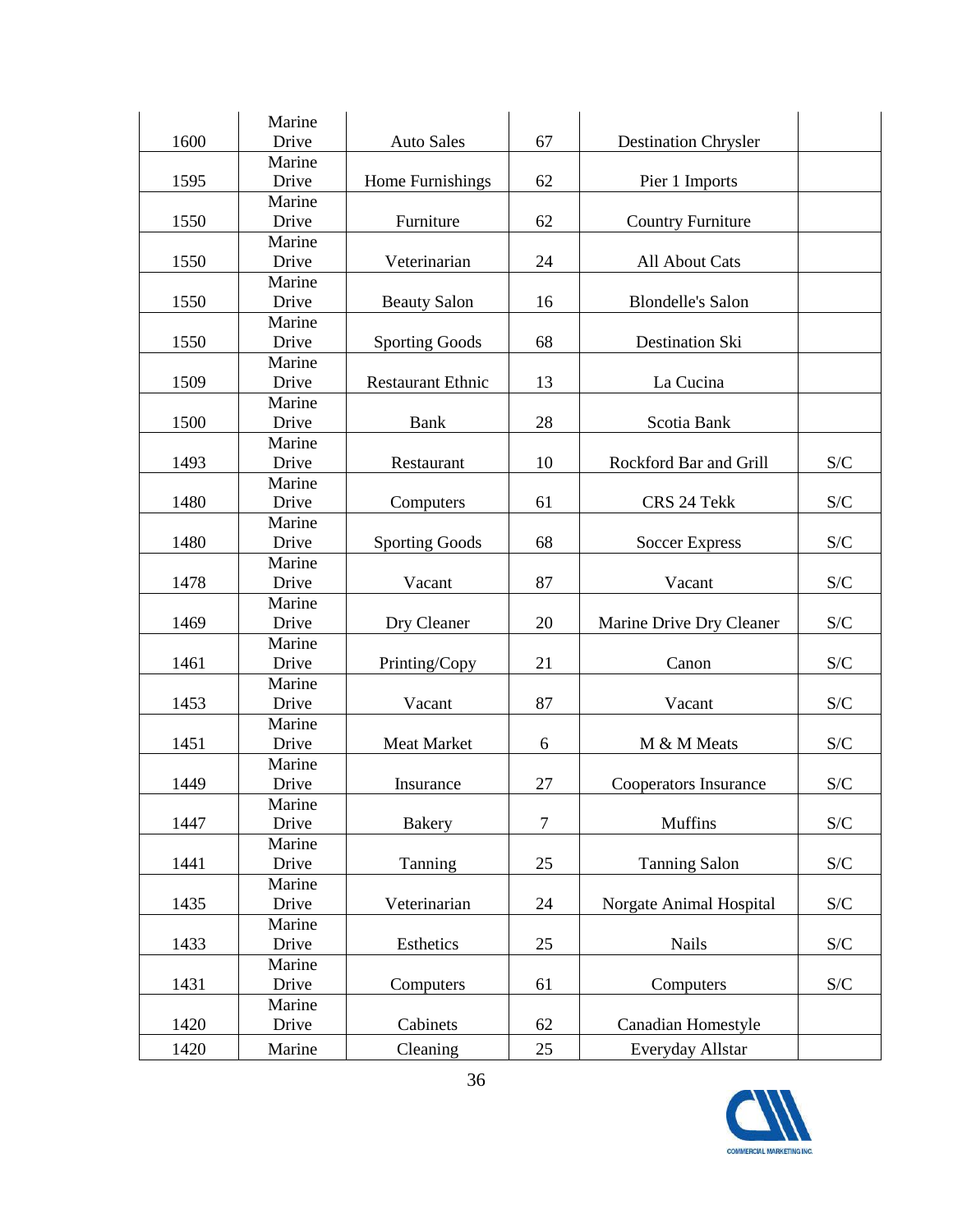|         | Drive  |                          |    |                        |                           |
|---------|--------|--------------------------|----|------------------------|---------------------------|
|         | Marine |                          |    |                        |                           |
| 1409    | Drive  | <b>Fast Food</b>         | 11 | <b>Tim Hotons</b>      | S/C                       |
|         | Marine |                          |    |                        |                           |
| 1400    | Drive  | Furniture                | 62 | Gingerjar              |                           |
|         | Marine |                          |    |                        |                           |
| 1396    | Drive  | Carpets                  | 62 | <b>Jordans Carpets</b> |                           |
|         | Marine |                          |    |                        |                           |
| 1375    | Drive  | <b>Auto Sales</b>        | 67 | Mercedes               |                           |
|         | Marine |                          |    |                        |                           |
| 1374    | Drive  | Electronics              | 61 | Spy Store              |                           |
|         | Marine |                          |    |                        |                           |
| 1372    | Drive  | Chiropractor             | 26 | Dr. Chad Alderson      |                           |
|         | Marine |                          |    |                        |                           |
| 1370    | Drive  | Printing/Copy            | 21 | Copies Depot           |                           |
|         | Marine |                          |    |                        |                           |
| 1366    | Drive  | <b>Floor Tiles</b>       | 63 | <b>CDF</b>             |                           |
|         | Marine |                          |    |                        |                           |
| 1362    | Drive  | Auto Service             | 66 | Mr. Quick Lube         |                           |
|         | Marine |                          |    |                        |                           |
| 1356    | Drive  | <b>Restaurant Ethnic</b> | 13 | Kypriaki Taverna       |                           |
|         | Marine |                          |    |                        |                           |
| 1350    | Drive  | Mixed use                | 87 | Vacant                 | 8,410                     |
|         | Marine |                          |    |                        |                           |
| 1350    | Drive  | Mixed use                | 87 | Vacant                 | 1,612                     |
|         | Marine |                          |    |                        |                           |
| 1350    | Drive  | Mixed use                | 87 | Vacant                 | 5,844                     |
|         |        |                          |    |                        |                           |
| Norgate | Plaza  |                          |    |                        |                           |
|         | Marine |                          |    |                        |                           |
| 1345    | Drive  | Norgate Plaza            | 87 | Vacant                 | S/C                       |
|         | Marine |                          |    |                        |                           |
| 1331    | Drive  | <b>Sporting Goods</b>    | 68 | Sportmart              | S/C                       |
|         | Marine |                          |    |                        |                           |
| 1327    | Drive  | Ice Cream                | 15 | <b>Baskin Robbins</b>  | S/C                       |
|         | Marine |                          |    |                        |                           |
| 1325    | Drive  | <b>Beauty Salon</b>      | 16 | <b>Great Clips</b>     | S/C                       |
|         | Marine |                          |    |                        |                           |
| 1323    | Drive  | Home Furnishings         | 62 | The Foam Shop          | $\mathcal{S}/\mathcal{C}$ |
|         | Marine |                          |    |                        |                           |
| 1319    | Drive  | Dentist                  | 26 | Norgate Dental Centre  | S/C                       |
|         | Marine |                          |    |                        |                           |
| 1315    | Drive  | <b>Bank</b>              | 28 | TD Bank                | $\mathcal{S}/\mathcal{C}$ |
|         | Marine |                          |    |                        |                           |
| 1307    | Drive  | <b>Restaurant Ethnic</b> | 13 | Sushi Man              | $\mathcal{S}/\mathcal{C}$ |
| 1303    | Marine | Fast Food                | 11 | Quiznos Sub            | $\mathcal{S}/\mathcal{C}$ |

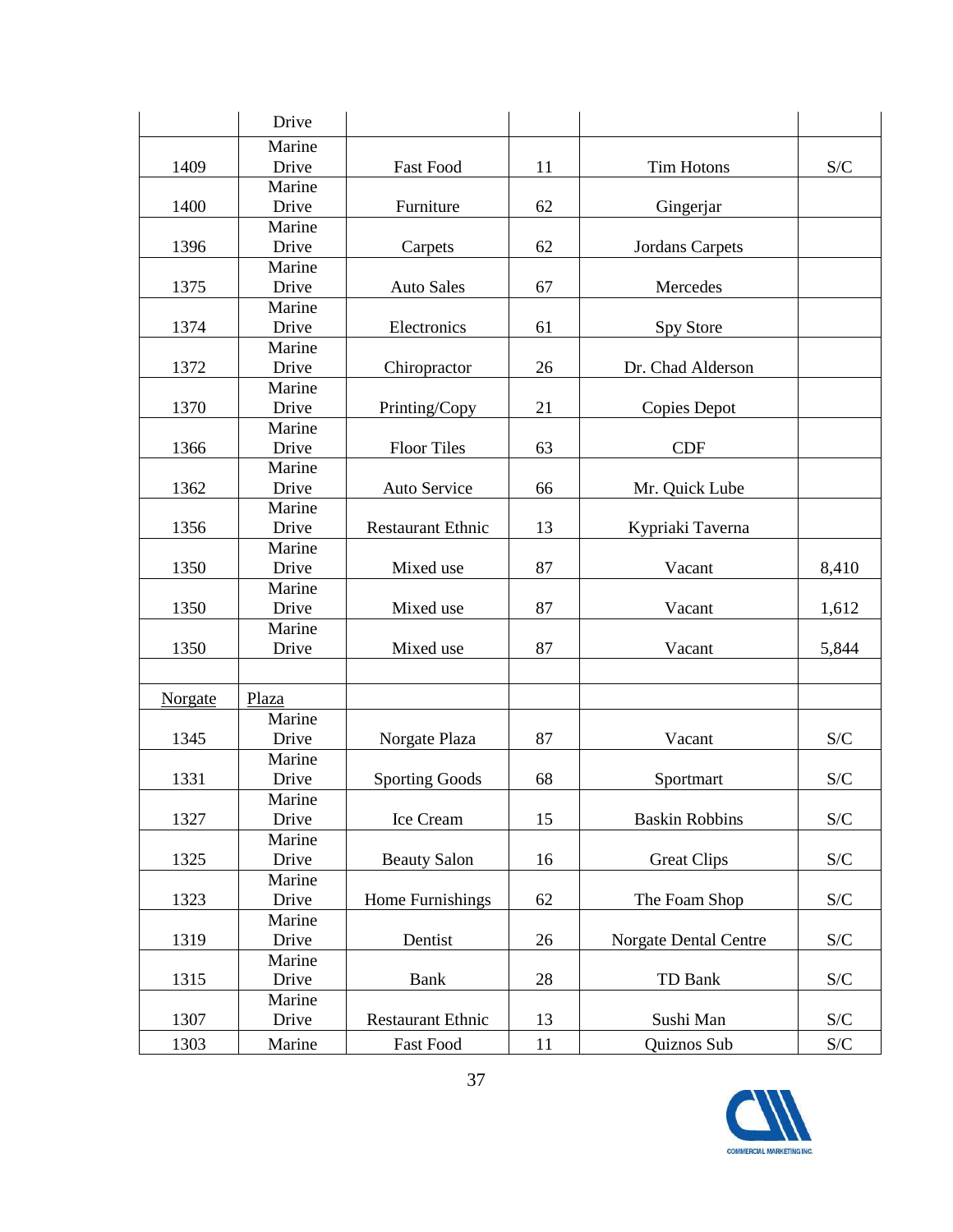|           | Drive           |                          |              |                               |     |
|-----------|-----------------|--------------------------|--------------|-------------------------------|-----|
|           | Marine          |                          |              |                               |     |
| 1301      | Drive           | Video Rental             | 18           | Rogers                        | S/C |
|           | Marine          |                          |              |                               |     |
| 1295      | Drive           | Cellular                 | 86           | Telus                         |     |
|           | Marine          |                          |              |                               |     |
| 1293      | Drive           | Financial                | 28           | Insta Loan                    |     |
|           | Marine          |                          |              |                               |     |
| 1291      | Drive           | Fitness                  | 23           | <b>Fitness Town</b>           |     |
|           |                 |                          |              |                               |     |
| Pemberton | Plaza           |                          |              |                               |     |
|           | Marine          |                          |              |                               |     |
| 1290      | Drive           | Credit Union             | 28           | Vancity                       | S/C |
|           | Marine          |                          |              |                               |     |
| 1290      | Drive           | <b>Specialty Coffee</b>  | 14           | <b>Starbucks</b>              | S/C |
|           | Marine          |                          |              |                               |     |
| 1285      | Drive           | Electronics              | 61           | <b>CGM</b> Electronics        |     |
|           | Marine          |                          |              |                               |     |
| 1270      | Drive           | Weight Loss              | 32           | Dr. Bernstein                 | S/C |
|           | Marine          |                          |              |                               |     |
| 1268      | Drive           | Electronics              | 61           | <b>Pemberton Computer</b>     | S/C |
|           | Marine          |                          |              |                               |     |
| 1266      | Drive           | Florist                  | 83           | Diamond Florist               | S/C |
|           | Marine          |                          |              |                               |     |
| 1264      | Drive           | Pet Supplies             | 81           | Northshore Pet Food           | S/C |
|           | Marine          |                          |              |                               |     |
| 1262      | Drive           | <b>Restaurant Ethnic</b> | 13           | <b>Sweet Basil Restaurant</b> | S/C |
|           | Marine          |                          |              |                               |     |
| 1250      | Drive           | Supermarket              | $\mathbf{1}$ | Save On Foods                 | S/C |
|           | Marine          |                          |              |                               |     |
| 1246      | Drive           | Pemberton Plaza          | 87           | Vacant                        | S/C |
|           | Marine          |                          |              |                               |     |
| 1244      | Drive           | Dry Cleaner              | 20           | <b>Valiant Cleaners</b>       | S/C |
|           | Marine          |                          |              |                               |     |
| 1242      | Drive<br>Marine | Spa                      | 25           | Discovery Spa                 | S/C |
| 1240      | Drive           | <b>Restaurant Ethnic</b> | 13           |                               |     |
|           |                 |                          |              | Capilano Sushi                | S/C |
|           |                 |                          |              |                               |     |
|           | Marine          |                          |              |                               |     |
| 1236      | Drive           | Vacuum Sales             | 57           | Al's Vacuum                   |     |
|           | Marine          |                          |              |                               |     |
| 1234      | Drive           | <b>Beauty Salon</b>      | 16           | Hedy's Hair Salon             |     |
|           | Marine          |                          |              |                               |     |
| 1265      | Drive           | The Ivy                  |              | Mixed use U/C                 |     |
|           | Marine          |                          |              |                               |     |
| 1259      | Drive           | Electronics              | 61           | <b>Concept Computer</b>       |     |

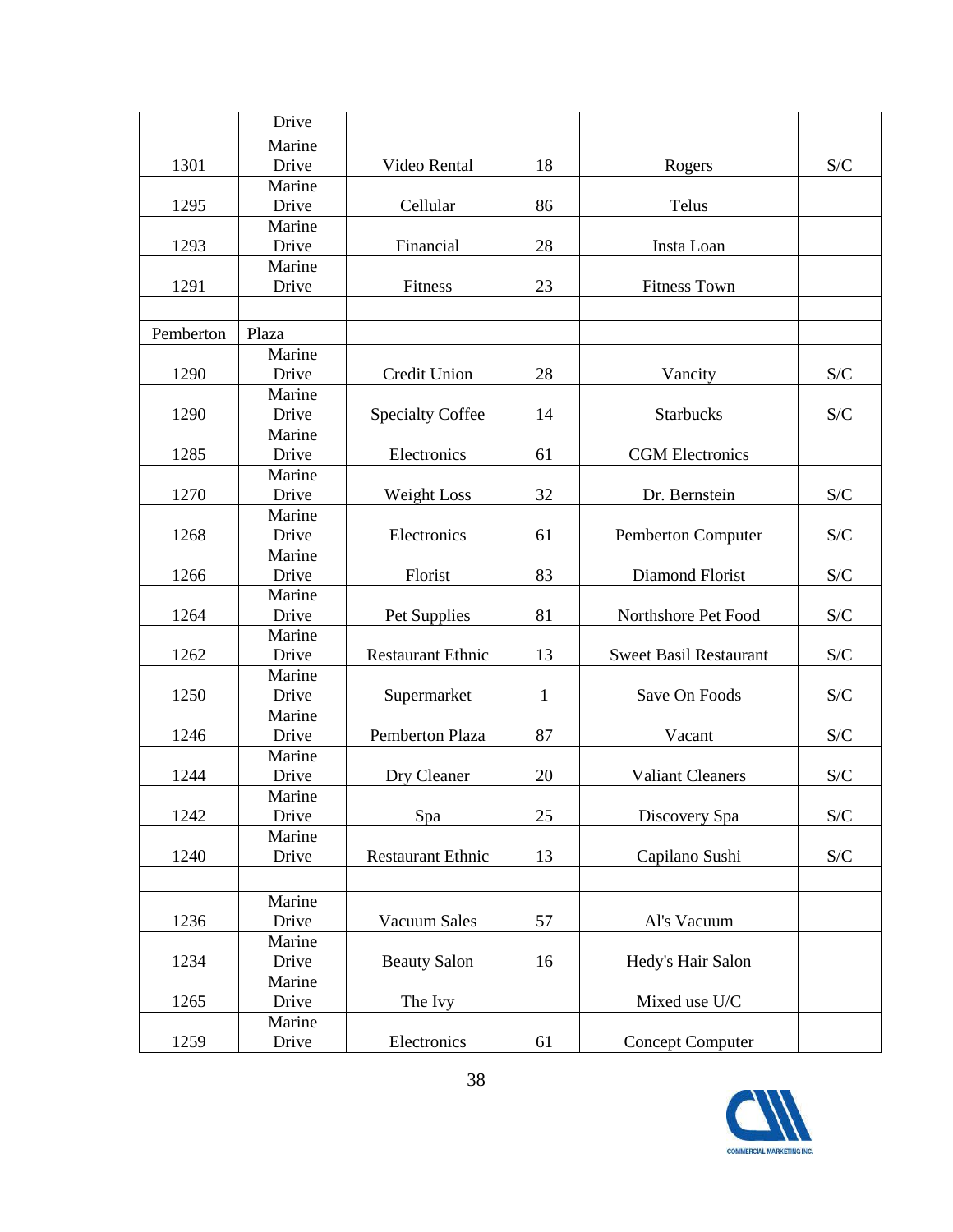| 1257   | Marine<br>Drive    | <b>Beauty Salon</b>      | 16             | Shakila Beauty Salon         |                           |
|--------|--------------------|--------------------------|----------------|------------------------------|---------------------------|
|        | Marine             |                          |                |                              |                           |
| 1235   | Drive              | <b>Auto Sales</b>        | 67             | Subaru                       |                           |
|        | Marine             |                          |                |                              |                           |
| 1227   | Drive              | <b>Restaurant Ethnic</b> | 13             | Sushi Town                   |                           |
|        | Marine             |                          |                |                              |                           |
| 1226   | Drive              | Veterinarian             | 24             | <b>Atlas Animal Hospital</b> |                           |
|        | Marine             |                          |                |                              |                           |
| 1224   | Drive              | Medical                  | 26             | <b>Medical Clinic</b>        |                           |
|        | Marine             |                          |                |                              |                           |
| 1222   | Drive              | Weight Loss              | 32             | Weight Watchers              |                           |
|        | Marine             |                          |                |                              |                           |
| 1219   | Drive              | <b>Fast Food</b>         | 11             | McDonalds                    |                           |
|        | Marine             |                          |                |                              |                           |
| 1210   | Drive              | <b>Fast Food</b>         | 11             | Churchs Chicken              |                           |
|        | Marine             |                          |                |                              |                           |
| 1200   | Drive              | Grocer/Produce           | $\overline{2}$ | Sam's Farm Market            |                           |
|        | Marine             |                          |                |                              |                           |
| 1198   | Drive              | <b>Gas Station</b>       | 64             | Shell                        |                           |
|        |                    |                          |                |                              |                           |
| Modern | <b>Image Plaza</b> |                          |                |                              |                           |
| 1660   | Pemberton          | Restaurant               | 12             | C-Lovers Fish & Chips        | S/C                       |
|        | Marine             |                          |                |                              |                           |
| 1194   | Drive              | Insurance                | 27             | AC & D Insurance             | S/C                       |
|        | Marine             |                          |                |                              |                           |
| 1188   | Drive              | Pet Supplies             | 81             | Wild Birds Unlimited         | S/C                       |
|        | Marine             |                          |                |                              |                           |
| 1186   | Drive              | Fitness                  | 23             | <b>Barre Fitness</b>         | S/C                       |
|        | Marine             |                          |                |                              |                           |
| 1184   | Drive              | <b>Beauty Salon</b>      | 16             | Isadora Hair Salon           | S/C                       |
|        | Marine             |                          |                |                              |                           |
| 1182   | Drive              | Water                    | 15             | North Shore Purified Water   | S/C                       |
|        | Marine             |                          |                |                              |                           |
| 1180   | Drive              | Veterinarian             | 24             | Mosquito Creek Vet           | S/C                       |
|        | Marine             |                          |                |                              |                           |
| 1174   | Drive              | Pet Supplies             | 81             | Korna Pet Food               | $\mathcal{S}/\mathcal{C}$ |
|        |                    |                          |                |                              |                           |
|        |                    |                          |                |                              |                           |
|        | Marine             |                          |                |                              |                           |
| 1177   | Drive              | Vacant                   | 87             | Under Construction (M/U)     | 12,000                    |
|        | Marine             |                          |                |                              |                           |
| 1151   | Drive              | <b>Auto Sales</b>        | 67             | Capilano Volkswagen          |                           |
|        | Marine             |                          |                |                              |                           |
| 1150   | Drive              | Dentist                  | 26             | Dr. King $(M/U)$             | 2,000                     |
| 1150   | Marine<br>Drive    | Vacant                   | 87             | Vacant (M/U)                 | 2,000                     |

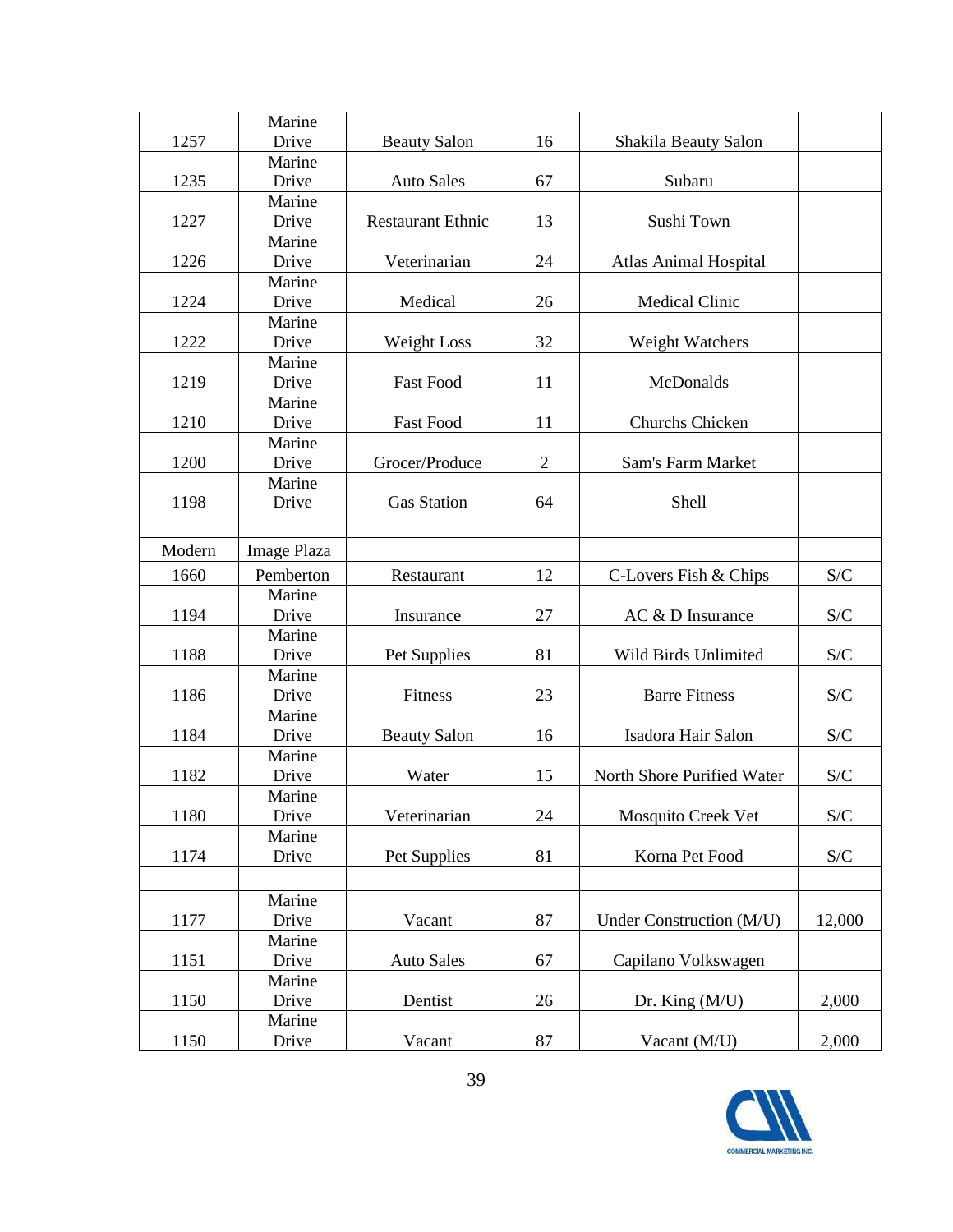| 1150 | Marine<br>Drive | Physiotherapist          | 32 | Marine Physiotherapy(M/U)        | 2,000 |
|------|-----------------|--------------------------|----|----------------------------------|-------|
|      | Marine          |                          |    |                                  |       |
| 1150 | Drive           | Medical                  | 26 | Integrated Wellness (M/U)        | 4,000 |
|      | Marine          |                          |    |                                  |       |
| 1150 | Drive           | Pharmacy                 | 8  | Pharmasave (M/U)                 | 3,000 |
|      | Marine          |                          |    |                                  |       |
| 1150 | Drive           | Vacant                   | 87 | Vacant (M/U)                     | 3,000 |
|      | Marine          |                          |    |                                  |       |
| 1150 | Drive           | Vacant                   | 87 | Vacant (M/U)                     | 2,000 |
|      | Marine          |                          |    |                                  |       |
| 1120 | Drive           | <b>Bank</b>              | 28 | Bank of Montreal (M/U)           | 6,000 |
|      | Marine          |                          |    |                                  |       |
| 1099 | Drive           | Financial                | 28 | <b>Money Mart</b>                |       |
|      | Marine          |                          |    |                                  |       |
| 1093 | Drive           | Furniture                | 62 | <b>Mexican Furniture</b>         |       |
|      | Marine          |                          |    |                                  |       |
| 1083 | Drive           | <b>Martial Arts</b>      | 23 | <b>Ancient Path Martial Arts</b> |       |
|      | Marine          |                          |    |                                  |       |
| 1080 | Drive           | Credit Union             | 28 | North Shore Credit Union         |       |
| 1078 | Marine<br>Drive | <b>Fast Food</b>         | 11 | <b>Boston Pizza</b>              |       |
|      |                 |                          |    |                                  |       |
| 1077 | Marine<br>Drive | Esthetics                | 25 | Princess Nails                   |       |
|      | Marine          |                          |    |                                  |       |
| 1075 | Drive           | <b>Business Services</b> | 30 | <b>UPS</b> Store                 |       |
|      | Marine          |                          |    |                                  |       |
| 1075 | Drive           | Mortgage Broker          | 27 | Mortgage Evolution               |       |
|      | Marine          |                          |    |                                  |       |
| 1075 | Drive           | Spa                      | 25 | Spasia                           |       |
|      | Marine          |                          |    |                                  |       |
| 1067 | Drive           | Electronics              | 61 | <b>Future Shop</b>               |       |
|      | Marine          |                          |    |                                  |       |
| 1065 | Drive           | <b>Beauty Salon</b>      | 16 | <b>Platinum Beauty Salon</b>     |       |
|      | Marine          |                          |    |                                  |       |
| 1061 | Drive           | <b>Art Gallery</b>       | 76 | <b>Tabas Art Gallery</b>         |       |
|      | Marine          |                          |    |                                  |       |
| 1059 | Drive           | Home Furnishings         | 62 | <b>Lights and Parts</b>          |       |
|      | Marine          |                          |    |                                  |       |
| 1058 | Drive           | Insurance                | 27 | Allwest Insurance                |       |
|      | Marine          |                          |    |                                  |       |
| 1054 | Drive           | Gifts                    | 79 | <b>African Breese imports</b>    |       |
|      | Marine          |                          |    |                                  |       |
| 1053 | Drive           | Spa                      | 25 | Luxury Foot Spa                  |       |
|      | Marine          |                          |    |                                  |       |
| 1052 | Drive           | <b>Liquor Store</b>      | 82 | Wine Kitz                        |       |
| 1051 | Marine          | Home Furnishings         | 62 | Glasstopia Design                |       |

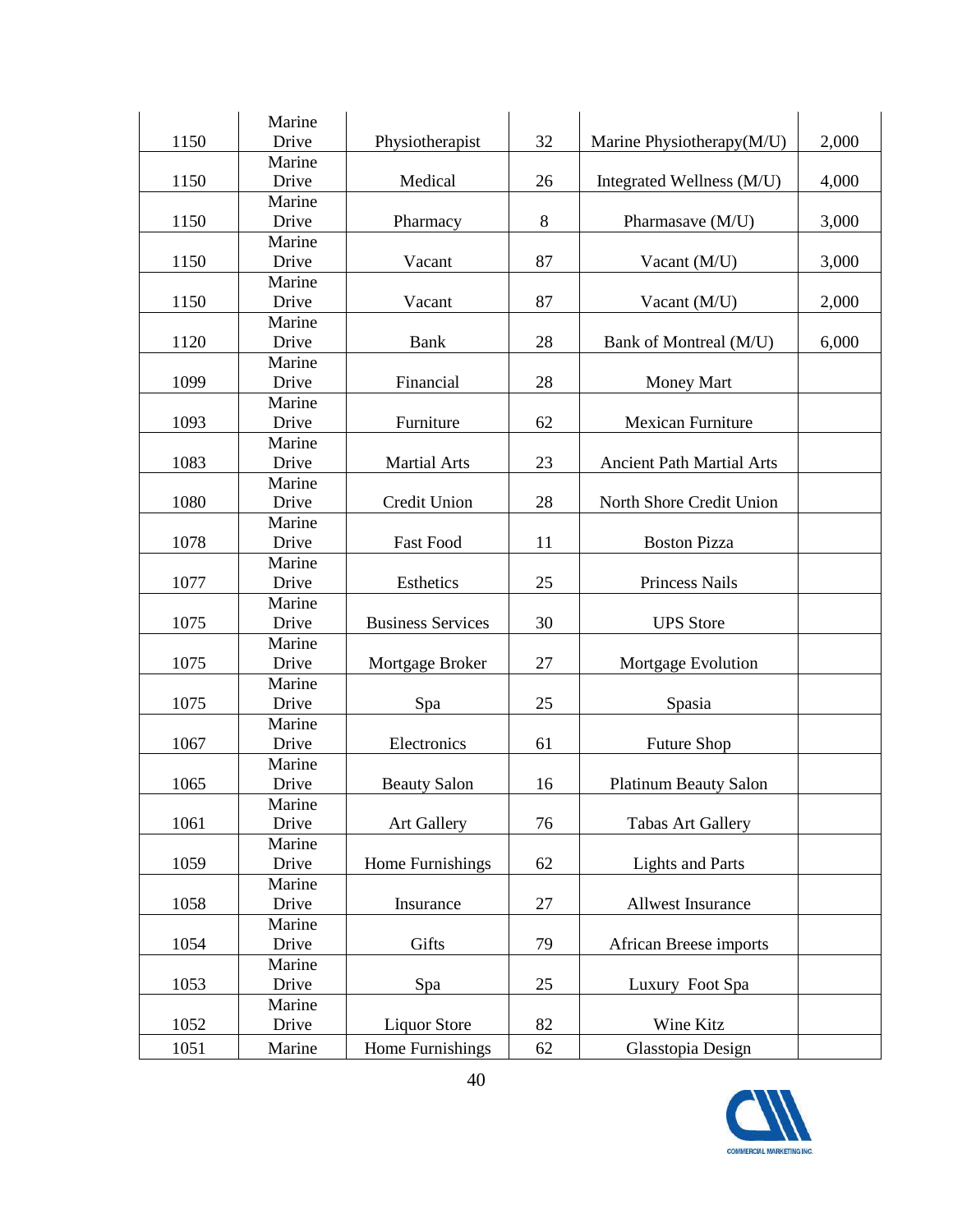|      | Drive           |                        |    |                                   |       |
|------|-----------------|------------------------|----|-----------------------------------|-------|
|      | Marine          |                        |    |                                   |       |
| 1050 | Drive           | Esthetics              | 25 | Lily Skin & Body                  |       |
|      | Marine          |                        |    |                                   |       |
| 1048 | Drive           | Electronics            | 61 | <b>Sortek Electronics</b>         |       |
|      | Marine          |                        |    |                                   |       |
| 1046 | Drive           | Dry Cleaner            | 20 | Capilano Cleaners                 |       |
|      | Marine          |                        |    |                                   |       |
| 1044 | Drive           | Vacant                 | 87 | Vacant                            |       |
|      | Marine          |                        |    |                                   |       |
| 1042 | Drive           | <b>Beauty Salon</b>    | 16 | Hair Mode Salon                   |       |
|      | Marine          |                        |    |                                   |       |
| 1041 | Drive           | Furniture              | 62 | <b>Symphony Furniture Gallery</b> |       |
|      | Marine          |                        |    |                                   |       |
| 1037 | Drive           | Childrens              | 46 | Lussobaby                         |       |
| 1034 | Marine<br>Drive | <b>Fast Food</b>       | 11 | Subway                            |       |
|      | Marine          |                        |    |                                   |       |
| 1032 | Drive           | Furniture              | 62 | Sleep Country                     |       |
|      | Marine          |                        |    |                                   |       |
| 1025 | Drive           | Pub                    | 10 | <b>Taylors Crossing Brew Pub</b>  |       |
|      | Marine          |                        |    |                                   |       |
| 1015 | Drive           | <b>Liquor Store</b>    | 82 | Wine & Beer                       |       |
|      | Marine          |                        |    |                                   |       |
| 999  | Drive           | Restaurant             | 12 | Hurricane Grill                   |       |
|      | Marine          |                        |    |                                   |       |
| 998  | Drive           | <b>Liquor Store</b>    | 82 | Everything Wine (M/U)             | 6,000 |
|      | Marine          |                        |    |                                   |       |
| 991  | Drive           | <b>Toys</b>            | 71 | The Balloonery                    |       |
|      | Marine          |                        |    |                                   |       |
| 987  | Drive           | Spa                    | 25 | Sabai Tai Spa                     |       |
|      | Marine          |                        |    |                                   |       |
| 987  | Drive           | Cabinets               | 62 | <b>Vancouver Cabinets</b>         |       |
|      | Marine          |                        |    |                                   |       |
| 987  | Drive           | <b>Beauty Salon</b>    | 16 | Serenity Hair                     |       |
|      | Marine          |                        |    |                                   |       |
| 987  | Drive           | <b>Office Supplies</b> | 72 | <b>Ink-Toner Cartridge</b>        |       |
|      | Marine          |                        |    |                                   |       |
| 981  | Drive           | Auto Service           | 66 | Hi Tech Automotive                |       |
|      | Marine          |                        |    |                                   |       |
| 980  | Drive<br>Marine | <b>Shoes</b>           | 55 | Forerunner (M/U)                  | 3,000 |
| 980  | Drive           | Vacant                 | 87 |                                   | 1,500 |
|      | Marine          |                        |    | Vacant (M/U)                      |       |
| 975  | Drive           | Shoes                  | 55 | Kintec Footwear                   |       |
|      | Marine          |                        |    |                                   |       |
|      |                 |                        |    |                                   |       |
| 973  | Drive           | <b>Sporting Goods</b>  | 68 | <b>Edge Diving</b>                |       |

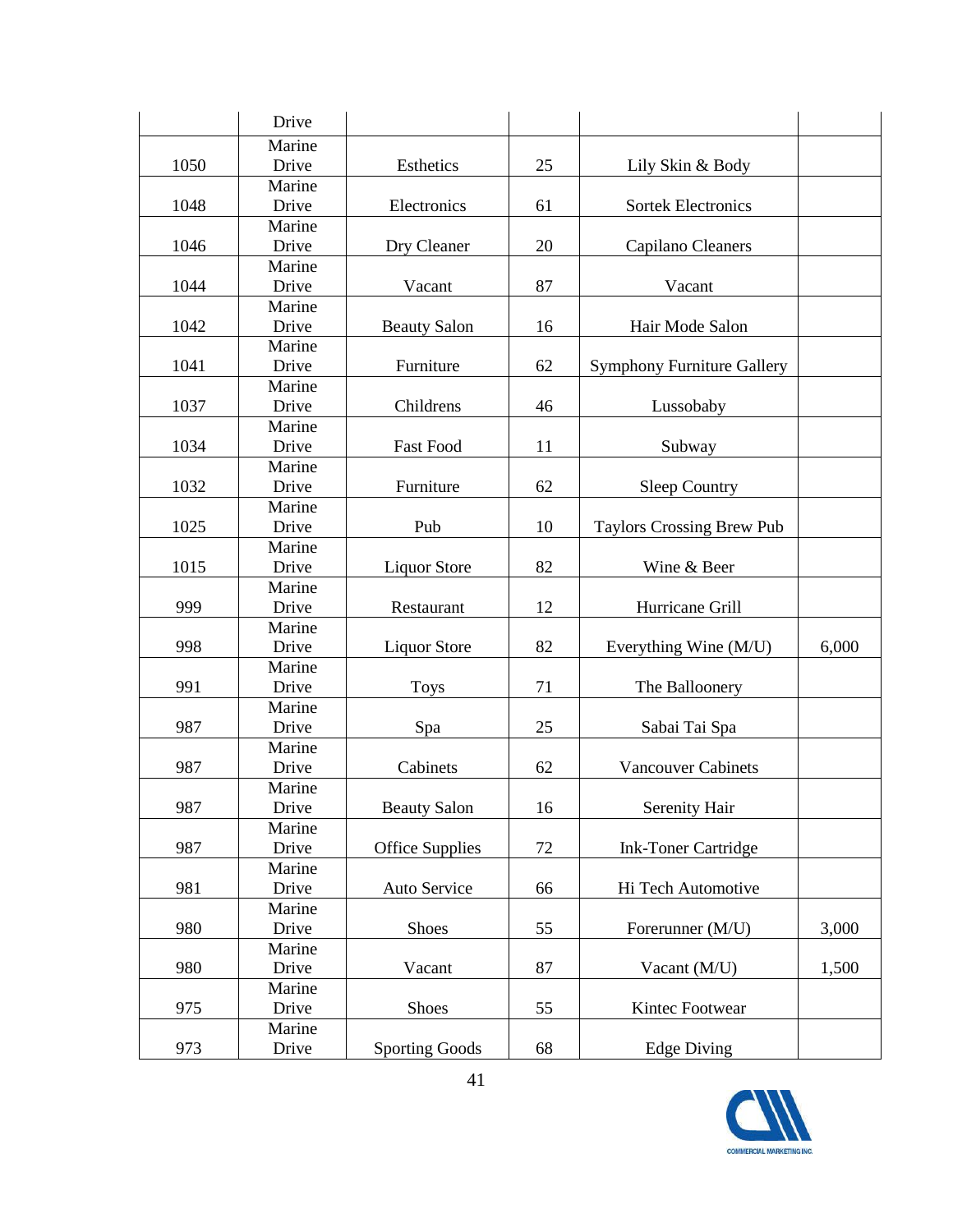|          | Marine |                          |              |                           |                 |
|----------|--------|--------------------------|--------------|---------------------------|-----------------|
| 972      | Drive  | School                   | 25           | Park Place Montessori     |                 |
|          | Marine |                          |              |                           |                 |
| 970      | Drive  | Vacant                   | 87           | Vacant (M/U)              | 1,500           |
|          | Marine |                          |              |                           |                 |
| 969      | Drive  | <b>Bicycle Shop</b>      | 69           | <b>Steed Cycles</b>       |                 |
|          | Marine |                          |              |                           |                 |
| 965      | Drive  | <b>Restaurant Ethnic</b> | 13           | <b>IKA</b> Sushi          |                 |
|          | Marine |                          |              |                           |                 |
| 960      | Drive  | Optical                  | 80           | Optical (M/U)             | 1,900           |
|          | Marine |                          |              |                           |                 |
| 906      | Drive  | <b>Fast Food</b>         | 11           | A & W                     |                 |
|          | Marine |                          |              |                           |                 |
| 906      | Drive  | <b>Fast Food</b>         | 11           | Pizza Hut                 |                 |
|          |        |                          |              |                           |                 |
|          | Marine |                          |              |                           |                 |
| 880      | Drive  | Mixed use                | 87           | <b>Under Construction</b> |                 |
|          |        |                          |              |                           |                 |
| Capilano | Mall   |                          |              | <b>Total Leaseable</b>    | 400,820         |
|          | Marine |                          |              |                           |                 |
| 943      | Drive  | <b>Department Store</b>  | 33           | Sears                     | 124,911         |
|          | Marine | General                  |              |                           |                 |
| 925      | Drive  | Merchandise              | 33           | Walmart                   | 120,493         |
|          | Marine |                          |              |                           |                 |
| 935      | Drive  | CRU's                    |              | <b>Total CRU</b>          | 155,416         |
|          |        |                          |              |                           |                 |
|          |        |                          |              |                           |                 |
| Capilano | Square |                          |              |                           |                 |
|          | Marine |                          |              |                           |                 |
| 879      | Drive  | <b>Specialty Coffee</b>  | 14           | Brazza Coffee             | Unit 610        |
|          | Marine |                          |              |                           |                 |
| 879      | Drive  | <b>Restaurant Ethnic</b> | 13           | <b>Wok Box</b>            | Unit 640        |
|          | Marine |                          |              |                           |                 |
| 879      | Drive  | <b>Fast Food</b>         | 11           | <b>Flying Wedge</b>       | <b>Unit 150</b> |
|          | Marine |                          |              |                           |                 |
| 879      | Drive  | Dentist                  | 26           | North Shore Dental        | Unit 620        |
|          | Marine |                          |              |                           |                 |
| 879      | Drive  | <b>Bank</b>              | 28           | <b>CIBC</b>               | Unit 400        |
|          | Marine |                          |              |                           |                 |
| 879      | Drive  | Supermarket              | $\mathbf{1}$ | Price Smart Foods         | Unit 140        |
|          | Marine |                          |              |                           |                 |
| 879      | Drive  | <b>Other Services</b>    | 25           | Party City                | <b>Unit 120</b> |
|          | Marine |                          |              |                           |                 |
| 879      | Drive  | Drug Store               | 9            | <b>Shoppers Drug Mart</b> | <b>Unit 110</b> |
|          | Marine |                          |              |                           |                 |
| 879      | Drive  | <b>Bank</b>              | 28           | Royal Bank                | Unit 300        |
|          |        |                          |              |                           |                 |